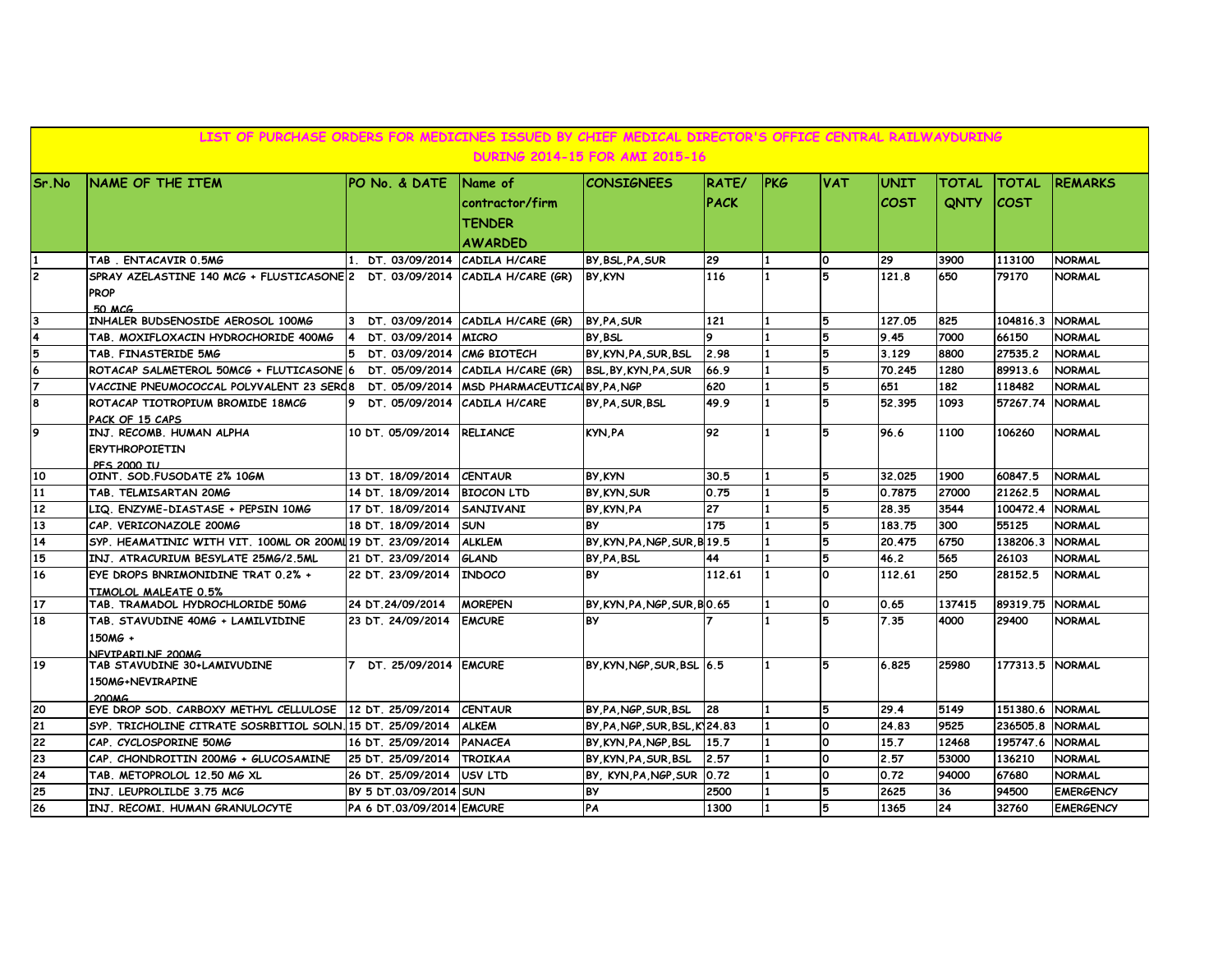| 27 | TAB. EVEROLIMUS 10MG                                             | BY 7 DT. 04/10/2014 BIOCON LTD         |                                      | <b>BY</b>                               | 9950        | 10 |          | 1044.75  | 90     | 94027.5         | <b>EMERGENCY</b>               |
|----|------------------------------------------------------------------|----------------------------------------|--------------------------------------|-----------------------------------------|-------------|----|----------|----------|--------|-----------------|--------------------------------|
| 28 | INJ. ETANCERCEPT 25MG                                            | BY 9 DT. 09/09/2014 CIPLA              |                                      | <b>BY</b>                               | 5258        |    |          | 5520.9   | 24     | 132501.6        | <b>EMERGENCY</b>               |
| 29 | INJ. TRASTUZUMAB                                                 | BY 10DT, 09/09/2014BIOCON LTD          |                                      | <b>BY</b>                               | 39800       |    | 5        | 41790    | 10     | 417900          | <b>EMERGENCY</b>               |
| 30 | TOTAL KNEE IMPLANTS                                              | BY 11DT. 09/09/2014 SHREE PHARMA       |                                      | BY                                      | 57500       |    | 5        | 60375    |        | 362250          | <b>EMERGENCY</b>               |
| 31 | INJ HULMAN BORMAL IMMUNOGLOBULINE 5MGBY 12 DT.17/09/2014RELIANCE |                                        |                                      | <b>BY</b>                               | 8424        |    | $\Omega$ | 8424     |        | 42120           | <b>EMERGENCY</b>               |
| 32 | UNCEMENTED THR IMPLANTS                                          | BY 13 DT. 17/09/2010ZONE               |                                      | BY                                      | 78900       |    | 5        | 82845    |        | 82845           | <b>EMERGENCY</b>               |
| 33 | TAB. SEVSEROLIMUS 10MG                                           | BY 14 DT. 17/09/201BIOCON LTD          |                                      | <b>BY</b>                               | 10416       | 10 | $\Omega$ | 1041.6   | 90     | 93744           | <b>EMERGENCY</b>               |
| 34 | TAB. EXEMERTANE 25MG                                             | BY 15 DT. 17/09/201NATCO               |                                      | BY                                      | 850         |    | 5        | 892.5    | 3      | 2677.5          | <b>EMERGENCY</b>               |
| 35 | IV IMMUNOGLOBULIN 5MG                                            | BY 16 DT. 17/09/201 RELIANCE           |                                      | <b>BY</b>                               | 8424        |    | $\Omega$ | 8424     | 20     | 168480          | <b>EMERGENCY</b>               |
| 36 | TAB. DASATANIB 50MG                                              | BY 17 DT. 25/09/201BRISTOL             |                                      | <b>BY</b>                               | 2317.38     |    |          | 2433.249 | 180    | 437984.8        | <b>EMERGENCY</b>               |
| 37 | COCHLEAR IMPLANT                                                 |                                        | BY 08 DT. 08/09/201 COCHLEAR IMPLANT | <b>BY</b>                               | 538000      |    | $\Omega$ | 538000   | 3      | 1614000         | <b>EMERGENCY</b>               |
| 38 | INJ. ABATACEPT 250MG                                             | KYN 19DT. 21/10/20 BRISTOL             |                                      | <b>KYN</b>                              | 21824       |    |          | 22915.2  | 16     | 366643.2        | <b>EMERGENCY</b>               |
| 39 | TAB. DASATINIB 50MG                                              | KYN 20 DT. 21/10/20BRISTOL             |                                      | <b>KYN</b>                              | 139043      | 60 |          | 2433.253 | 180    | 437985.5        | <b>EMERGENCY</b>               |
| 40 | TAB. ELTROMBOPAG 50MG                                            | KYN 21 DT.20/10/20 GLAXOSMITH          |                                      | <b>KYN</b>                              | 10308.57 7  |    |          | 1546.286 | 91     | 140712          | <b>EMERGENCY</b>               |
| 41 | INJ. PEG.INTERFERON ALFA 2A 135MCG                               | NGP 22DT. 20/10/20 ROCHE               |                                      | <b>NGP</b>                              | 4250        |    |          | 4462.5   | 16     | 71400           | <b>EMERGENCY</b>               |
| 42 | INJ. BEVACIZUMAB 100MG                                           | BY 23 DT. 21/10/201 ROCHE              |                                      | <b>BY</b>                               | 18166       |    | 厉        | 19074.3  | 15     | 286114.5        | <b>EMERGENCY</b>               |
| 43 | INJ. OCTREOTIDE                                                  | BY 18 DT. 30/09/201 SUN PHARMA         |                                      | <b>BY</b>                               | 13561.9     |    |          | 14240    | 24     | 341759.9        | <b>EMERGENCY</b>               |
| 44 | TAB NICORANDIL 10MG                                              | 27 DT. 08/10/2014 EMCURE               |                                      | BY KYN                                  | 3.26        |    | $\Omega$ | 3.26     | 27000  | 88020           | <b>NORMAL</b>                  |
| 45 | TAB DIETHYLEARBAMAZIN 100MG                                      | 28 DT. 13/10/2014                      | <b>GLAXOSMITH</b>                    | BY, KYN, PA, NGP, SUR, B 29.04          |             | 30 | $\Omega$ | 0.968    | 45750  | 44286           | <b>NORMAL</b>                  |
| 46 | TAB PAROXETINE 12.5 MG CR                                        | 30 DT. 13/10/2014                      | <b>IPCA</b>                          | BY PA NGP                               | 2.57        |    | $\Omega$ | 2.57     | 45000  | 115650          | <b>NORMAL</b>                  |
| 47 | INJ. IMIPENEM 500MG + CILASTATIN SOD. 50 31 DT. 13/10/2014       |                                        | <b>EMCURE</b>                        | BY BSL                                  | 247.8       |    | $\Omega$ | 247.8    | 400    | 99120           | <b>NORMAL</b>                  |
| 48 | ACCUHALER FLULTICASONE PROPIONATE                                | 32 DT. 13/10/2014                      | <b>CIPLA</b>                         | <b>BY</b>                               | 271.95      |    | $\Omega$ | 271.95   | 75     | 20396.25        | <b>NORMAL</b>                  |
|    | 500MG +                                                          |                                        |                                      |                                         |             |    |          |          |        |                 |                                |
|    | SALM DETEROL 50MCG                                               |                                        |                                      |                                         |             |    |          |          |        |                 |                                |
| 49 | TAB METOLOZONE 5MG                                               | 33 DT. 13/10/2014                      | <b>CENTAURE</b>                      | <b>BY</b>                               | 58.8        | 10 | O        | 5.88     | 5000   | 29400           | <b>NORMAL</b>                  |
| 50 | INJ. HCG 5000 IU                                                 | 34 DT. 13/10/2014                      | <b>CADILE H/CARE</b>                 | BY, KYN, NGP, SUR, BSL                  | 147         |    | $\Omega$ | 147      | 745    | 109515          | <b>NORMAL</b>                  |
| 51 | INJ. METHYLPREDNISOLONE 500MG                                    | 35 DT. 13/10/2014                      | <b>NEON</b>                          | BY NGP SUR                              | 171.15      |    | $\Omega$ | 171.15   | 385    | 65892.75        | <b>NORMAL</b>                  |
| 52 | NASAL SPRAY FLUTICASONE PROPIONATE 50M(36 DT. 13/10/2014         |                                        | <b>CIPLA</b>                         | BY, KYN, PA, SUR, BSL                   | 95.55       |    | O        | 95.55    | 800    | 76440           | <b>NORMAL</b>                  |
| 53 | EYE DROPS HYDOXYPROYL                                            | 38 DT. 13/10/2014                      | <b>FDC</b>                           | KYN, PA, NGP, SUR                       | 15.69       |    |          | 15.69    | 4600   | 72174           | <b>NORMAL</b>                  |
|    | METHYCLELLULASEW+                                                |                                        |                                      |                                         |             |    |          |          |        |                 |                                |
| 54 | <b>ROREX 0.19%</b><br>LIQ SEVOFLURANE                            | 40 DT. 13/10/2014                      | <b>ABBOTT INDIA</b>                  | BY NGP                                  | 5243.7      |    | <b>O</b> | 5243.7   | 25     | 131092.5 NORMAL |                                |
| 55 | <b>SACHETS CALCIRTOL 1MG</b>                                     | 44 DT. 13/10/2014                      | <b>HEXAGON</b>                       |                                         | 5.25        |    | O        | 5.25     | 17300  | 90825           | <b>NORMAL</b>                  |
| 56 | TAB TORSEMIDE 20MG                                               | 43 DT. 13/10/2014                      | <b>TORRENT</b>                       | BY, KYN, PA, NGP, BSL<br>BY KYN SUR BSL | 1.68        |    | $\Omega$ | 1.68     | 25600  | 43008           | <b>NORMAL</b>                  |
| 57 |                                                                  |                                        |                                      |                                         |             |    | 5        | 2.289    | 25000  | 57225           |                                |
| 58 | TAB METOLOZONE 100MG<br>TAB. INH 300MG + RIFA 450MG              | 45 DT. 16/10/2014<br>46 DT. 16/10/2014 | <b>IUSV LTD</b><br><b>LUPIN</b>      | <b>BY KYN</b><br><b>KYN</b>             | 2.18<br>4.7 |    | $\Omega$ | 4.7      | 16000  | 75200           | <b>NORMAL</b><br><b>NORMAL</b> |
|    |                                                                  |                                        |                                      |                                         |             |    | $\Omega$ |          |        |                 |                                |
| 59 | TAB. CABEROGLINE 0.5MG                                           | 47 DT. 16/10/2014                      | <b>INTAS</b>                         | BY KYN                                  | 32.69       |    |          | 32.69    | 2300   | 75187           | <b>NORMAL</b>                  |
| 60 | CAP. ITRACONAZOLE 100MG                                          | 48 DT. 16/10/2014                      | <b>GLENMARK</b>                      | BY KYN                                  | 8.16        |    | O        | 8.16     | 1844   | 15047.04        | <b>NORMAL</b>                  |
| 61 | TAB. TRIMETAZIDINE DI HCL 35MG MR                                | 20 DT. 17/10/2014                      | <b>TPCA</b>                          | BY KYN PA SUR BSL                       | 1.98        |    | 5        | 2.079    | 72600  | 150935.4        | <b>NORMAL</b>                  |
| 62 | IV PLASMA VOL. EXPANDER                                          | 50 DT. 17/10/2014                      | <b>ABBOTT H/CARE</b>                 | BY KYN NGP SUR BSL 188.99               |             |    | $\Omega$ | 188.99   | 580    | 109614.2        | <b>NORMAL</b>                  |
| 63 | TAB. URSODE OXYCHOLIC ACID 150MG                                 | 51 DT. 17/10/2014                      | <b>ALEMBIC</b>                       | BY KYN PA SUR BSL                       | 4.9         |    | $\Omega$ | 4.9      | 16600  | 81340           | <b>NORMAL</b>                  |
| 64 | TAB. GLICLAZIDE 30MG MR                                          | 41 DT. 21/10/2014                      | <b>BAL</b>                           | BY, KYN, PA, NGP, SUR, BO.83            |             |    | $\Omega$ | 0.83     | 177080 | 146976.4 NORMAL |                                |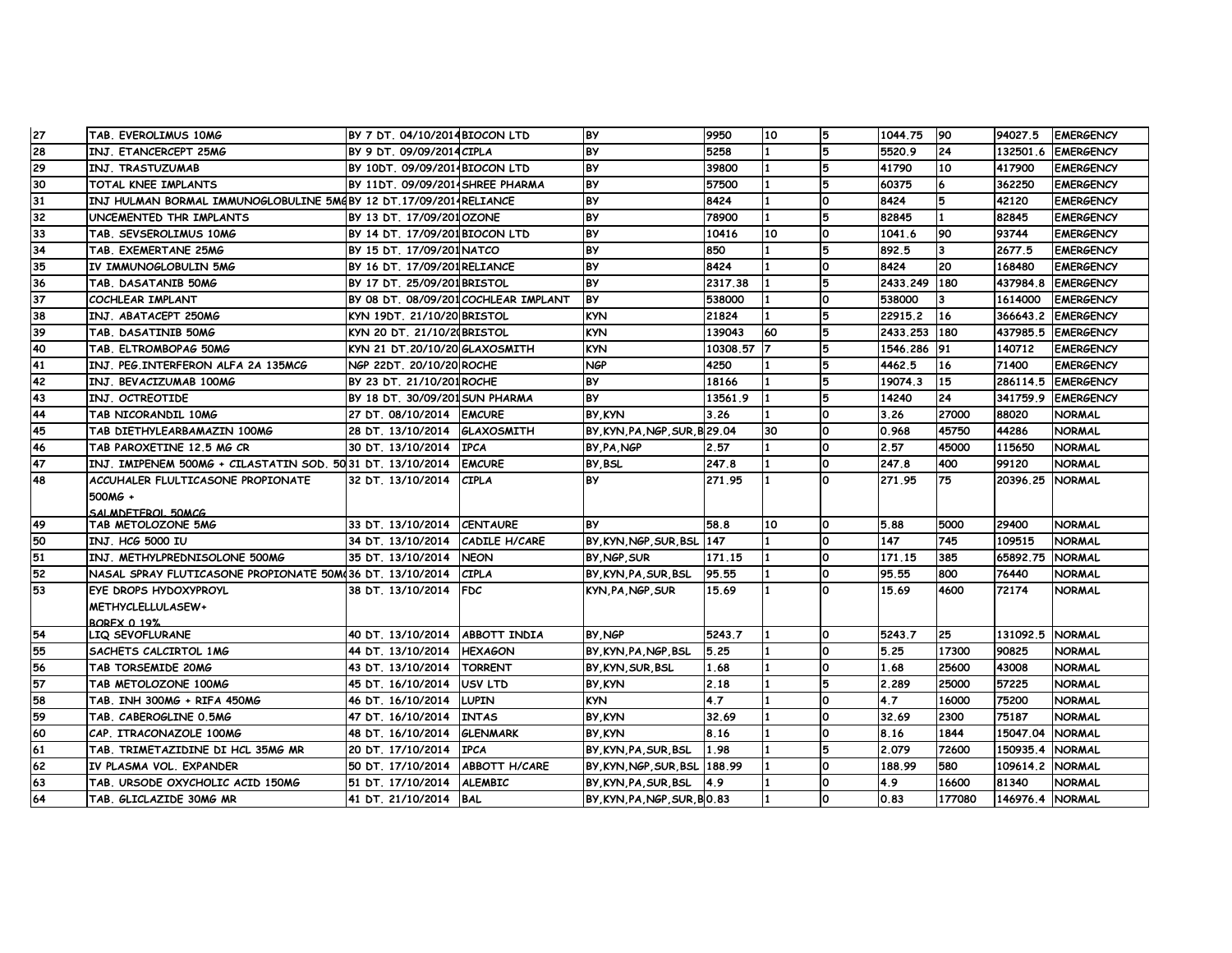| 65  | TAB. CARVEDILOL 12.5MG                                                 | 53 DT. 21/10/2014                | <b>MICRO</b>         | BY KYN PA NGP SUR             | 1.56   |                | <b>O</b>     | 1.56   | 28000   | 43680    | <b>NORMAL</b> |
|-----|------------------------------------------------------------------------|----------------------------------|----------------------|-------------------------------|--------|----------------|--------------|--------|---------|----------|---------------|
| 66  | EYE DROPS KSESTORLAC 0.5% + MOXIFLOXACIN54 DT.21/10/2014               |                                  | <b>CENTAUR</b>       | <b>BY</b>                     | 49.25  |                | <sup>o</sup> | 49.25  | 2000    | 98500    | <b>NORMAL</b> |
| 67  | TAB. GLIMPRIDE 4MG                                                     | 56 DT. 21/10/2014                | <b>BIOCON LTD</b>    | BY, KYN                       | 0.7    |                | <sup>o</sup> | 0.7    | 90000   | 63000    | <b>NORMAL</b> |
| 68  | TAB. TRIMETAZIDINE DI HCL 20MG MR                                      | 57 DT. 21/10/2014                | <b>MICRO</b>         | BY KYN NGP SUR                | 0.92   | $\blacksquare$ | O            | 0.92   | 29000   | 26680    | <b>NORMAL</b> |
| 69  | TAB. CITICOLINE 500MG                                                  | 58 DT. 21/10/2014                | <b>IPCA</b>          | NGP                           | 18.38  |                | O            | 18.38  | 2000    | 36760    | <b>NORMAL</b> |
| 70  | CAP. DUTASTERIDE SOFT GELATIN 0.5MG                                    | 59 DT. 21/10/2014                | <b>CIPLA</b>         | NGP                           | 9.92   |                | <sup>0</sup> | 9.92   | 15000   | 148800   | NORMAL        |
| 71  | TAB. DILTIAZEN 30MG                                                    | 60 DT. 21/10/2014                | <b>MICRO</b>         | BY KYN NGP                    | 0.44   |                | $\Omega$     | 0.44   | 234370  | 103122.8 | <b>NORMAL</b> |
| 72  | TAB. LAMOTRIGINE 100MG                                                 | 61 DT. 21/10/2014                | <b>IPCA</b>          | BY PA NGP SUR                 | 3.73   |                | O            | 3.73   | 8820    | 32898.6  | NORMAL        |
| 73  | TAB DICYCLOMINE HCL 20MG + PARACETAMOL 167 DT. 21/10/2014              |                                  | <b>WOCKHARDT</b>     | BY KYN PA NGP SUR BO.36       |        |                | O            | 0.36   | 218800  | 78768    | <b>NORMAL</b> |
| 74  | EYE DROPS BROMOFENAC                                                   | 68 DT. 21/10/2014                | <b>MICRO</b>         | BY KYN PA BSL                 | 39.9   |                | <sup>o</sup> | 39.9   | 1260    | 50274    | <b>NORMAL</b> |
| 75  | <b>TAB CLOBAZAM 5MG</b>                                                | 69 DT. 21/10/2014                | <b>TORRENT</b>       | BY KYN PA SUR BSL             | 1.73   |                | <sup>o</sup> | 1.73   | 38200   | 66086    | <b>NORMAL</b> |
| 76  | <b>GRAULES LACTOBAILLUS SPIRAGENOUS</b>                                | 71 DT. 22/10/2014                | USV LTD              | BY KYN PA SUR BSL             | 6.2    |                | <sup>o</sup> | 6.2    | 20560   | 127472   | <b>NORMAL</b> |
| 77  | CAP. TACROLIMUS 2MG                                                    | 73 DT. 22/10/2014                | <b>PANACEA</b>       | BY, NGP, BSL                  | 17.85  |                | O            | 17.85  | 5500    | 98175    | NORMAL        |
| 78  | TAB. SOD. VALPORATE + VALPROIC ACID 200 M74 DT. 22/10/2014             |                                  | <b>MICRO</b>         | PA.NGP.SUR.BY                 | 1.34   |                | <b>O</b>     | 1.34   | 49600   | 66464    | <b>NORMAL</b> |
| 79  | TAB. LOSARTAN POTASSIUM 25MG                                           | 75 DT. 22/10/2014                | <b>ZIM</b>           | BY KYN PA SUSR BSL 0.28       |        |                | <sup>0</sup> | 0.28   | 403000  | 112840   | <b>NORMAL</b> |
| 80  | RECOM HUMLAN ERUYTHROPOIETIN 10000 IU                                  | 78 DT. 28/10/2014                | <b>SERUM</b>         | PA                            | 480    |                | 5            | 504    | 120     | 60480    | <b>NORMAL</b> |
| 81  | CAP GLYCERYLTRINITRATE 2.5MG                                           | 80 DT. 28/10/2014                | USV LTD              | BY KYN PA SUR BSL             | 1.64   | 11             | O            | 1.64   | 49425   | 81057    | <b>NORMAL</b> |
| 82  | TAB. LEVETIRACETUM 1000MG                                              | 85 DT. 31/10/2014                | <b>TORRENT</b>       | BY KYN                        | 12.39  |                | O            | 12.39  | 7000    | 86730    | <b>NORMAL</b> |
| 83  | OINT. POLYMIXIN B SULFATE + BACITRACIN                                 | 86 DT. 31/10/2014                | GLAXOSMITH           | BSL.BY.KYN.PA.                | 25.06  |                | <sup>o</sup> | 25.06  | 1690    | 42351.4  | <b>NORMAL</b> |
|     | <b>ZINC</b>                                                            |                                  |                      |                               |        |                |              |        |         |          |               |
|     | NEOMYCTN SULPHATE                                                      |                                  |                      |                               |        |                |              |        |         |          |               |
| 84  | TAB. DIVELPROY SOD. 250MG                                              | 93 DT. 31/10/2014                | <b>ABBOTT H/CARE</b> | BY KYN PA NGP SUR B 2.26      |        |                | <sup>o</sup> | 2.26   | 32200   | 72772    | <b>NORMAL</b> |
| 85  | TAB. TRAMODAL + ACETOAMINOPHEN 325MG                                   | 94 DT. 31/10/2014                | <b>MICRO</b>         | BYSUR.BSL                     | 1.88   |                | <sup>o</sup> | 1.88   | 67200   | 126336   | <b>NORMAL</b> |
| 86  | INJ. IV NORMAL SALINE 100ML                                            | 92 DT. 31/10/2014                | <b>BAXTER</b>        | BY KYN NGP BSL                | 8.93   |                | O            | 8.93   | 16750   | 149577.5 | <b>NORMAL</b> |
| 87  | TAB. DICLOFENA SOD. 50MG                                               | 88 DT. 31/10/2014                | <b>ZIM</b>           | BY, KYN, PA, NGP, SUR, BO. 15 |        |                | O            | 0.15   | 945049  | 141757.4 | <b>NORMAL</b> |
| 88  | TAB TOPIRAMATE 50MG                                                    | 91 DT. 31/10/2014                | <b>TORRENT</b>       | BY KYN NGP BSL                | 2.52   |                | <sup>o</sup> | 2.52   | 14700   | 37044    | <b>NORMAL</b> |
| 89  | CAP. RIFAMPICIN 600MG                                                  | 97 DT. 05/11/2014                | <b>LUPIN</b>         | BY PA                         | 5.81   |                | O.           | 5.81   | 5200    | 30212    | <b>NORMAL</b> |
| 90  | TAB. METOPROLOL EXT. RELEASE 25MG ER                                   | 100 DT. 06/11/2014 MICRO         |                      | BY KYN PA                     | 0.76   |                | O            | 0.76   | 92500   | 70300    | <b>NORMAL</b> |
| 91  | EYE DROPS DORZOLAMIDE HCL 2% +                                         | 101 DT. 06/11/2014 MICRO         |                      | BY, KYN, PA, NGP              | 122.85 | l 1            | $\Omega$     | 122.85 | 265     | 32555.25 | <b>NORMAL</b> |
|     | <b>BSENAZLKOMIUM</b>                                                   |                                  |                      |                               |        |                |              |        |         |          |               |
| 92  | $CHI$ $0.075%$<br>TAB. URSODEOXYCHOLILC ACID                           | 102 DT. 06/11/2014 ALEMBIC       |                      | BY PA NGP                     | 8.8    |                | O            | 8.8    | 10000   | 88000    | <b>NORMAL</b> |
| 93  | TAB. ETHIONAMIDE 250MG                                                 | 103 DT. 06/11/2014 CONCEPT       |                      | BY, KYN, PA                   | 4.36   |                | <sup>0</sup> | 4.36   | 18500   | 80660    | <b>NORMAL</b> |
| 94  | KIT TENOFOVIR DISO F 300MG +{ EMCETABIN 104 DT, 06/11/2014 EMCURE      |                                  |                      | BY, SUR                       | 36.75  |                | $\Omega$     | 36.75  | 3900    | 143325   | <b>NORMAL</b> |
|     | 200MG                                                                  |                                  |                      |                               |        |                |              |        |         |          |               |
|     | FEAVTRANZE 600MG                                                       |                                  |                      |                               |        |                |              |        |         |          |               |
| 95  | TAB. THYROXINE SOD. 50MCG                                              | 105 DT. 06/11/2014 GLAXOSMITH    |                      | BY, KYN, PA, NGP, BSL         | 0.44   |                | O            | 0.44   | 188000  | 82720    | <b>NORMAL</b> |
| 96  | SYP. AMOXYCILLIN 125MG/5ML. 60ML                                       | 107 DT. 07/11/2014 ABBOTT H/CARE |                      | BY NGP                        | 11.12  |                | 5            | 11.676 | 2500    | 29190    | NORMAL        |
|     |                                                                        |                                  |                      |                               |        |                |              |        |         |          | 30% OPTION)   |
| 97  | ACCUHALER SALMETROL 50MCG + FLUTICASONE42 DT. 12/11/2014               |                                  | <b>CIPLA</b>         | <b>BY</b>                     | 236.25 |                | O            | 236.25 | 800     | 189000   | <b>NORMAL</b> |
| 98  | CAP. OMEPRAZOLE 20MG                                                   | 63 DT. 12/11/2014                | <b>USV LTD</b>       | BY KYN PA NGP SUR BO.36       |        |                | O            | 0.36   | 1262010 | 454323.6 | <b>NORMAL</b> |
| 99  | TAB. INDAPAMIDE 1.5MG SR                                               | 72 DT. 12/11/2014 EMCURE         |                      | BBY, KYN, PA, NGP, SUR, 1.17  |        |                |              | 1.17   | 301950  | 353281.5 | <b>NORMAL</b> |
| 100 | INHALER SALMETEROL 25MCG + FLUTICASONE 29 DT. 14/11/2014 CADILA H/CARE |                                  |                      | BY, KYN, PA, NGP, SUR, B149   |        |                | <b>O</b>     | 149    | 2490    | 371010   | <b>NORMAL</b> |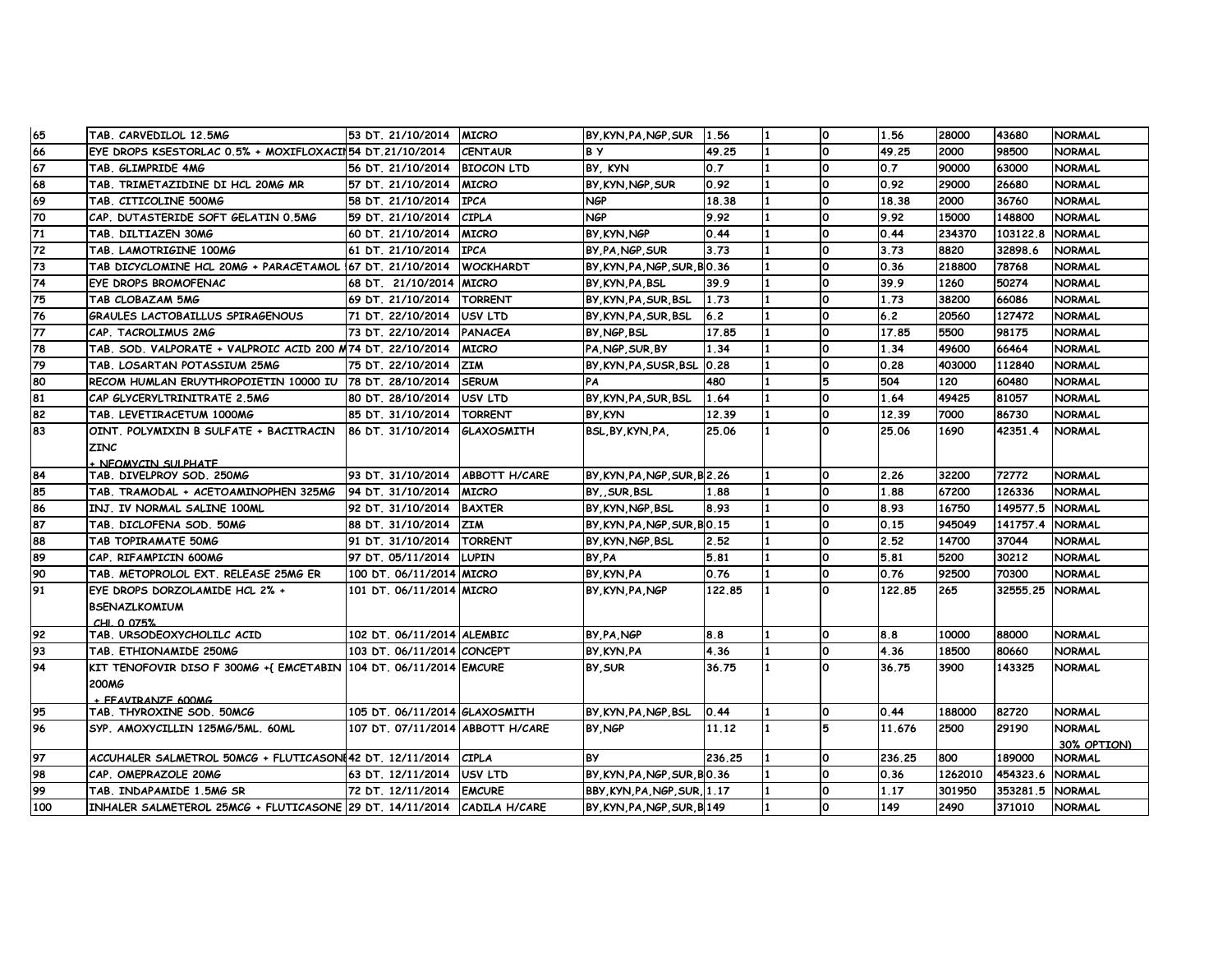| 101 | TAB. VOGLIBOSE 0.3MG                                                  |                                  | 95 DT. 14/11/2014 ARISTO PHARMACEUTIBY KYN PA SUR |                               |        | $\Omega$ |        | 156960  | 156960          | <b>NORMAL</b> |
|-----|-----------------------------------------------------------------------|----------------------------------|---------------------------------------------------|-------------------------------|--------|----------|--------|---------|-----------------|---------------|
| 102 | CAP. PREGABALIN 75MG                                                  | 79 DT. 14/11/2014 RANBAXY        |                                                   | BY, KYN, PA, NGP, SUR, B1.75  |        | <b>O</b> | 1.75   | 81550   | 142712.5        | <b>NORMAL</b> |
| 103 | CAP. PREGABALIN 75MG                                                  | 81 DT.14/11/2014                 | CADILA H/CARE                                     | BY, KYN, PA, NGP, SUR, B 1.75 |        | 0        | 1.75   | 81550   | 142712.5        | <b>NORMAL</b> |
| 104 | TAB. TELMISARTAN 40MG +                                               | 87 DT. 14/11/2014 WOCKHARDT      |                                                   | BY, KYN, PA, NGP, SUR, B1.05  |        | O        | 1.05   | 152070  | 159673.5 NORMAL |               |
|     | <b>HYDROCHLORTHIAZIDE</b>                                             |                                  |                                                   |                               |        |          |        |         |                 |               |
|     | 12 5 MG                                                               |                                  |                                                   |                               |        |          |        |         |                 |               |
| 105 | TAB. IBUPROFEN 400MG                                                  | 106 DT. 17/11/2014 ABBOTT INDIA  |                                                   | BY KYN NGP                    | 0.5    | 5        | 0.525  | 210225  | 110368.1 NORMAL |               |
| 106 | TAB CETIRIZINE 10MG                                                   | 108 DT. 18/11/2014 ZUVENTUS      |                                                   | BY, KYN, PA, NGP, SUR, BO. 13 |        | 0        | 0.13   | 978140  | 127158.2        | <b>NORMAL</b> |
| 107 | TAB. OFLOXACIN 400MG                                                  | 110 DT. 18/11/2014 ALKEM         |                                                   | BY PA                         | 1.83   | 0        | 1.83   | 11500   | 21045           | <b>NORMAL</b> |
| 108 | TAB. ALLOPURINOL 100MG                                                | 111 DT. 18/11/2014 SANDOZ        |                                                   | BY KYN PA NGP SUR BO.69       |        | 0        | 0.69   | 73700   | 50853           | NORMAL        |
| 109 | SYP. IBUPROFEN 100MG + PARACETAMOL 162.5/113 DT. 18/11/2014 WOCKHARDT |                                  |                                                   | BY, KYN, NGP, SUR, BSL 9.65   |        | 0        | 9.65   | 4550    | 43907.5         | <b>NORMAL</b> |
| 110 | TAB. MONTELUKAST SOD. 10MG                                            | 114 DT. 18/11/2014 GLENMARK      |                                                   | BY KYN PA SUR BSL             | 3.89   | 0        | 3.89   | 32000   | 124480          | <b>NORMAL</b> |
| 111 | TAB. DEFERASIROX 500MG                                                | 115 DT. 18/11/2014 SUN PHARMA    |                                                   | BY KYN PA                     | 22     | 0        | 22     | 4800    | 105600          | <b>NORMAL</b> |
| 112 | CAP. INDOMETHACIN 25MG                                                | 124 DT. 18/11/2014 MICRO         |                                                   | BY, KYN, SUR                  | 1.13   | 0        | 1.13   | 41000   | 46330           | <b>NORMAL</b> |
| 113 | CREAM CLOTRIMAZOLE 1% 15 GM                                           | 116 DT. 18/11/2014 SANDOZ        |                                                   | BY, KYN, PA, BGP, SUR, BI6.58 |        | O        | 6.58   | 7412    | 48770.96        | <b>NORMAL</b> |
| 114 | TAB VIT B1B6B12                                                       | 117 DT. 18/11/2014 LUPIN         |                                                   | BY KYN PA SUR                 | 0.32   | 0        | 0.32   | 395000  | 126400          | <b>NORMAL</b> |
| 115 | TAB. MYCOPHENOLATE MOFETIL 250MG                                      | 118 DT. 18/11/2014 BIOCON LTD    |                                                   | BY PA                         | 9.35   | l0.      | 9.35   | 7250    | 67787.5         | <b>NORMAL</b> |
| 116 | POWDER NUTRITIONAL DIET SUPPLIMENT                                    | 52 DT. 19/11/2014 HEXAGON        |                                                   | BY, KYN, PA, BSL              | 142.88 | 0        | 142.88 | 2211    | 315907.7        | <b>NORMAL</b> |
|     | (ENSURE) IN TIN                                                       |                                  |                                                   |                               |        |          |        |         |                 |               |
|     |                                                                       |                                  |                                                   |                               |        |          |        |         |                 |               |
| 117 | INJ. METHYLPRIDNISOLONE 1000MG                                        | 111 DT. 19/11/2014 TROIKAA       |                                                   | BY KYN BSL                    | 334    | 5        | 350.7  | 500     | 175350          | <b>NORMAL</b> |
| 118 | TAB. ATORVAATATIN 40MG                                                | 96 DT.19/11/2014                 | <b>ABBOTT H/CARE</b>                              | BY KYN PA SUR BSL             | 2.36   | 5        | 2.478  | 130900  | 324370.2        | <b>NORMAL</b> |
| 119 | TAB. ISOSRBIDE 5 MONONITRATE 20MG                                     | 64 DT. 24/11/2014 ZIM LAB        |                                                   | BY, KYN, PA, NGP, SUR, BO. 22 |        | 0        | 0.22   | 1653200 | 363704          | <b>NORMAL</b> |
| 120 | TAB CEFURAXIME SOD. 250MG                                             | 76 DT. 24/11/2014                | <b>FDC</b>                                        | BY KYN SUR BSL                | 4.34   | 0        | 4.34   | 38500   | 167090          | <b>NORMAL</b> |
| 121 | CAP. AZITHROMYCIN 500MG                                               | 77 T. 24/11/2014                 | <b>THEMIS</b>                                     | BY PA NGP                     | 6.16   | 0        | 6.16   | 47460   | 292353.6        | <b>NORMAL</b> |
| 122 | CAP. AZITHROMYCIN 250MG                                               | 83 DT. 24/11/2014                | <b>SANDOZ</b>                                     | BY, KYN, PA, SUR, BSL         | 3.22   | O        | 3.22   | 87340   | 281234.8        | <b>NORMAL</b> |
| 123 | INJ. CEFOPERAZONE O5 + SULBACTAM 0.5MG 84 DT. 24/11/2014              |                                  | <b>LUPIN</b>                                      | BY, KYN, NGP                  | 21.69  | 0        | 21.69  | 9377    | 203387.1        | <b>NORMAL</b> |
| 124 | CARTRIDGE INSLULIN HUMAN REGULA                                       | 89 DT. 24/11/2014 WOCKHARDT      |                                                   | BY KYN SUR BSL                | 124.95 | n.       | 124.95 | 3560    | 444822          | <b>NORMAL</b> |
|     | <b>INSULIN</b>                                                        |                                  |                                                   |                               |        |          |        |         |                 |               |
|     | r DNA ORTGTN 100 TU /ML                                               |                                  |                                                   |                               |        |          |        |         |                 |               |
| 125 | TAB. HYDROXYCHLOROQUINE SULFATE 200MG 98 DT. 24/11/2014   MICRO       |                                  |                                                   | BY KYN PA NGP SUR B 2.39      |        | O        | 2.39   | 73740   | 176238.6        | <b>NORMAL</b> |
| 126 | TAB. METRONIDAZOLE 200MG                                              | 112 DT. 24/11/2014 ABBOTT H/CARE |                                                   | BY KYN NGP SUR                | 0.38   | O        | 0.38   | 180975  | 68770.5         | NORMAL        |
| 127 | TAB. LORNOXICAM 8MG                                                   | 126 DT. 24/11/2014 GLENMARK      |                                                   | BY BSL                        | 1.79   | O        | 1.79   | 11000   | 19690           | <b>NORMAL</b> |
| 128 | TAB. AMIODARONE 100MG                                                 | 128 DT. 26/11/2014 MICRO         |                                                   | BY, KYN, PA, SUR              | 1.88   | 0        | 1.88   | 43200   | 81216           | <b>NORMAL</b> |
| 129 | TAB. LEVETIRACETAM 750MG                                              | 127 DT. 26/11/2014 TORRENT       |                                                   | BY, KYN, PA                   | 9.14   | 0        | 9.14   | 12000   | 109680          | <b>NORMAL</b> |
| 130 | TAB. LINEZOLID 600MG                                                  | 129 DT. 26/11/2014 ABBOTT H/CARE |                                                   | BY PA BSL                     | 17.85  | 0        | 17.85  | 2700    | 48195           | <b>NORMAL</b> |
| 131 | INJ. ONDANSE TRONPERISET 2MG/ML                                       | 130 DT. 26/11/2014 GALPHA        |                                                   | BY, KYN, PA, NGP, SUR, B3.1   |        | l0.      | 3.1    | 20200   | 62620           | <b>NORMAL</b> |
| 132 | ORAL REHYDRATION SALT-WHO FPRMULA                                     | 131 DT. 26/11/2014 WOCKHARDT     |                                                   | BY, KYN, PA, NGP, SUR, B3.24  |        | 0        | 3.24   | 36781   | 119170.4        | <b>NORMAL</b> |
| 133 | TAB. PHENOBARBITONE 60MG                                              | 132 DT. 27/11/2014 ABBOTT H/CARE |                                                   | BY, KYN, PA, NGP, SUR, B 1.38 |        | l0.      | 1.38   | 45460   | 62734.8         | NORMAL        |
| 134 | TAB. IBUPROFEN 200MG                                                  | 133 DT. 27/11/2014 ABBOTT INDIA  |                                                   | BY KYN                        | 0.3    | 0        | 0.3    | 145365  | 43609.5         | NORMAL        |
| 135 | TAB. BACLOFEN 10MG                                                    | 134 DT. 28/11/2014 INTAS         |                                                   | BY PA NGP SUR BSL             | 6.86   | 0        | 6.86   | 18700   | 128282          | <b>NORMAL</b> |
| 136 | TAB SERTRALILNE 50MG                                                  | 135 DT. 28/11/2014 IPCA          |                                                   | BY KYN PA NGP SUR B 1.21      |        | 0        | 1.21   | 62230   | 75298.3         | <b>NORMAL</b> |
| 137 | CAP.D- PENICILLAMINE 250MG                                            | 136 DT, 28/11/2014 PANACEA       |                                                   | BY, NGP, BSL                  | 10.4   | 0        | 10.4   | 4760    | 49504           | <b>NORMAL</b> |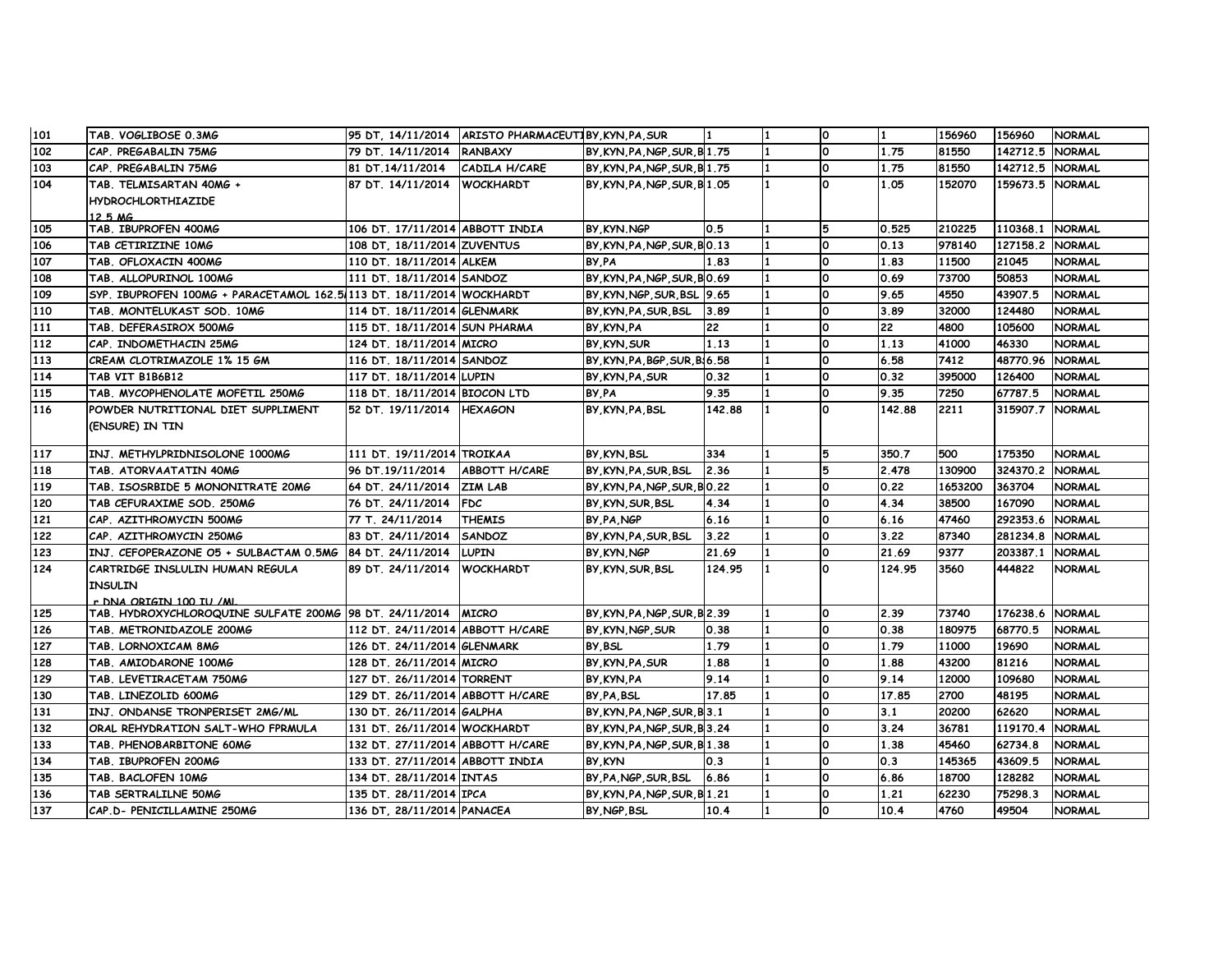| 138               | INT VIT D3 3LACK IU                                                                                | 137 DT. 28/11/2014 ABBOTT INDIA  |                                          | BY KYN BSL                    | 14.07  |     | O        | 14.07  | 3500   | 49245           | <b>NORMAL</b> |
|-------------------|----------------------------------------------------------------------------------------------------|----------------------------------|------------------------------------------|-------------------------------|--------|-----|----------|--------|--------|-----------------|---------------|
| 139               | RESPULES BUDESONIDE SUSPENSION O.5MG                                                               | 138 DT. 28/11/2014 CIPLA         |                                          | BY.KYN.PA.SUR.BSL             | 7.19   |     | $\Omega$ | 7.19   | 6480   | 46591.2         | <b>NORMAL</b> |
| 140               | INJ. RINGER LACTATE 1000ML                                                                         | 139 DT. 28/11/2014 FRESENIUS     |                                          | BY, BSL                       | 35.17  |     | <b>O</b> | 35.17  | 1500   | 52755           | <b>NORMAL</b> |
| 141               | TAB. AMLODIPINE 2,5MG                                                                              | 140 DT. 28/11/2015 USV LTD       |                                          | BY KYN PA SUR BSL             | 0.21   |     | 0        | 0.21   | 597900 | 125559          | <b>NORMAL</b> |
| 142               | TAB. SERTRALINE 25MG                                                                               | 141 DT. 01/12/2014 IPCA          |                                          | BY, SUR                       | 10.76  | 10  | 5        | 1.1298 | 21100  | 23838.78        | NORMAL        |
| 143               | TAB. CHLORDIAZEPOXIDE 10MG                                                                         | 142 DT. 01/12/2014 ABBOTT H/CARE |                                          | BY KYN PA NGP BSL             | 1.84   |     | O        | 1.84   | 37400  | 68816           | NORMAL        |
| $\overline{1}$ 44 | NASAL SPRAY SOD. CHL.IP IN PUDRIFIED                                                               | 143 DT. 01/12/2014 CADILA H/CARE |                                          | <b>BY</b>                     | 117.09 |     | O        | 117.09 | 1000   | 117090          | NORMAL        |
|                   | <b>WATER</b>                                                                                       |                                  |                                          |                               |        |     |          |        |        |                 |               |
|                   | 0.9% W/V 100ML                                                                                     |                                  |                                          |                               |        |     |          |        |        |                 |               |
| 145               | INJ. ZOLEDRONIC ACID 4MG                                                                           | 144 DT. 01/12/2014 PANACEA       |                                          | BY BSL                        | 156.45 |     | O        | 156.45 | 420    | 65709           | <b>NORMAL</b> |
| 146               | TAB.CLOBAZAM 10MG                                                                                  | 145 DT. 01/12/2014 TORRENT       |                                          | BY, KYN, PA, NGP, SUR         | 12.89  |     | 0        | 2.89   | 46200  | 133518          | <b>NORMAL</b> |
| 147               | TAB. OFLOXACIN 200MG                                                                               | 146 DT. 01/12/2014 SANDOZ        |                                          | B Y, KYN, NGP, SUR, BSLO.9    |        |     | <b>O</b> | 0.9    | 113000 | 101700          | <b>NORMAL</b> |
| 148               | TAB. LEVETIRACETAM 500MG                                                                           | 37 DT. 02/12/2014 IPCA           |                                          | BY, KYN, PA, NGP, SUR, 15.57  |        |     | 0        | 5.57   | 66800  | 372076          | <b>NORMAL</b> |
| 149               | CAP. TAEEROLILMUS 1GM                                                                              | 90 DT. 02/12/2014 PANACEA        |                                          | BY, PA, NGP, BSL              | 7.98   |     | 0        | 7.98   | 23770  | 189684.6        | <b>NORMAL</b> |
| 150               | INJ. IRON SURCOSE 100MG                                                                            | 120 DT. 02/12/2014 ALKEM         |                                          | BY, KYN, PA, NGP, SUR, B38.85 |        |     | O        | 38.85  | 8275   | 321483.8        | <b>NORMAL</b> |
| 151               | IV MANNITOL 2% 100ML                                                                               | 154 DT. 02/12/2014 FRESENIUS     |                                          | BY, KYN, NGP, SUR             | 24.15  |     | O        | 24.15  | 2300   | 55545           | NORMAL        |
| 152               | CAP. CEFIXIME 200MG                                                                                | 99 DT. 03/12/2014 FDC            |                                          | BY, KYN, PA, NGP, SUR, B 2.93 |        |     | 0        | 2.93   | 129600 | 379728          | <b>NORMAL</b> |
| 153               | TAB. CARBIMIZOL 5MG                                                                                | 157 DT. 05/12/2014 ABBOTT H/CARE |                                          | SUR, BSL, KYN, BY, NGP 0.78   |        |     | n.       | 0.78   | 122100 | 95238           | <b>NORMAL</b> |
| 154               | OINT. CLOTRAMIZOLE + BETAMETHASONE 10G 158 DT. 05/12/2014 AGIO                                     |                                  |                                          | BY, KYN, PA, NGP, SUR, B 7.94 |        |     | 0        | 7.94   | 16500  | 131010          | <b>NORMAL</b> |
| 155               | TAB. ATORVATATIN 10MG + FINOFIBRATE 160 159 DT. 05/12/2014 ARISTO PHARMACEUTIBY, KYN, PA, NGP, BSL |                                  |                                          |                               | 2.07   |     | 0        | 2.07   | 59000  | 122130          | <b>NORMAL</b> |
| 156               | TAB. LEVADOPA 100MG + TAB CARBIDOPA 10MG160 DT. 05/12/2014 SUN                                     |                                  |                                          | BY SUR                        | 1.35   |     | O        | 1.35   | 18200  | 24570           | <b>NORMAL</b> |
| 157               | EAR DROP NUFLUCON 5ML VIAL                                                                         |                                  | 161 DT. 05/12/2014 BELL PHARMACEUTICALBY |                               | 30     |     | 5        | 31.5   | 2500   | 78750           | NORMAL        |
| 158               | SYP. AMOXYCILLIN + SOD. CLAV. ACID 30ML  162 DT. 05/12/2014 GALPHA                                 |                                  |                                          | BY, KYN, PA, NGP, SUR, 119.95 |        |     | O        | 19.95  | 5450   | 108727.5        | <b>NORMAL</b> |
| 159               | INTRA UTERINEDEVICE MIRENA 20MCG                                                                   | 163 DT. 05/12/2014 PREGNA        |                                          | <b>BY</b>                     | 3000   |     | <b>O</b> | 3000   | 25     | 75000           | <b>NORMAL</b> |
| 160               | INJ. CEFOPERAZONE 1GM + SULBACTAB 1GM                                                              | 70 DT. 03/12/2014 SANJIVANI      |                                          | BY, KYN, SUR, BSL             | 41.58  |     | <b>O</b> | 41.58  | 7455   | 309978.9        | <b>NORMAL</b> |
| 161               | VACCINE HIBEX                                                                                      | 65 DT.3/12/2014                  | <b>SERUM</b>                             | BY, NGP, BSL                  | 142.85 |     | 0        | 142.85 | 1270   | 181419.5        | <b>NORMAL</b> |
| 162               | INJ. LINEZOLID 600MG/300ML                                                                         | 62 DT. 03/12/2014 GLENMARK       |                                          | BY, PA, SUR, BSL              | 91.35  |     | 0        | 91.35  | 1820   | 166257          | <b>NORMAL</b> |
| 163               | EYE DROPS NEPAFENAC                                                                                | 39 DT. 03/12/2014 SUN PHARMA     |                                          | BY, KYN, SUR                  | 80.85  |     | <b>O</b> | 80.85  | 1850   | 149572.5        | <b>NORMAL</b> |
| 164               | TAB. TERBINAFIN 250MG                                                                              | 156 DT. 02/12/2014 AGIO          |                                          | BY, KYN, PA, SUR              | 3.83   |     | 0        | 3.83   | 4800   | 18384           | NORMAL        |
| 165               | TAB. PIOGLITAZONE HCL 30MG                                                                         | 165 DT. 05/12/2014 SANDOZ        |                                          | KYN, NGP, SUR                 | 0.41   |     | 0        | 0.41   | 200500 | 82205           | <b>NORMAL</b> |
| 166               | TAB. RAMIPRIL 2.5 MG                                                                               | 167 DT. 05/12/2014 ALKEM         |                                          | BY, KYN, PA, SUR, NGO.3       |        |     | <b>O</b> | 0.3    | 287000 | 86100           | <b>NORMAL</b> |
| 167               | TAB. ALBANDOZOL 400MG                                                                              | 168 DT. 05/12/2014 CADILA H/CARE |                                          | BY, KYN, NGP, SUR, BSL 1.32   |        |     | 0        | 1.32   | 26280  | 34689.6         | <b>NORMAL</b> |
| 168               | TAB. ETHAMBUTOL 800MG                                                                              | 170 DT. 05/12/2014 THEMIS        |                                          | BY, PA                        | 2.69   |     | 0        | 2.69   | 21000  | 56490           | <b>NORMAL</b> |
| 169               | TAB. AMLODEPIN 10MG                                                                                | 172 DT. 09/12/2014 USV LTD       |                                          | BY KYN                        | 0.57   |     | O        | 0.57   | 65000  | 37050           | <b>NORMAL</b> |
| 170               | TAB. PERINDOPRIL 4MG                                                                               | 82 DT. 11/12/2014 GLENMARK       |                                          | BY, KYN, NGP, SUR             | 13.96  |     | <b>O</b> | 3.96   | 99800  | 395208          | NORMAL        |
| 171               | SYP. CPM + AMPNIUM CHLORIDE+SOD.                                                                   | 109 DT. 15/12/2014 SANJIVANI     |                                          | BY, KYN, PA, NGP, SUR, 18.5   |        |     | <b>O</b> | 8.5    | 31775  | 270087.5        | <b>NORMAL</b> |
|                   | CITRATE COUGH SYP                                                                                  |                                  |                                          |                               |        |     |          |        |        |                 |               |
| 172               | TAB. FRUSEMIDE 20 MG + SPIRONOLACTONE 5(119 DT. 15/12/2014 BAL PHARMA                              |                                  |                                          | BY, KYN, PA, SUR, BS 1.84     |        |     | O        | 1.84   | 231460 | 425886.4        | NORMAL        |
| 173               | TAB. AMLODIPINE 5MG + ATENOLO 50MG                                                                 | 123 DT. 15/12/2014 THEMIS        |                                          | BY, KYN, PA, NGP, SU26        |        | 100 | 5        | 0.273  | 948300 | 258885.9        | <b>NORMAL</b> |
| 174               | TAB. PANTOPRAZOLE 40MG                                                                             | 149 DT. 15/12/2014 SANJIVANI     |                                          | BY, KYN, PA, SUR              | 0.51   |     | 0        | 0.51   | 576000 | 293760          | <b>NORMAL</b> |
| 175               | TAB. METFORMIN HCL 850 MG                                                                          | 152 DT. 15/12/2014 BAL PHARMA    |                                          | BY, KYN, BSL                  | 0.51   |     | O        | 0.51   | 533150 | 271906.5 NORMAL |               |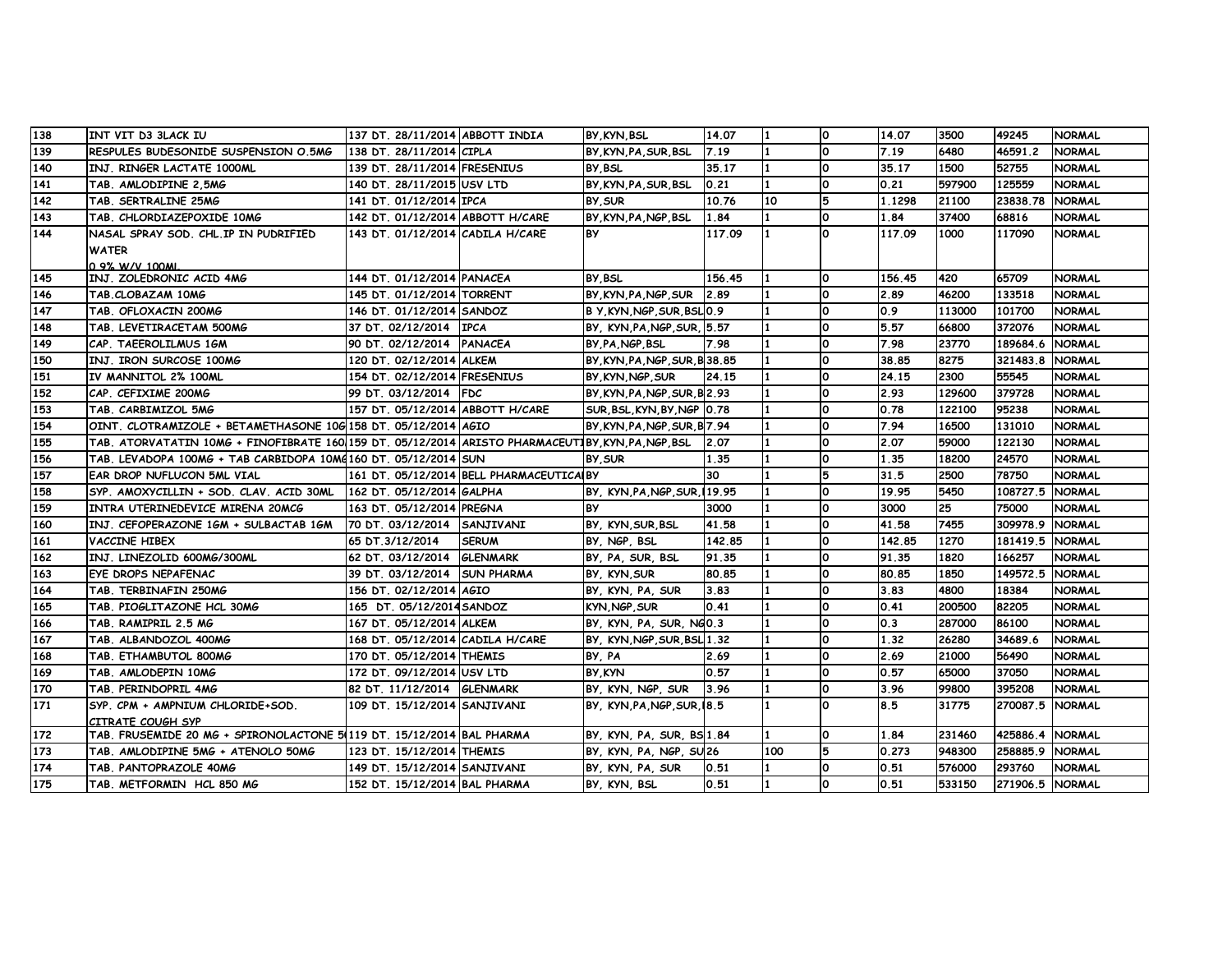| 176 | INJ. PIPERACILLIN SOD. 4GM +                                        | 153 DT. 15/12/2014 SANJIVANI      |                                                               | BY, KYN, PA, SUR, BS 70.89  |            |    | ١o       | 70.89        | 5740    | 406908.6 NORMAL |                  |
|-----|---------------------------------------------------------------------|-----------------------------------|---------------------------------------------------------------|-----------------------------|------------|----|----------|--------------|---------|-----------------|------------------|
|     | TAZOBACTAM SOD. 500MG                                               |                                   |                                                               |                             |            |    |          |              |         |                 |                  |
| 177 | TAB. GLIMEPIRIDE 2MG                                                | 164 DT. 15/12/2014 ALKEM          |                                                               | BY, KYN, PA, NGP, SUO.19    |            |    | 0        | 0.19         | 1410600 | 268014          | <b>NORMAL</b>    |
| 178 | TAB. RAMPIRI 5MG                                                    | 169 DT. 15/12/2014 ALKEM          |                                                               | BY, KYN, PA, NGP, SUFIO.5   |            |    | 0        | 0.5          | 683050  | 341525          | <b>NORMAL</b>    |
| 179 | TAB LOSARTAN + HYDROCHLOROTHZIDE 12.5M 173 DT. 15/12/2014   TROIKAA |                                   |                                                               | BY, KYN, PA, NGP, SUO.63    |            |    | 0        | 0.63         | 733500  | 462105          | <b>NORMAL</b>    |
| 180 | TAB. ATORVASTATIN 5MG                                               | 175 DT. 15/12/2014 MICRO          |                                                               | BY, KYN, PA                 | 0.47       |    | 0        | 0.47         | 195000  | 91650           | <b>NORMAL</b>    |
| 181 | INJ. LIGNOCAINE HCL 2% 30ML                                         | 177 DT. 15/12/2014 NEON           |                                                               | BY, KYN, PA, NGP, SU18.9    |            |    | 0        | 18.9         | 1915    | 36193.5         | <b>NORMAL</b>    |
| 182 | TAB. RANOLAZIN 500MG                                                | 178 DT. 15/12/2014 MICRO          |                                                               | BY, KYN, PA, NGP, BSL 3.97  |            |    | 0        | 3.97         | 12000   | 47640           | <b>NORMAL</b>    |
| 183 | TAB. CLARITHROMYHCIN 500MG                                          | 179 DT. 15/12/2014 MICRO          |                                                               | BY, PA, SUR, BSL            | 10.76      |    | $\Omega$ | 10.76        | 9532    | 102564.3        | <b>NORMAL</b>    |
| 184 | TAB. RESPERIODONE 2MG                                               | 180 DT. 15/12/2014 MICRO          |                                                               | BY, KYN, PA, NGP, SUFO.89   |            |    | 0        | 0.89         | 43400   | 38626           | <b>NORMAL</b>    |
| 185 | TAB. QUANTIAPINE 100MG                                              | 181 DT. 15/12/2014 IPCA           |                                                               | BY, KYN, NGP, SUR, B2.51    |            |    | 0        | 2.51         | 19000   | 47690           | <b>NORMAL</b>    |
| 186 | SPRAY CALCITOMIN NASAL SPRAY                                        | 184 DT. 15/12/2014 CIPLA          |                                                               | <b>BY</b>                   | 682.5      |    | 0        | 682.5        | 200     | 136500          | <b>NORMAL</b>    |
| 187 | TAB. SULPHASALAZINE 500MG                                           | 147 DT. 15/12/2014 IPCA           |                                                               | BY, KYN, PA, NGP, SU2.61    |            |    | 0        | 2.61         | 78800   | 205668          | <b>NORMAL</b>    |
| 188 | INJ. HEPARIN SOD. 25000 IU/5ML                                      | 148 DT. 18/12/2014 TROIKAA        |                                                               | BY, KYN, SUR                | 93.83      |    | 0        | 93.83        | 4040    | 379073.2        | <b>NORMAL</b>    |
| 189 | TAB. TRYPSIN & CHYMOTRIPSIN 100000 AU                               | 150 DT. 18/12/2014 GALPHA         |                                                               | BY, KYN, PA, NGP, SU1.65    |            |    | 0        | 1.65         | 201060  | 331749          | <b>NORMAL</b>    |
| 190 | TAB. VOGLIBOSE 0.2 MG                                               |                                   | 151 DT. 18/12/2014 ARISTO PHARMACEUTIBY, KYN, PA, NGP, SUO.84 |                             |            |    | 0        | 0.84         | 311640  | 261777.6        | <b>NORMAL</b>    |
| 191 | NASAL DROPS OXYMETAZOLINE HCL 0.025% PA188 DT. 23/12/2014 CENTAUR   |                                   |                                                               | BY, KYN, SUR, BSL           | <b>21</b>  |    | 0        | 21           | 1100    | 23100           | <b>NORMAL</b>    |
| 192 | TAB. SIMVASTATIN 20MG                                               | 193 DT. 23/12/2014 BAL PHARMA     |                                                               | BY, KYN, PA, SUR            | 0.79       |    | $\Omega$ | 0.79         | 150850  | 119171.5        | <b>NORMAL</b>    |
| 193 | TAB. NICOUMELONE 2MG                                                | 209 DT. 30/12/2014 ABBOTT H/CARE  |                                                               | BY, KYN, NGP, SUR, BSL 3.75 |            |    | 0        | 3.75         | 31310   | 117412.5        | <b>NORMAL</b>    |
| 194 | TAB. AZATHIOPRINE 50 MG                                             | 189 DT. 23/12/2014 CADILA H/CARE  |                                                               | BY, PA, NGP, SUR, BS 3.26   |            |    | 0        | 3.26         | 25300   | 82478           | <b>NORMAL</b>    |
| 195 | TAB. OXCARBAZEPINSE 300MG                                           | 191 DT. 23/12/2014 LUPIN          |                                                               | BY, KYN, PA, NGP, SU2.67    |            |    | 0        | 2.67         | 40400   | 107868          | <b>NORMAL</b>    |
| 196 | TAB FOLIC ACID 5MG                                                  | 192 DT. 23/12/2014 SANDOZ         |                                                               | BY, KYN, PA, NGP, SUO.11    |            |    | 0        | 0.11         | 982740  | 108101.4        | <b>NORMAL</b>    |
| 197 | TAB. BROMEXIN HCL 8MG                                               | 194 DT. 23/12/2014 IPCA           |                                                               | BY, KYN                     | 0.84       |    | 0        | 0.84         | 28000   | 23520           | <b>NORMAL</b>    |
| 198 | GRANULS CALCIUM POLYSTYRENE SULPHATE                                | 195 DT. 23/12/2014 HEXAGON        |                                                               | BY, KYN                     | 32.97      |    | 0        | 32.97        | 2660    | 87700.2         | <b>NORMAL</b>    |
| 199 | TAB. OLMESARTAN MEDOXOMIL 20MG                                      | 196 DT. 23/12/2014 GLENMARK       |                                                               | BY, KYN, NGP, SUR           | 1.54       |    | 0        | 1.54         | 66000   | 101640          | <b>NORMAL</b>    |
| 200 | TAB. MYCOPHENOLATE SOD. 180MG                                       | 197 DT. 23/12/2014 BIOCON LTD     |                                                               | <b>BY</b>                   | 11.55      |    | 0        | 11.55        | 7500    | 86625           | <b>NORMAL</b>    |
| 201 | INJ. VIT B1, B6, B12                                                | 198 DT. 23/12/2014 MERCK LTD      |                                                               | BY, KYN, PA, NGP, SU3.36    |            |    | 0        | 3.36         | 12500   | 42000           | <b>NORMAL</b>    |
| 202 | TAB. OLANZAPINE 10MG                                                | 199 DT. 23/12/2014 TORRENT        |                                                               | BY, PA, SUR,                | 1.17       |    | O        | 1.17         | 19000   | 22230           | <b>NORMAL</b>    |
| 203 | INJ. KANAMYCIN 500MG                                                | 200 DT. 23/12/2014 MACLEODS       |                                                               | BY. KYN                     | 18         |    | 0        | 18           | 1700    | 30600           | <b>NORMAL</b>    |
| 204 | TAB. IMIPRAMINE HCL 25MG                                            | 201 DT. 23/12/2014 TORRENT        |                                                               | BY, PA, NGP, SUR, BS 0.49   |            |    | 0        | 0.49         | 63810   | 31266.9         | <b>NORMAL</b>    |
| 205 | TAB. FLUVOXAMINE MALEATE 50MG                                       | 202 DT. 23/12/2014 TORRENT        |                                                               | BY BSL                      | 4.72       |    | 0        | 4.72         | 9400    | 44368           | <b>NORMAL</b>    |
| 206 | TAB . S-AMLODIPIME 5MG                                              |                                   | 190 DT, 24/112/2014 ARISTO PHARMACEUTIBY, KYN, PA, SUR        |                             | 0.99       |    | 0        | 0.99         | 71000   | 70290           | <b>NORMAL</b>    |
| 207 | EYE DROP DORZOLAMIDE + TIMOTOL 0.5 %                                | 204 DT, 26/12/2014 MICRO          |                                                               | BY, PA                      | 145.95     |    | $\Omega$ | 145.95       | 190     | 27730.5         | <b>NORMAL</b>    |
| 208 | TAB. PYRIDASTIGMIN 60MG                                             | 208 DT. 26/12/2014 UNITED BIOTECH |                                                               | BY, KYN, PA, SUR, BS 7.14   |            |    | 0        | 7.14         | 14500   | 103530          | <b>NORMAL</b>    |
| 209 | INJ. TRASTUZUMAB 440MG                                              | BY-33 DT. 15/12/201EMCURE         |                                                               | <b>BY</b>                   | 44098.95 1 |    | 0        | 44098.95 10  |         | 440989.5        | <b>EMERGENCY</b> |
| 210 | TAB. EVEROLIMUS 10MG                                                | BY-34 DT. 31/12/201BIOCON LTD     |                                                               | <b>BY</b>                   | 10276      | 10 | 0        | 1027.6       | 90      | 92484           | <b>EMERGENCY</b> |
| 211 | TAB. DASATANIB 50 MG                                                | BY- 35 DT. 06/01/20 BRISTOL       |                                                               | <b>BY</b>                   | 139043     | 60 |          | 2433.253 180 |         | 437985.5        | <b>EMERGENCY</b> |
| 212 | TAB. EVEROLIMUS 10MG                                                | BY-36 DT. 06/01/201BIOCON LTD     |                                                               | <b>BY</b>                   | 10276      | 10 | 0        | 1027.6       | 90      | 92484           | <b>EMERGENCY</b> |
| 213 | TAB EXEMERTANE 25MG                                                 | BY -3 7 DT 06/01/20 NATCO         |                                                               | <b>BY</b>                   | 850        | 30 | 5        | 29.75        | 90      | 2677.5          | <b>EMERGENCY</b> |
| 214 | INJ. ITOLIZUMAB 25MG                                                | BY-38 DT. 08/01/201BIOCON LTD     |                                                               | <b>BY</b>                   | 6583.85    | 11 | 5        | 6913.043 36  |         | 248869.5        | <b>EMERGENCY</b> |
| 215 | TAB. LAPTINIB 250MG                                                 | BY-39 DT. 08/01/2016LAXOSMITH     |                                                               | <b>BY</b>                   | 356        |    | $\Omega$ | 356          | 300     | 106800          | <b>EMERGENCY</b> |
| 216 | INJ. AVONEX 30MCG                                                   |                                   | BY-40 DT. 06/01/201BIOGENIDEC BIOTECH BY                      |                             | 7750       |    | 5        | 8137.5       | 48      | 390600          | <b>EMERGENCY</b> |
|     |                                                                     |                                   |                                                               |                             |            |    |          |              |         |                 |                  |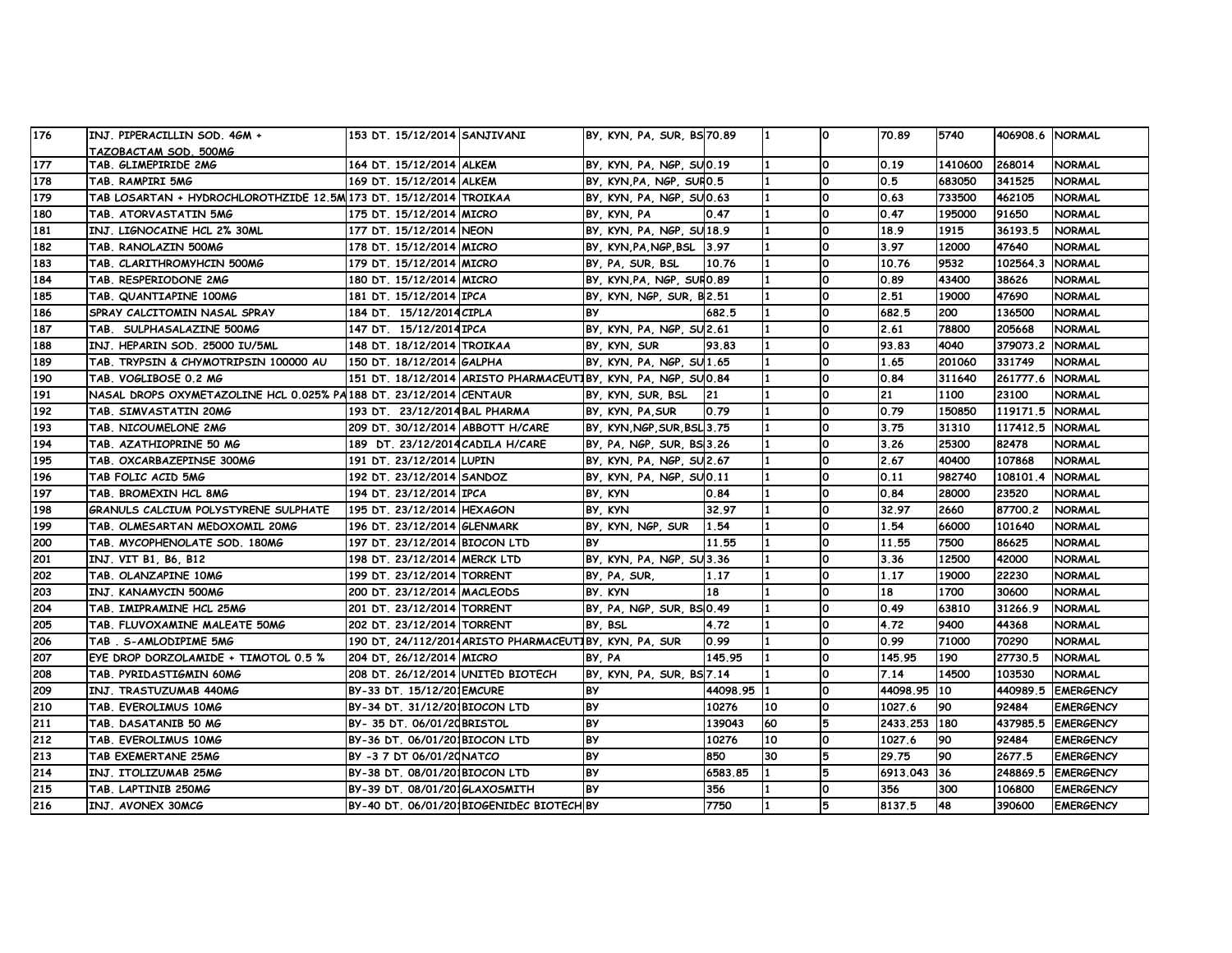| 217 | INJ. TRASTUZUMAB 440MG                                               | BY-41 DT. 23/01/201EMCURE        | <b>BY</b>                   | 41999   | 5        | 44098.95 11 |        |                 | 485088.5 EMERGENCY            |
|-----|----------------------------------------------------------------------|----------------------------------|-----------------------------|---------|----------|-------------|--------|-----------------|-------------------------------|
| 218 | INJ. RECOMBINANT DNA ORIGIN GROWTH                                   | BY-42 DT. 23/01/201NOVONORDISK   | <b>BY</b>                   | 209     | 5        | 219.45      | 1643   | 360556.4        | <b>EMERGENCY</b>              |
| 219 | INJ. HEMOPHIL M FACTOR VIII                                          | BY-43 DT. 23/01/201BAXTER        | <b>BY</b>                   | 3300    | O        | 3300        | 96     | 316800          | <b>EMERGENCY</b>              |
| 220 | TAB. CARVEDILOL 6.25 MG                                              | 211 DT. 01/01/201 MICRO          | BY, KYN, PA, NGP, SU1.55    |         | O        | 1.55        | 74600  | 115630          | <b>NORMAL</b>                 |
| 221 | INJ. HYDROCORTINSONE SOD.                                            | 212 DT. 01/01/2015 LYKA          | BY, KYN, PA, NGP, SU16.22   |         | ١o       | 16.22       | 9170   | 148737.4        | <b>NORMAL</b>                 |
|     | SUCCINATE 100MG/2ML                                                  |                                  |                             |         |          |             |        |                 |                               |
| 222 | TAB. PYRAZINAMIDE 750MG                                              | 213 DT. 01/01/2015 THEMIS        | BY KYN PA                   | 1.6     | 5        | 1.68        | 29000  | 48720           | <b>NORMAL</b>                 |
| 223 | LIQ. LECTULOSE 450ML                                                 | 214 DT. 01/01/2015 PANACEA       | <b>BY</b>                   | 235     | 5        | 246.75      | 350    | 86362.5         | <b>NORMAL</b>                 |
| 224 | TAB. ACARABOSE 25MG                                                  | 122 DT. 06/01/2015 BAL PHARMA    | BY, KYN                     | 1.67    | ١o       | 1.67        | 145000 | 242150          | <b>NORMAL</b>                 |
| 225 | INJ. PEG FILGRASTIM 6MG                                              | 166 DT. 06/01/2015 CADILA H/CARE | <b>BY</b>                   | 2145    | O        | 2145        | 100    | 214500          | <b>NORMAL</b>                 |
| 226 | TAB. SEVALEMER BIOCARBONATE 800MG                                    | 171 DT. 06/01/2015 USV LTD       | BY, SUR, BSL                | 12.29   | ١o       | 12.29       | 18950  | 232895.5        | <b>NORMAL</b>                 |
| 227 | TAB. KETO ESSENTIAL AMINOACID                                        | 174 DT. 06/01/2015 FRESENIUS     | <b>B Y.KYN.NGP.BSL</b>      | 17.85   | $\Omega$ | 17.85       | 37700  | 672945          | <b>NORMAL</b><br>$(TC 15-16)$ |
| 228 | SYP. DISODIUM HYDROGEN CITRATE 1.4 GM/51176 DT. 06/01/2015 WOCKHARDT |                                  | BY, KYN NGP, SUR, BS11.18   |         | $\Omega$ | 11.18       | 16183  | 180925.9        | <b>NORMAL</b>                 |
| 229 | INJ. DALTEPARIN SOD. 10000IU/ML 10ML                                 | 182 DT. 06/01/2015 PFIZER        | BY, SUR, BSL                | 2714.25 | $\Omega$ | 2714.25     | 80     | 217140          | <b>NORMAL</b>                 |
| 230 | SYP. LACTULOSE 100ML                                                 | 183 DT. 06/01/2015 PANACEA       | BY, KYN, PA, NGP, SU59      |         | 5        | 61.95       | 4600   | 284970          | <b>NORMAL</b>                 |
| 231 | EAR DROPS ANALGESICS WITH ANTIBIOTIC 5N217 DT. 06/01/2015 GLENMARK   |                                  | BY, KYN, PA, NGP, SU15.77   |         | 5        | 16.5585     | 3926   | 65008.67        | <b>NORMAL</b>                 |
| 232 | INJ. UROFOLLITROPHIN 75IU                                            | 218 DT. 06/01/2015 GUFIC         | BY, BSL                     | 220.5   | O        | 220.5       | 300    | 66150           | <b>NORMAL</b>                 |
| 233 | TAB. SERTRALINE 100MG                                                | 219 DT. 06/01/2015 MICRO         | BY, SUR                     | 1.87    | ١o       | 1.87        | 9500   | 17765           | <b>NORMAL</b>                 |
| 234 | TAB. CHLOMIPRAMINE HCL 75MG/SR                                       | 220 DT. 06/01/2015 INTAS         | BY, SUR                     | 10.53   | O        | 10.53       | 5030   | 52965.9         | <b>NORMAL</b>                 |
| 235 | GEL CHOLINE SALICYLATE +                                             | 221 DT. 06/01/2015 INDOCO        | BY, PA, NGP                 | 14.96   | $\Omega$ | 14.96       | 1800   | 26928           | <b>NORMAL</b>                 |
|     | BENZALKONIUM CHLORIDE IN BT OR TUBE                                  |                                  |                             |         |          |             |        |                 |                               |
| 236 | EYE DROP FLUBIPROFEN 0.03% W/V-5ML                                   | 223 DT. 06/01/2015 MICRO         | KYN NGP SUR PA BS 15.54     |         | $\Omega$ | 15.54       | 4796   | 74529.84 NORMAL |                               |
| 237 | TAB. TRIFLUOPERAZINE 5MG + TRIHEXYPH 2M4224 DT. 06/01/2015 TORRENT   |                                  | BY KYN NGP SUR BSL 0.42     |         | O        | 0.42        | 56880  | 23889.6         | <b>NORMAL</b>                 |
| 238 | TAB. HYDROCHILOROTHIAZIDE 12.5MG                                     | 225 DT. 06/01/2015 MICRO         | BY, KYN, NGP, SUR, BO.44    |         | O        | 0.44        | 186000 | 81840           | <b>NORMAL</b>                 |
| 239 | TAB. DOTHIEPIN HCL 25MG                                              | 187 DT. 13/01/2015 MICRO         | BY, KYN, NGP, SUR, B1.84    |         | O        | 1.84        | 149858 | 275738.7        | <b>NORMAL</b>                 |
| 240 | TAB. METRONIDAZOLE 400MG                                             | 216 DT. 13/01/2015 ABBOTT H/CARE | BY, KYN, NGP, SUR, BO.68    |         | O        | 0.68        | 274400 | 186592          | <b>NORMAL</b>                 |
| 241 | TAB. LAMOTRIGINE 25MG                                                | 263 DT. 14/01/2015 IPCA          | BY, KYN, BSL                | 1.21    | O        | 1.21        | 27930  | 33795.3         | <b>NORMAL</b>                 |
| 242 | TAB. SOD. VALPORATE + VALPROIC ACID 500 M185 DT. 13/01/2015 MICRO    |                                  | BY, KYN, NGP, SUR, B2.5     |         | ١o       | 2.5         | 84845  | 212112.5        | <b>NORMAL</b>                 |
| 243 | TAB. AMOXYCILLIN 250MG + SOD.                                        | 186 DT. 13/01/2015 GALPHA        | BY, KYN, PA, BSL            | 4.41    | O        | 4.41        | 39288  | 173260.1        | <b>NORMAL</b>                 |
|     | <b>CLAVULANATE</b>                                                   |                                  |                             |         |          |             |        |                 |                               |
|     | 125MG                                                                |                                  |                             |         |          |             |        |                 |                               |
| 244 | TAB. DICLOFENA SOD. 50MG + PARACETAMOL 3226 DT. 09/01/2015 WOCKHARDT |                                  | KYN, PA, SUR, BSL           | 0.36    | ١o       | 0.36        | 71775  | 25839           | <b>NORMAL</b>                 |
| 245 | TAB. METOCLOPRAMIDE HCL 10MG                                         | 227 DT. 09/01/2015 WALLACE       | BY.KYN.PA.SUR.BSL           | 0.37    | O        | 0.37        | 82570  | 30550.9         | <b>NORMAL</b>                 |
| 246 | TAB. BISACODYL 5MG                                                   | 228 DT. 09/01/2015 SANDOZ        | BSL BY KYN NGP SUIO 27      |         | ١o       | 0.27        | 87500  | 23625           | <b>NORMAL</b>                 |
| 247 | SYP. CETRIZINE 5MG/5ML-30ML                                          | 229 DT. 09/01/2015 SANDOZ        | BSL, PA, KYN, NGP, SUI 7.34 |         | ١o       | 7.34        | 5720   | 41984.8         | <b>NORMAL</b>                 |
| 248 | EYE DROPS TROPICAMIDE 0.8%+                                          | 230 DT. 09/01/2015 CENTAUR       | BY.KYN.PA.NGP.BSL           | 23.63   | O        | 23.63       | 1051   | 24835.13        | <b>NORMAL</b>                 |
|     | PHENYLEPHIRINE HCL 5%                                                |                                  |                             |         |          |             |        |                 |                               |
| 249 | SYP. SOD. VALPROATE 200MG/5ML                                        | 231 DT. 09/01/2015 IPCA          | BY KYN BSL                  | 38.85   | ١o       | 38.85       | 660    | 25641           | <b>NORMAL</b>                 |
| 250 | TAB. ACYCLOVIR 400MG                                                 | 232 DT. 09/01/2015 MICRO         | BY KYN PA NGP SUR           | 3.78    | O        | 3.78        | 18900  | 71442           | <b>NORMAL</b>                 |
| 251 | CAP. TACROLIMUS 0.5MG                                                | 233 DT. 09/01/2015 PANACEA       | BY, BSL, PA, NGP, SUR       | 4.88    | O        | 4.88        | 11800  | 57584           | <b>NORMAL</b>                 |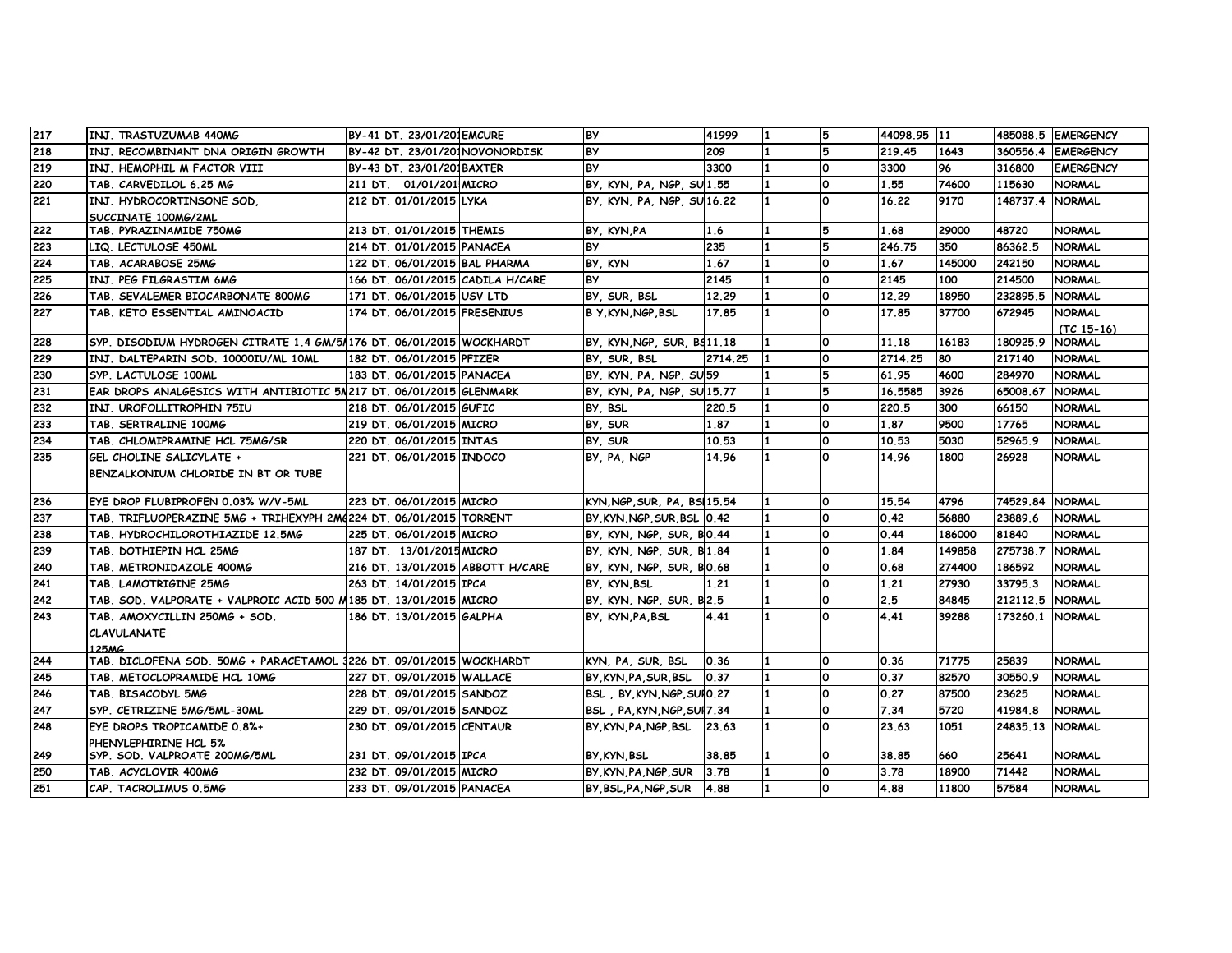| 252 | TAB. MONTELUKAST SOD. 10MG +                                        | 234 DT. 09/01/2015 SANDOZ         |                                         | BY, KYN, PA, NGP, SU1.44       |        | n            | 1.44   | 50300  | 72432    | <b>NORMAL</b>   |
|-----|---------------------------------------------------------------------|-----------------------------------|-----------------------------------------|--------------------------------|--------|--------------|--------|--------|----------|-----------------|
|     | LEVOCETRIZINE 5MG                                                   |                                   |                                         |                                |        |              |        |        |          |                 |
| 253 | IV VITRMIX 1000ML                                                   | 235 DT. 09/01/2015 FRESENIUS      |                                         | <b>BY</b>                      | 1417.5 | l0.          | 1417.5 | 50     | 70875    | <b>NORMAL</b>   |
| 254 | TAB. MESALAMINE 400MG                                               | 236 DT. 09/01/2015 WALLACE        |                                         | <b>SUR, BSL</b>                | 3.78   | O            | 3.78   | 8700   | 32886    | <b>NORMAL</b>   |
| 255 | TAB. CLOZAPINE 100MG                                                | 237 DT. 09/01/2015 TORRENT        |                                         | BY PA                          | 2.63   | l0.          | 2.63   | 7200   | 18936    | <b>NORMAL</b>   |
| 256 | PPTD. SULPHUR 5% BENZPEROX                                          | 238 DT. 09/01/2015 WALLACE        |                                         | PA, SUR                        | 39.9   | 0            | 39.9   | 563    | 22463.7  | NORMAL          |
| 257 | EYE DROPS CARBOXY METHYL CELLULOSE SOD, 239 DT. 09/01/2015 INDOCO   |                                   |                                         | BY, KYN                        | 36.17  | n.           | 36.17  | 1300   | 47021    | NORMAL          |
|     | 1.0%                                                                |                                   |                                         |                                |        |              |        |        |          |                 |
|     | + OXYCMI OROD COMPLEX 0.005%                                        |                                   |                                         |                                |        |              |        |        |          |                 |
| 258 | TAB. PANTOPRAZOLE 40MG+ DOMPERIDONE 101240 DT. 09/01/2015 WOCKHARDT |                                   |                                         | KYN, PA, NGP, SUSR, 0.83       |        | O            | 0.83   | 35000  | 29050    | <b>NORMAL</b>   |
| 259 | TAB. ROSUVASTATIN 5MG                                               | 241 DT. 09/01/2015 FDC            |                                         | BY, KYN, BSL                   | 1.7    | O            | 1.7    | 16000  | 27200    | <b>NORMAL</b>   |
| 260 | TAB. MONTELUKAST SOD. 5MG                                           | 244 DT. 09/01/2015 MACLEODS       |                                         | <b>KYN</b>                     | 3.44   | 0            | 3.44   | 10000  | 34400    | <b>NORMAL</b>   |
| 261 | INJ. VANCOMYCIN                                                     | 246 DT. 09/01/2015 BIOCHEM        |                                         | BY, KYN, BSL                   | 57.5   | 0            | 57.5   | 1050   | 60375    | <b>NORMAL</b>   |
| 262 | INJ. FILGRASTIN 300MG                                               | 247 DT. 09/01/2015 RELIANCE       |                                         | BY BSL                         | 189    | O            | 189    | 150    | 28350    | <b>NORMAL</b>   |
| 263 | INJ. PANTOPRAZOLE 40MG                                              | 249 DT. 09/01/2015 SCOTT          |                                         | BY KYN PA NGP SUR B 9.56       |        | Ο            | 9.56   | 15350  | 146746   | <b>NORMAL</b>   |
| 264 | INJ. HEPATITIS B. RECOMBINANT ANTIGEN 1/250 DT. 09/01/2015 BHARAT   |                                   |                                         | BY, KYN, NGP, SUR, BSL   44.31 |        | O            | 44.31  | 1040   | 46082.4  | <b>NORMAL</b>   |
| 265 | TAB. MECOBALAMIC 500MG                                              | 251 DT. 09/01/2015 GALPHA         |                                         | BY, KYN, NGP, SUR, BSL, 0.56   |        | 0            | 0.56   | 118200 | 66192    | <b>NORMAL</b>   |
| 266 | SYP. CEFIXIME 100MCG/5ML                                            | 252 DT. 09/01/2015 SANDOZ         |                                         | BY KYN NGP SUR BSL 19.43       |        |              | 19.43  | 2950   | 57318.5  | <b>NORMAL</b>   |
| 267 | SYP. SALBUTAMOL 2MG/5ML                                             | 253 DT. 09/01/2015 GLAXOSMITH     |                                         | <b>KYN, SUR</b>                | 12.67  | 0            | 12.67  | 3900   | 49413    | <b>NORMAL</b>   |
| 268 | EYE DROPS CIPROFLOXACIN 0.3% 5ML                                    | 254 DT. 09/01/2015FDC             |                                         | BY, KYN, NGP, SUR, BSL 6.05    |        | 0            | 6.05   | 13320  | 80586    | <b>NORMAL</b>   |
| 269 | INJ. LIGNOCAINE HCL WITH AOLRENALINE2% 256 DT. 09/01/2015 INDOCO    |                                   |                                         | BY KYN PA NGP SUR B 20.16      |        | l0.          | 20.16  | 1266   | 25522.56 | <b>NORMAL</b>   |
| 270 | TAB. THYROXINE SOD. 25MCG                                           | 125 DT. 16/01/2015 ABBOTT INDIA   |                                         | BY, KYN, PA, NGP, SUR, BO.64   |        | 0            | 0.64   | 253800 | 162432   | <b>NORMAL</b>   |
| 271 | CAP. TAMSULOSIN HCL 0,4MG                                           | 155 DT. 16/01/2015 FDC            |                                         | BY, KYN, PA, NGP, SUR, B1.47   |        | O            | 1.47   | 179400 | 263718   | <b>NORMAL</b>   |
| 272 | INJ.LEUPROLIDE ACETATE 3.75                                         | 55 A DT. 16/01/2015 SUN PHARMA    |                                         | <b>SUR</b>                     | 2625   | <sup>0</sup> | 2625   | 6      | 15750    | NORMAL          |
|     |                                                                     |                                   |                                         |                                |        |              |        |        |          | (30% OTION      |
|     |                                                                     |                                   |                                         |                                |        |              |        |        |          | CLAUSE          |
| 273 | TAB, ONDANSETRON HCL 4MG                                            | 203 DT. 14/01/2015 ZUEVNTUS       |                                         | BY PA BSL                      | 0.95   | l0.          | 0.95   | 11000  | 10450    | <b>NORMAL</b>   |
| 274 | TAB, ONDANSETRON HCL 4MG                                            | 203 A DT. 14/01/201IPCA           |                                         | BY PA BSL                      | 0.95   | 0            | 0.95   | 11000  | 10450    | <b>NORMAL</b>   |
| 275 | TAB. TIANEPTINE 12.5MG                                              | 207 DT. 16/01/2015 SERDIA         |                                         | BY, KYN, SUR, BSL              | 7.76   | O            | 7.76   | 15800  | 122608   | NORMAL          |
| 276 | CAP. CEFEXIME 100MG                                                 | 255 DT. 14/01/2015 ZUEVNTUS       |                                         | KYN.PA.SUR.BSL                 | 2.15   | O            | 2.15   | 63380  | 136267   | NORMAL          |
| 277 | CAP. CLIXIDAMYCIN 300MG                                             | 259 DT. 14/01/2015 UNITED BIOTECH |                                         | BY KYN BSL                     | 9.87   | 0            | 9.87   | 5096   | 50297.52 | <b>NORMAL</b>   |
| 278 | TAB. BICALUTAMIDE 50MG                                              | 260 DT. 14/01/2015 INTAS          |                                         | BY NGP BSL                     | 11.77  | l0.          | 11.77  | 1450   | 17066.5  | NORMAL          |
| 279 | TAB. NEBIVOLOL 5MG                                                  | 261 DT. 14/01/2015 MICRO          |                                         | BY KYN PA NGP SUR              | 2.31   | 0            | 2.31   | 47500  | 109725   | <b>NORMAL</b>   |
| 280 | TAB. ESCITALOPRAM 10MG                                              | 262 DT. 14/01/2015 MICRO          |                                         | BY, KYN, SUR, BSL              | 1.63   | Ο            | 1.63   | 22000  | 35860    | <b>NORMAL</b>   |
| 281 | TAB ROSUVASTATIN 10MG                                               | 264 DT. 14/01/2015 TROIKAA        |                                         | BY, KYN, PA, NGP, SUR          | 1.45   | O            | 1.45   | 86000  | 124700   | NORMAL          |
| 282 | SYP.ERYTHROMCIN ORAL SUSP. 125MG/5ML 601268 DT. 21/01/2015 IPCA     |                                   |                                         | BY KYN                         | 19.48  | 5            | 20.454 | 1568   | 32071.87 | <b>NORMAL</b>   |
| 283 | TAB.VIT D3 0.25MG                                                   | 210 DT. 23/01/2015 PANACEA        |                                         | BY KYN PA NGP SUR B 1.38       |        |              | 1.449  | 213500 | 309361.5 | <b>NORMAL</b>   |
| 284 | TAB. RALTAGAVIR 400MG                                               |                                   | 265 DT. 23/01/2015 MSD PHARMACEUTICALBY |                                | 127.4  | 5            | 133.77 | 1980   | 264864.6 | <b>NORMAL</b>   |
| 285 | EYE DROPS LOTEPREDNOL ETABONATE 5MG                                 | 275 DT. 23/01/2015 CIPLA          |                                         | BY, KYN, PA, BSL               | 47.78  | 0            | 47.78  | 618    | 29528.04 | <b>NORMAL</b>   |
| 286 | TAB. PRAMIPEXOLE 1MG                                                | 276 DT. 23/01/2015 INTAS          |                                         | KYN PA NGP.                    | 9.57   | O            | 9.57   | 9880   | 94551.6  | <b>NORMAL</b>   |
| 287 | CFREAM ANTISEPTIC SKIN MUPIROCON 2% 56N277 DT. 23/01/2015 SANDOZ    |                                   |                                         | BY, KYN, PA, NGP, SUR, B 31.37 |        | O            | 31.37  | 354    | 11104.98 | <b>NORMAL</b>   |
|     |                                                                     |                                   |                                         |                                |        |              |        |        |          | 10% po Dispatch |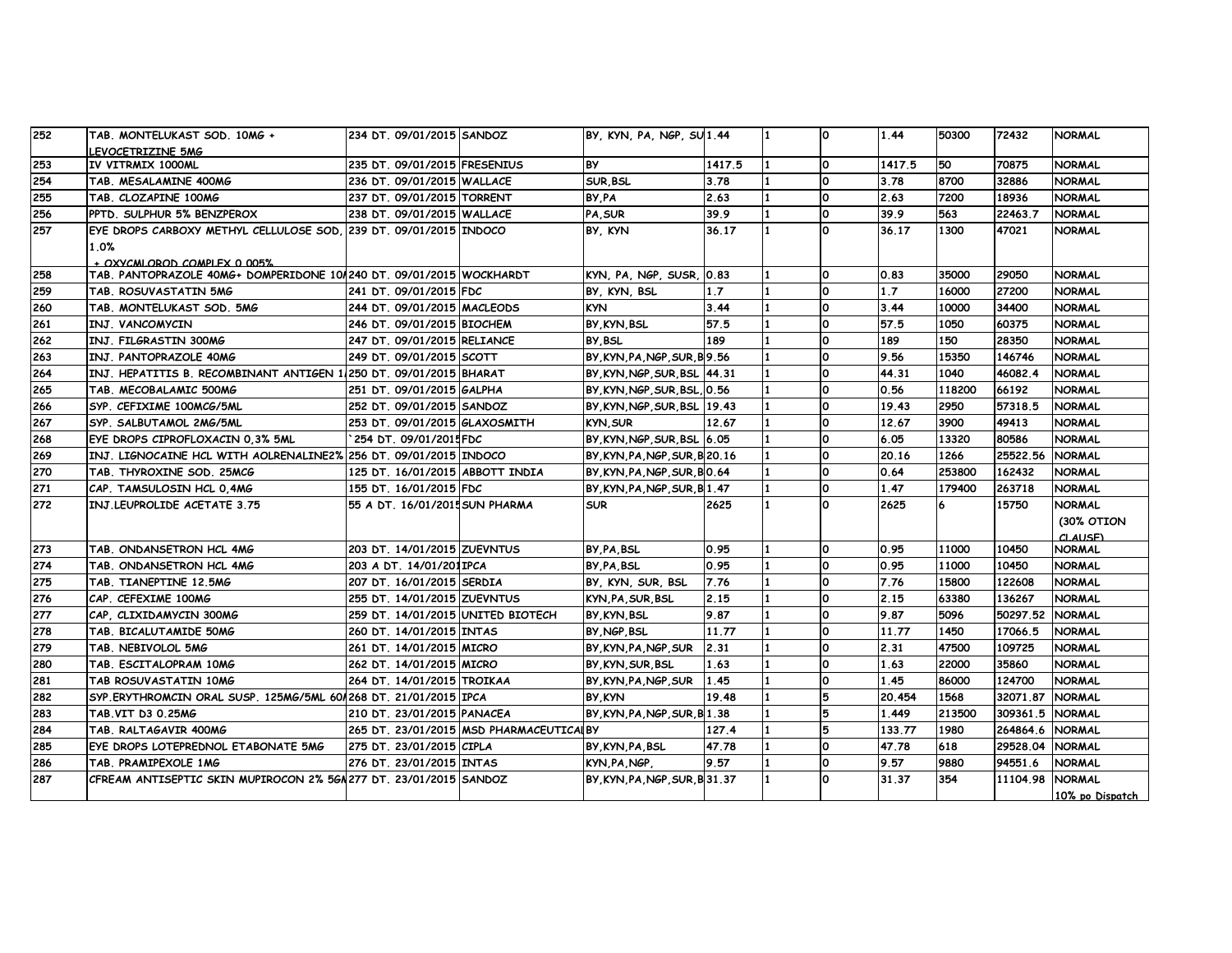| 288 | POLETHYLENE GLYCOL + ACTIVATED                                     | 278 DT. 23/01/2015 TABLETS        |                                                              | BY BSL KYN PA                  | 20.29   |    | $\Omega$     | 20.29   | 3600    | 73044    | <b>NORMAL</b> |
|-----|--------------------------------------------------------------------|-----------------------------------|--------------------------------------------------------------|--------------------------------|---------|----|--------------|---------|---------|----------|---------------|
|     | <b>DIMETHICONE</b>                                                 |                                   |                                                              |                                |         |    |              |         |         |          |               |
|     | FLECTROL VTES                                                      |                                   |                                                              |                                |         |    |              |         |         |          |               |
| 289 | TAB LAMIVUDINE 150MG+ZIDOVUDINE 300MG 279 DT. 23/01/2015 AUROBINDO |                                   |                                                              | BY PA                          | 7.34    |    | <b>O</b>     | 7.34    | 4800    | 35232    | <b>NORMAL</b> |
| 290 | TAB. LORAZEPAM 2MG                                                 | 280 DT. 23/01/2015 CIPLA          |                                                              | BY KYN PA NGP SUR B 1.16       |         |    | <b>O</b>     | 1.16    | 34300   | 39788    | <b>NORMAL</b> |
| 291 | TAB. BROMOCRIPTINE MESYLATE 2.5MG                                  | 281 DT. 23/01/2015 SERUM          |                                                              | BY KYN SUR BSL                 | 12.85   |    | O            | 12.85   | 2500    | 32125    | <b>NORMAL</b> |
| 292 | OINT HEPARIN SKIN                                                  | 283 DT 23/01/2015 WOCKHARDT       |                                                              | BY, KYN, PA, NGP, SUR, B 17.39 |         |    | 0            | 17.39   | 1760    | 30606.4  | <b>NORMAL</b> |
| 293 | TAB. PROPRANALOL HCL 40MG                                          | 285 DT. 23/01/2015 CIPLA          |                                                              | BY, PA, NGP, SUR, BSL          | 0.76    |    | 0            | 0.76    | 117690  | 89444.4  | <b>NORMAL</b> |
| 294 | TRIHEXYPHENYOYL HCL 2MG                                            | 287 DT. 23/01/2015 MICRO          |                                                              | BY KYN PA NGP SUR BO.68        |         |    | 0            | 0.68    | 171730  | 116776.4 | <b>NORMAL</b> |
| 295 | TAB. GINKGOBILOBA EXTRACT                                          | 288 DT. 23/01/2015 RANBAXY        |                                                              | BY                             | 4.35    |    | O            | 4.35    | 11000   | 47850    | <b>NORMAL</b> |
| 296 | TAB. TOLTERADINE 4MG SR                                            | 289 DT. 23/01/2015 IPCA           |                                                              | BY KYN NGP BSL                 | 7.14    |    | 0            | 7.14    | 4600    | 32844    | <b>NORMAL</b> |
| 297 | INJ. VSECURONIUM 4MG/ML 2ML                                        | 290 DT. 23/01/2015 NEON           |                                                              | SUR, BSL, KYN, PA, NGP 32.55   |         |    | 0            | 32.55   | 1123    | 36553.65 | <b>NORMAL</b> |
| 298 | TAB ATENLOL 100MG                                                  | 291 DT. 23/01/2015 CADILA H/CARE  |                                                              | BY KYN BSL                     | 0.51    |    | 0            | 0.51    | 77637   | 39594.87 | <b>NORMAL</b> |
| 299 | SYP B.COMPLEX 100ML                                                | 286 DT. 27/01/2015 GLAXOSMITH     |                                                              | BY KYN PA SUR BSL              | 9.94    |    | 0            | 9.94    | 6615    | 65753.1  | <b>NORMAL</b> |
| 300 | TAB. TORSSEMIDE 20MG + SPIRONOLACTONE 5292 DT. 27/01/2015 CIPLA    |                                   |                                                              | BY KYN PA                      | 2.68    |    | <b>O</b>     | 2.68    | 5000    | 13400    | <b>NORMAL</b> |
| 301 | TAB. ALENDRONALE SOD. 70MG                                         | 293 DT. 27/01/2015 TROIKAA        |                                                              | BY KYN SUR BSL                 | 8.9     |    | <b>O</b>     | 8.9     | 10600   | 94340    | <b>NORMAL</b> |
| 302 | TAB. ACYCLOVIR 800MG                                               | 294 DT. 27/01/2015 MICRO          |                                                              | SUSR BSL                       | 6.04    |    | 0            | 6.04    | 7000    | 42280    | <b>NORMAL</b> |
| 303 | TAB. TOPIRAMATE 25MG                                               | 295 DT. 27/01/2015 TORRENT        |                                                              | BY KYN                         | 1.47    |    | 0            | 1.47    | 17000   | 24990    | <b>NORMAL</b> |
| 304 | TAB RISPERIDONE 4MG                                                | 296 DT. 27/01/2015 TORRENT        |                                                              | BY KYN SUR BSL                 | 1.94    |    | 0            | 1.94    | 8000    | 15520    | <b>NORMAL</b> |
| 305 | TAB. ACETYL CYSTINE ORAL 600MG                                     | 297 DT. 27/01/2015 HEXAGON        |                                                              | BY KYN PA                      | 5.69    |    | <b>O</b>     | 5.69    | 13140   | 74766.6  | <b>NORMAL</b> |
| 306 | INJ. INTERFERON BETA 1 ALPHA IN PFS                                | 269 DT. 27/01/2015 RELIANCE       |                                                              | NGP                            | 4938.15 |    | 0            | 4938.15 | 50      | 246907.5 | <b>NORMAL</b> |
| 307 | TAB HYOSCYAMINE-N-BUTYBROMIDE 10MG                                 | 242 DT. 27/01/2015 BOERHIRINGER   |                                                              | PA SUR                         | 2.28    |    | <sup>o</sup> | 2.28    | 33500   | 76380    | <b>NORMAL</b> |
| 308 | TAB HYOSCYAMINE-N-BUTYBROMIDE 10MG                                 | 242 A DT. 27/01/201 CADILA H/CARE |                                                              | PA, SUR                        | 2.28    |    | 0            | 2.28    | 33360   | 76060.8  | <b>NORMAL</b> |
| 309 | TAB. FENOFIBRATE 160MG                                             | 300 DT. 28/01/2015 USV LTD        |                                                              | BY, KYN, PA, NGP, SUR, B 2.08  |         |    | 0            | 2.08    | 72000   | 149760   | <b>NORMAL</b> |
| 310 | OINT. FOR PILES WITH HYDROCORT                                     | 258 DT. 28/01/2015 USV LTD        |                                                              | BY, KYN, PA, NGP, SUR, B 24    |         |    | 5            | 25.2    | 7437    | 187412.4 | <b>NORMAL</b> |
|     | <b>WITHOUT</b>                                                     |                                   |                                                              |                                |         |    |              |         |         |          |               |
|     | <b>HEPARTN 15GM</b>                                                |                                   |                                                              |                                |         |    |              |         |         |          |               |
| 311 | TAB. TELMISARTAN 40MG                                              | 205 DT. 28/01/2015 TROIKAA        |                                                              | BY KYN PA NGP SUR BO.91        |         |    | <b>O</b>     | 0.91    | 176088  | 160240.1 | <b>NORMAL</b> |
| 312 | EYE DROPS TIMOLOL MALETE 0.5%                                      | 215 DT. 28/01/2015 SUN PHARMA     |                                                              | BY KYN PA NGP SUR B 54.45      |         |    | $\Omega$     | 54.45   | 3531    | 192263   | <b>NORMAL</b> |
|     | <b>PRESERVATIES</b>                                                |                                   |                                                              |                                |         |    |              |         |         |          |               |
|     | FREE 5ML                                                           |                                   |                                                              |                                |         |    |              |         |         |          |               |
| 313 | CAP VIT E 400MG                                                    | 243 DT. 28/01/2015 MERCK LTD      |                                                              | BY KYN NGP SUR BSL 1.5         |         |    | <b>O</b>     | 1.5     | 121200  | 181800   | <b>NORMAL</b> |
| 314 | TAB. TIZANTDINE 2MG                                                | 248 DT. 28/01/2015 SUN PHARMA     |                                                              | BY KYN, PA, BSL                | 6.88    |    | 0            | 6.88    | 36000   | 247680   | <b>NORMAL</b> |
| 315 | TAB ENALEPDRIL 5MG                                                 | 257 DT. 28/01/2015 KHANDELWAL     |                                                              | BY, KYN, PA, NGP, SUR, B 1.75  |         | 10 | 5            | 0.18375 | 1976150 | 363117.6 | <b>NORMAL</b> |
| 316 | TAB SITAGLIPTIN + METFORMIN 50MG/500MG 266 DT. 29/01/2015 GLENMARK |                                   |                                                              | BY, KYN, PA, NGP, SUR, B11.83  |         |    | 0            | 11.83   | 90000   | 1064700  | NORMAL TC     |
| 317 | TAB. FEXOFENADINE HCL 120MG                                        | 301 DT. 29/01/2015 KHANDELWAL     |                                                              | BY PA SUR BSL                  | 1.75    |    |              | 1.8375  | 19710   | 36217.13 | <b>NORMAL</b> |
| 318 | EYE DROPS CYCLOSPRINE 0.05%                                        | 302 DT. 29/01/2015 CIPLA          |                                                              | <b>BY</b>                      | 25.1    |    | 0            | 25.1    | 2000    | 50200    | <b>NORMAL</b> |
| 319 | TAB MEBEVERINE HYDROCHLORIDE 135 MG                                | 307 DT. 29/01/2015 USV LTD        |                                                              | BY, KYN, BGP, BSL              | 2.31    |    | 0            | 2.31    | 22000   | 50820    | <b>NORMAL</b> |
| 320 | INJ. OFLOXACIN 200MG 100ML                                         | 303 DT. 29/01/2015 LUPIN          |                                                              | BY, KYN, NGP, BSL              | 14.49   |    | O            | 14.49   | 3880    | 56221.2  | <b>NORMAL</b> |
| 321 | MOMETASONE FUROATE-MONOHYDRATE                                     | 304 DT. 29/01/2015 CADILA H/CARE  |                                                              | BY NGP BSL                     | 93.45   |    | <b>O</b>     | 93.45   | 1574    | 147090.3 | <b>NORMAL</b> |
|     | NASAL                                                              |                                   |                                                              |                                |         |    |              |         |         |          |               |
|     | SPRAY 12MI                                                         |                                   |                                                              |                                |         |    |              |         |         |          |               |
| 322 | INJ. DEXAMETHASONE 4MG/ML 2ML VIAL                                 |                                   | 305 DT. 29/01/2015 CADILA PHARMACEUTIBY KYN PA NGP SUR B5.23 |                                |         |    | $\Omega$     | 5.23    | 19300   | 100939   | <b>NORMAL</b> |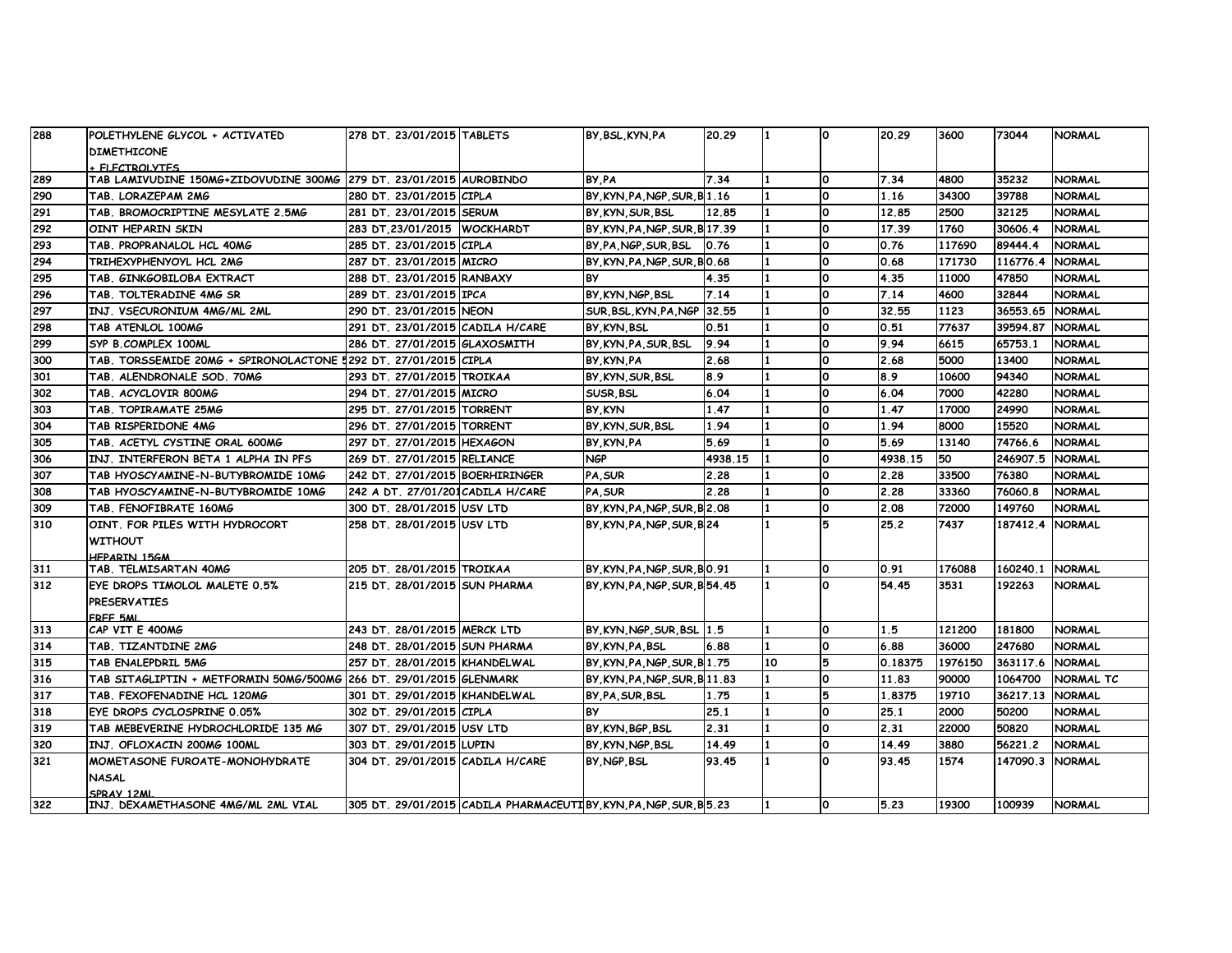| 323 | SLON. SALBUTAMOL RESPIRATOR SOLUT.                                           | 306 DT. 29/01/2015 LUPIN         |                                                        | BY KYN PA SUR BSL              | 6.21   |     | ۱o       | 6.21           | 2185   | 13568.85 NORMAL |                     |
|-----|------------------------------------------------------------------------------|----------------------------------|--------------------------------------------------------|--------------------------------|--------|-----|----------|----------------|--------|-----------------|---------------------|
|     | 0.5MG/ML 15ML                                                                |                                  |                                                        |                                |        |     |          |                |        |                 |                     |
| 324 | CAP. ERLOTINIB 100MG                                                         | 1311 DT. 29/01/2015 KHANDELWAL   |                                                        | <b>BY</b>                      | 105    |     | ١o       | 105            | 600    | 63000           | <b>NORMAL</b>       |
| 325 | CAP. RIFAMPICIM 450MG                                                        | 245 DT. 30/01/2015 MACLEODS      |                                                        | BY KYN PA BSL                  | 4.26   |     | O        | 4.26           | 52290  | 222755.4        | <b>NORMAL</b>       |
| 326 | TAB. DOXOPHYLLINE 400MG                                                      | 312 DT. 30/01/2015 CADILA H/CARE |                                                        | BY KYN NGP SUR                 | 1.33   |     | ١o       | 1.33           | 26100  | 34713           | <b>NORMAL</b>       |
| 327 | TAB. ETHINYLESTRADIOL 0.35 MG & CYPROTER 314 DT. 30/01/2015 CIPLA            |                                  |                                                        | BY KYN BSL                     | 157.5  |     | O        | 157.5          | 300    | 47250           | <b>NORMAL</b>       |
| 328 | TAB. OLOMESORTAN MEDOXOMIL 20MG +                                            | 315 DT. 30/01/2015 GLENMARK      |                                                        | BY KYN SUR BSL                 | 1.75   | 1   | O        | 1.75           | 14985  | 26223.75        | <b>NORMAL</b>       |
|     | HYDROCHLOTHIAZIDE 12.5MG                                                     |                                  |                                                        |                                |        |     |          |                |        |                 |                     |
| 329 | TAB. CARBAMAZEPEINE 200MGCR                                                  | 316 DT. 30/01/2015 MICRO         |                                                        | BY PA SUR                      | 1.03   |     | ١o       | 1.03           | 40000  | 41200           | <b>NORMAL</b>       |
| 330 | TAB. SALBUTAMOL 4MG                                                          | 317 DT. 30/01/2015 CIPLA         |                                                        | BY KYN PA NGP SUR BO.16        |        |     | l0       | 0.16           | 284970 | 45595.2         | <b>NORMAL</b>       |
| 331 | TAB. OLMISARTAN 40MG +                                                       | 318 DT. 30/01/2015 GLENMARK      |                                                        | BY, KYN, SUR                   | 3.01   |     | $\Omega$ | 3.01           | 23985  | 72194.85        | <b>NORMAL</b>       |
|     | <b>HYDROCHLORTHIAZIDE</b>                                                    |                                  |                                                        |                                |        |     |          |                |        |                 |                     |
|     | 12 5MG                                                                       |                                  |                                                        |                                |        |     |          |                |        |                 |                     |
| 332 | TAB. RABEPRAZOLE SOD. 20MG                                                   | 320 DT. 30/01/2015 SANDOZ        |                                                        | BY KYN NGP SUR                 | 0.59   |     | O        | 0.59           | 34700  | 20473           | <b>NORMAL</b>       |
| 333 | NASAL DROP XYLOMETAZOLINE HCL 0.1%+                                          | 321 DT. 30/01/2015 INDOCO        |                                                        | BY, KYN, PA, NGP, SUR, B 12.85 |        |     | $\Omega$ | 12.85          | 5233   | 67244.05        | <b>NORMAL</b>       |
|     | BENZALKON 10ML CHL 10ML                                                      |                                  |                                                        |                                |        |     |          |                |        |                 |                     |
|     |                                                                              |                                  |                                                        |                                |        |     |          |                |        |                 |                     |
| 334 | CAP. FLUCONAZOLE 150MG                                                       | 322 DT. 30/01/2015 SANDOZ        |                                                        | BY, KYN, PA, NGP, SUR, B 2.09  |        |     | $\Omega$ | 2.09           | 33300  | 69597           | <b>NORMAL</b>       |
| 335 | TAB. ROSUVASTATIN 20MG                                                       | 323 DT. 30/01/2015 TROIKAA       |                                                        | <b>KLYN, PA, SUR</b>           | 2.02   |     | O        | 2.02           | 15000  | 30300           | <b>NORMAL</b>       |
| 336 | TAB. ESCITALOPRAM 20MG                                                       | 324 DT. 30/01/2015 IPCA          |                                                        | BY, PA, NGP, SUR, BSL          | 3.15   |     | o        | 3.15           | 19700  | 62055           | <b>NORMAL</b>       |
| 337 | TAB. OLANAZPINE 5MG                                                          | 326 DT. 30/01/2015 TORRENT       |                                                        | BY KYN PA NGP SUR BO.63        |        |     | ١o       | 0.63           | 65600  | 41328           | <b>NORMAL</b>       |
| 338 | TAB. TORESEMIDE 10MG                                                         |                                  | 319 DT. 30/01/2015 ARISTO PHARMACEUTIBY KYN PA NGP SUR |                                | 0.86   |     | $\Omega$ | 0.86           | 65000  | 55900           | <b>NORMAL</b>       |
| 339 | TAB. METHIONINE CHOLINE & VIT                                                | 686 DT. 06/01/2015 TABLETS INDIA |                                                        | NGP, PA, KYN, SUR              | 5.04   |     | ١o       | 5.04           | 98690  | 497397.6        | <b>NORMAL</b>       |
| 340 | INJ. INSULIN- 30% REGULAR + 70% NPH                                          | 689 DT., 13/01/2015 WOCKHARDT    |                                                        | BY BSL NGP PA KYN S155.9       |        |     | 5        | 58.695         | 26619  | 1562402         | <b>NORMAL</b>       |
|     | HUMAN INSULIN r DNA ORIGIN                                                   |                                  |                                                        |                                |        |     |          |                |        |                 | <b>TC(AMI 14-15</b> |
| 341 | TAB. ETIOPHYLLIN 231 + THIOPHYLLIN 69 MG 206 DT. 11/02/2015 ZYDUS HEALTHCARE |                                  |                                                        | BY, BSL, PA, KYN, SUR          | 0.6    |     | ١o       | 0.6            | 354000 | 212400          | <b>NORMAL</b>       |
| 342 | TAB. THYROXINE SOD. 0.1MG                                                    | 267 DT. 11/02/2015 SANDOZ        |                                                        | BY, BSL, PA, KYN, SUR, NO.51   |        | 11  | ١o       | 0.51           | 723100 | 368781          | <b>NORMAL</b>       |
| 343 | CAP. PHENYTOIN SOD. 100MG                                                    | 271 DT. 11/02/2015 CADILA H/CARE |                                                        | BY BSL PA KYN SUR NO.44        |        |     | O        | 0.44           | 513100 | 225764          | <b>NORMAL</b>       |
| 344 | KIT LAMIVUDINE 150 + ZIDOVUDINE 300 +                                        | 272 DT. 11/02/2015 EMCURE        |                                                        | BY BSL                         | 31.76  |     | $\Omega$ | 31.76          | 8051   | 255699.8        | <b>NORMAL</b>       |
|     | EFAVIRENZ 600                                                                |                                  |                                                        |                                |        |     |          |                |        |                 |                     |
|     |                                                                              |                                  |                                                        |                                |        |     |          |                |        |                 |                     |
| 345 | CARTRIDGE INSULIN-RAPID ACTING ANALOG L273 DT. 11/02/2015 ELI LILLY          |                                  |                                                        | BY KYN NGP                     | 357    |     | O        | 357            | 1000   | 357000          | <b>NORMAL</b>       |
| 346 | TAB VIT C 500MG                                                              | 274 DT. 11/02/2015 GLAXOSMITH    |                                                        | BY, KYN, NGP, SUR, BSL 0.59    |        |     | ١o       | 0.59           | 304025 | 179374.8        | <b>NORMAL</b>       |
| 347 | TAB AMITRIPTYLINE HCL 25MG                                                   | 298 DT. 11/02/2015 INTAS         |                                                        | BY, KYN, NGP, SUR, BSL. 1.52   |        |     | O        | 1.52           | 129250 | 196460          | <b>NORMAL</b>       |
| 348 | INJ. HYDROXYPROPYL METHYLCELLULASE                                           | 1299 DT. 11/02/2015 SUN PHARMA   |                                                        | BY KYN NGP SUR PA              | 93.45  |     | ١o       | 93.45          | 2650   | 247642.5        | <b>NORMAL</b>       |
| 349 | TAB. CALCIUM CARBONATE WITH VIT D3 500M308. DT.11/02/2015 KHANDELWAL         |                                  |                                                        | BY KYN NGP BSL PA              | 0.27   |     | O        | 0.27           | 898680 | 242643.6        | <b>NORMAL</b>       |
| 350 | TAB. CALCIUM CARBONATE WITH VIT D3 500M308.A. DT.11/02/2015ANDOZ             |                                  |                                                        | BY, KYN, NGP, BSL, PA          | 0.27   |     | o        | 0.27           | 898050 | 242473.5        | <b>NORMAL</b>       |
| 351 | CAP. METOPROLOL 50MG ER                                                      | 309 DT. 11/02/2015 USV LTD       |                                                        | BY KYN NGP SUR PA              | 0.92   |     | O        | 0.92           | 284000 | 261280          | <b>NORMAL</b>       |
| 352 | TAB. CAPECITABINE 500MG                                                      | 310 DT. 11/02/2015 INTAS         |                                                        | <b>BY</b>                      | 28.24  |     | O        | 28.24          | 10000  | 282400          | <b>NORMAL</b>       |
| 353 | TAB. PIOGLITAZONE 15MG                                                       | 327 DT. 11/02/2015 SANDOZ        |                                                        | BY KYN PA SUR BSL              | 0.29   |     | ١o       | 0.29           | 816000 | 236640          | <b>NORMAL</b>       |
| 354 | TAB BOSENTAN MONOHYDRATE 62.5MG                                              | 282 DT. 17/02/201CIPLA           |                                                        | BY NGP BSL                     | 37.8   |     | ١o       | 37.8           | 9500   | 359100          | <b>NORMAL</b>       |
| 355 | TAB TRYPSIN 48 + BROMELINE 90 +                                              | 284 DT. 17/02/2015 MACLEODS      |                                                        | BY KYN PA BSL                  | 108.03 | l 1 | 5        | 113.4315 20500 |        | 2325346         | <b>NORMAL</b>       |
|     | <b>RUTASIDE</b>                                                              |                                  |                                                        |                                |        |     |          |                |        |                 |                     |
|     | TRTHVDRATE 100MG                                                             |                                  |                                                        |                                |        |     |          |                |        |                 |                     |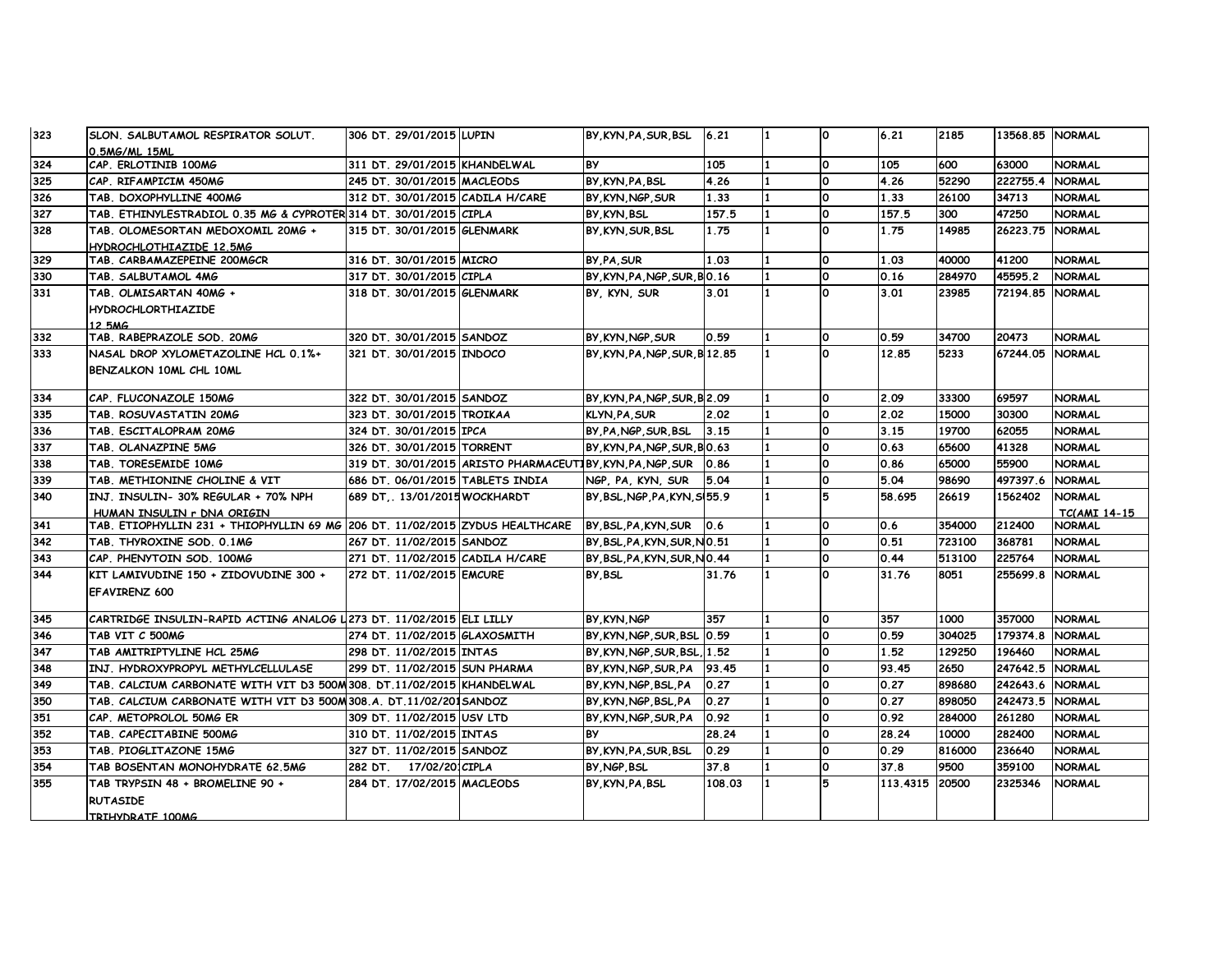| 356 | INJ. ENOXAPARIN NA 60MG                                                 | 325 DT. 11/02/2015 UNITED BIOTECH  |                                                              | BY KYN PA NGP                  | 148.26     | $\mathbf{1}$ | ١o           | 148.26      | 1680   | 249076.8 NORMAL |                    |
|-----|-------------------------------------------------------------------------|------------------------------------|--------------------------------------------------------------|--------------------------------|------------|--------------|--------------|-------------|--------|-----------------|--------------------|
| 357 | GEL LIDOCAIN HCL                                                        | 329 DT. 17/02/2015 INDOCO          |                                                              | BY KYN NGP SUR BSL 18.4        |            |              | <b>O</b>     | 18.4        | 2650   | 48760           | <b>NORMAL</b>      |
| 358 | TAB. DONAPRAZIL 5MG                                                     | 330 DT. 17/02/2015 INTAS           |                                                              | BY, KYN, SSUR                  | 7.12       |              | O            | 7.12        | 7300   | 51976           | <b>NORMAL</b>      |
| 359 | SYP. METRONIDAZOLE SUSPENSION 200 MG                                    | 331 DT. 17/02/2015 ABBOTT H/CARE   |                                                              | BY, KYN, NGP, SUR, BSL 11.31   |            |              | <b>O</b>     | 11.31       | 2540   | 28727.4         | <b>NORMAL</b>      |
| 360 | INJ. STREPTOMYCIN SUL. 750000IU                                         | 332 DT. 17/02/2015 ABBOTT H/CARE   |                                                              | BY, KYN, PA, BSL               | 7.35       |              | O            | 7.35        | 5780   | 42483           | <b>NORMAL</b>      |
| 361 | TAB. PREDNISOLONE 5MG                                                   | 333 DT. 17/02/2015 MACLEODS        |                                                              | BY KYN NGP BSL                 | 0.49       |              | <sup>0</sup> | 0.49        | 151990 | 74475.1         | <b>NORMAL</b>      |
| 362 | TAB. METHOTREXATE SOD. 2.5MG                                            |                                    | 334 DT. 17/02/2015 CADILA PHARMACEUTIBY KYN NGP BSL SUR 1.02 |                                |            |              | $\Omega$     | 1.02        | 28600  | 29172           | <b>NORMAL</b>      |
| 363 | CAP. DANAZOL 50MG                                                       | 336 DT. 17/02/2015 SERUM           |                                                              | <b>SUR</b>                     | 7.99       |              | O            | 7.99        | 4500   | 35955           | <b>NORMAL</b>      |
| 364 | INJ. HYALURONIDASE LYOPHILIZED 1500IU                                   | 347 DT. 18/02/2015 SHREYA          |                                                              | BY PA NGP SUR                  | 75.6       |              | <b>O</b>     | 75.6        | 920    | 69552           | <b>NORMAL</b>      |
| 365 | CREAM NADIFLOXACIN 106                                                  | 337 DT. 18/02/2015 WOCKHARDT       |                                                              | <b>BY</b>                      | 40.6       |              | O            | 40.6        | 500    | 20300           | <b>NORMAL</b>      |
| 366 | INJ. CARBOPRAST PROMETHAMINE 250MG                                      | 338 DT. 17/02/2015 NEON            |                                                              | BY, KYN, NGP, SUR, BSL 57.75   |            |              | <sup>0</sup> | 57.75       | 541    | 31242.75        | <b>NORMAL</b>      |
| 367 | EYE DROPS CIPROFLOXACIN + DEXAMETHASON 339 DT. 17/02/2015 FDC LTD       |                                    |                                                              | BY PA SUR BSL                  | 7.37       |              | O            | 7.37        | 3650   | 26900.5         | <b>NORMAL</b>      |
| 368 | TAB. AMITRIPTYLINE HCL 10MG                                             | 340 DT. 17/02/2015 INTAS           |                                                              | BY KYN                         | 1.03       |              | O            | 1.03        | 23000  | 23690           | <b>NORMAL</b>      |
| 369 | INJ. I.V DEXTROSE 25% 100ML                                             | 341 DT. 17/02/2015 FRESENIUS       |                                                              | BY KYN NGP SUR BSL 12.08       |            |              | O            | 12.08       | 7450   | 89996           | <b>NORMAL</b>      |
| 370 | TAB CALCIUM ACETATE 667MG                                               | 342 DT. 17/02/2015 CADILA H/CARE   |                                                              | BY, PA, NGP, BSL               | 1.3        |              | O            | 1.3         | 64880  | 84344           | <b>NORMAL</b>      |
| 371 | TAB. ISOSORBIDE 5 MONONITRATE 30MG CR 343 DT. 17/02/2015 EMCURE         |                                    |                                                              | BY KYN PA                      | 1.46       |              | <sup>0</sup> | 1.46        | 33900  | 49494           | <b>NORMAL</b>      |
| 372 | TAB DOTHIEPIN HCL 75MG                                                  | 344 DT. 17/02/2015 MICRO           |                                                              | BY KYN NGP                     | 3.36       |              | O            | 3.36        | 29600  | 99456           | <b>NORMAL</b>      |
| 373 | INJ. TRANEXAMIC ACID 100MG/5ML                                          | 345 DT. 17/02/2015 EMCURE          |                                                              | BY, KYN, PA, NGP, SUR, B 15.65 |            |              | O            | 15.65       | 3282   | 51363.3         | <b>NORMAL</b>      |
| 374 | SYP. PROMETHAZINE 5MG/ML 60ML                                           | 346 DT. 17/02/2015 ABBOTT H/CARE   |                                                              | PA NGP SUR BSL                 | 22.58      |              | O            | 22.58       | 710    | 16031.8         | <b>NORMAL</b>      |
| 375 | INJ. MEPHENTERININE 30MG/ML 10ML                                        | 349 DT. 18/02/2015 TROIKAA         |                                                              | BY, NGP, SUR, BSL              | 89.07      |              | O            | 89.07       | 203    | 18081.21        | <b>NORMAL</b>      |
| 376 | INJ. VACCINE MMR                                                        | 350 DT. 18/02/2015 SERUM           |                                                              | NGP.SUR.BSL                    | 107.52     |              | <sup>0</sup> | 107.52      | 290    | 31180.8         | <b>NORMAL</b>      |
| 377 | LOTION CALAMINE 50ML                                                    | 351 DT. 18/02/2015 MICRO           |                                                              | BY SUR BSL                     | 66.15      |              | O            | 66.15       | 1150   | 76072.5         | <b>NORMAL</b>      |
| 378 | IV ISOLYTE P 500ML                                                      | 352 DT. 18/02/2015 FRESENIUS       |                                                              | BY, KYN, PA, NGP, SUR, B 23.31 |            |              | O            | 23.31       | 1310   | 30536.1         | <b>NORMAL</b>      |
| 379 | TAB DULOXETINE 20MG                                                     | 354 DT.18/02/2015 IPCA             |                                                              | BY KYN NGP BSL                 | 1.68       |              | O            | 1.68        | 18200  | 30576           | <b>NORMAL</b>      |
| 380 | EYE DROP BRONZOLAMIDE 5ML                                               | 355 DT.18/02/2015 SUN PHARMA       |                                                              | BY PA                          | 215.52     | 11           | O            | 215.52      | 180    | 38793.6         | <b>NORMAL</b>      |
| 381 | TAB. METOPROLOL 25NG                                                    | 328 DT. 20/02/2015 MICRO           |                                                              | BY.KYN.PA.SUR.BSL              | 0.47       |              | <b>O</b>     | 0.47        | 865000 | 406550          | <b>NORMAL</b>      |
| 382 | TAB OFLOXACIN 200MG + ORINIDAZOLE 500MG357 DT. 20/02/2015 CADILA H/CARE |                                    |                                                              | BY.KYN.PA.NGP.BSL              | 1.73       |              | O            | 1.73        | 32700  | 56571           | <b>NORMAL</b>      |
| 383 | CREAM ANTISEPTIC SKIN MUPIROCIN 2% 5GM 277 DT. 23/02/2015SANDOZ         |                                    |                                                              | BY, KYN, PA, NGP, SUR, B 31.37 |            | 1            | O            | 31.37       | 3185   | 99913.45        | <b>NORMAL</b>      |
|     |                                                                         |                                    |                                                              |                                |            |              |              |             |        |                 | 90% PO             |
|     |                                                                         |                                    |                                                              |                                |            |              |              |             |        |                 | <b>AMENDEMENT</b>  |
| 384 | TAB RAMIPRIL 1.25 MG                                                    | 358 DT. 24/02/2015 MOREPEN         |                                                              | BY,KYN,NGP,SUR                 | 0.36       |              | <b>O</b>     | 0.36        | 49400  | 17784           | <b>NORMAL</b>      |
| 385 | TAB. CLARITHROMYHCIN 250MG                                              | 363 DT. 24/02/2015 MICRO           |                                                              | BY, NGP, SUR, BSL              | 5.32       |              | 5            | 5.586       | 5940   | 33180.84 NORMAL |                    |
| 386 | TAB. ACECLOFENAC 100MG + PARACETAMOL 500364 DT. 24/02/2015 ZUEVNTUS     |                                    |                                                              | BY.KYN.PA.NGP.SUR              | 0.55       |              | <sup>0</sup> | 0.55        | 123000 | 67650           | <b>NORMAL</b>      |
| 387 | CAP. DANAZOL 100MG                                                      | 366 DT. 24/02/2015 WIN             |                                                              | KYN, SUR, BSL                  | 12.08      |              | O            | 12.08       | 2550   | 30804           | <b>NORMAL</b>      |
| 388 | VACCINE TETANUS TOXOID 5ML                                              | 367 DT. 26/02/2015 SERUM           |                                                              | BY, KYN, NGP, SUR, BSL 22.08   |            |              | O            | 22.08       | 3230   | 71318.4         | <b>NORMAL</b>      |
| 389 | CAP. L-ORNITHIN D ASPAETATE                                             | 368 DT. 26/02/2015 ZUEVNTUS        |                                                              | KYN SUR BSL PA                 | 3.57       |              | O            | 3.57        | 10400  | 37128           | <b>NORMAL</b>      |
| 390 | INJ. B COMPLEX 10ML VIAL                                                | 369 DT.26/02/2015   ANGLO - FRENCH |                                                              | BY, KYN, PA, NGP, SUR, B 14.81 |            |              | O            | 14.81       | 6175   | 91451.75        | <b>NORMAL</b>      |
| 391 | TAB. TORSAMIDE 100MG                                                    | 370 DT. 29/02/2015 CADILA H/CARE   |                                                              | BY PA SUR BSL                  | 4.94       |              | <sup>0</sup> | 4.94        | 13500  | 66690           | <b>NORMAL</b>      |
| 392 | TAB. ATENOLOL 25MG                                                      | 371 DT. 26/02/2015 KHANDELWAL      |                                                              | BY.KYN.PA.SUR.BSL              | 10.17      |              | O            | 0.17        | 281120 | 47790.4         | <b>NORMAL</b>      |
| 393 | TAB. DOMPARIDONE 10MG                                                   | 372 DT. 26/02/015 SANDOZ           |                                                              | BY, KYN, PA, NGP, SUR, BO. 2   |            | 1            | O            | 0.2         | 158000 | 31600           | <b>NORMAL</b>      |
| 394 | TAB. DASTINIB 50MG                                                      | 50 DT. 05/03/2015 BRISTOL          |                                                              | <b>BY</b>                      | 2433.25    | 11.          | O            | 2433.25     | 180    | 437985          | <b>EMERGENCY</b>   |
| 395 | INJ. FULVESTRANT 250MG                                                  | 51 DT. 05/03/2015 NACTO            |                                                              | <b>BY</b>                      | 12358.56 1 |              | O            | 12358.56 12 |        |                 | 148302.7 EMERGENCY |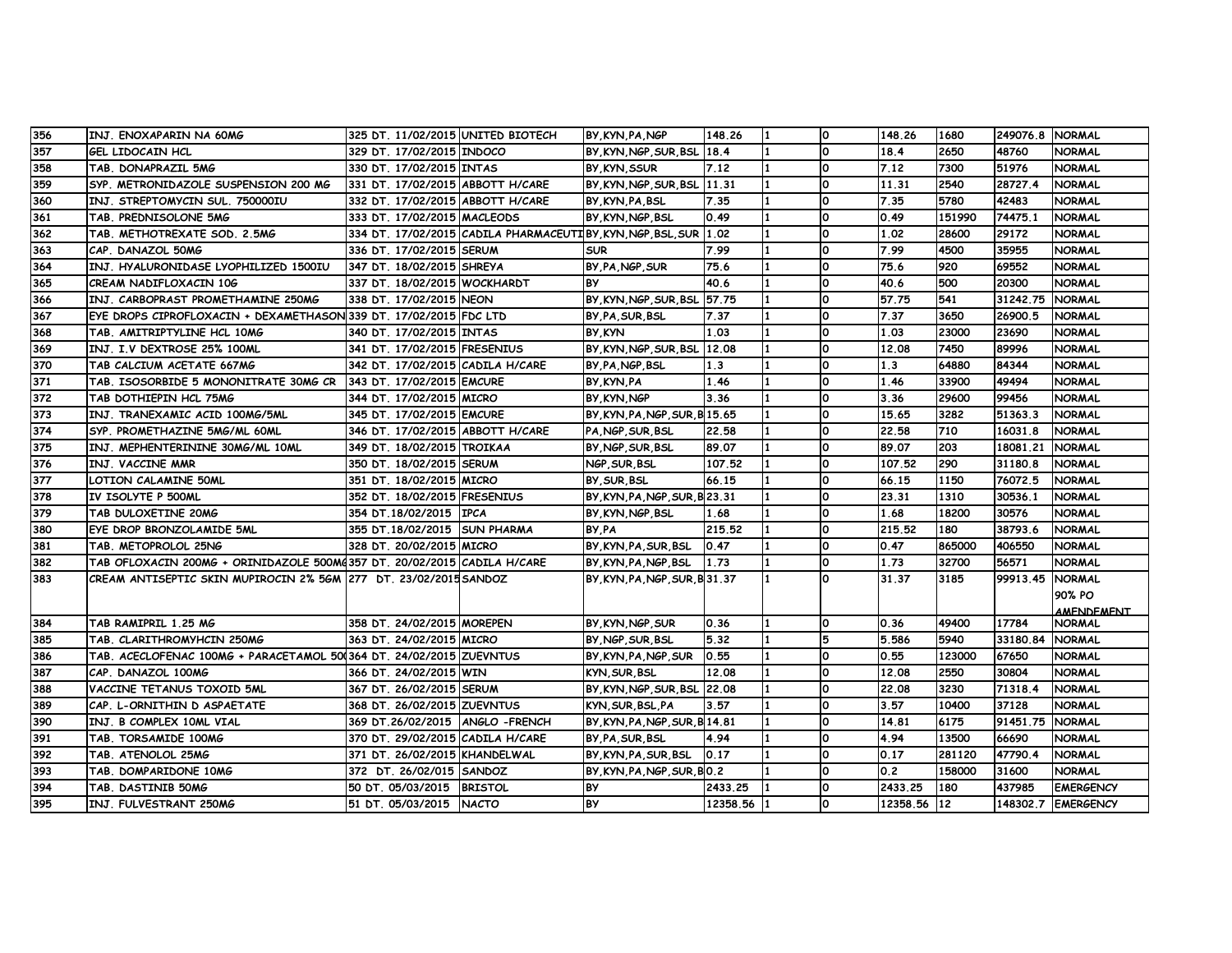| 396 | TAB. OSELATAMIVIR 75MG                                                  | 52 DT. 11/03/2015                 | <b>CIPLA</b>                                                        | BSL, NGP, KYN, PA, SUR 38.4    |               |     | ١o           | 38.4        | 2100   | 80640           | <b>EMERGENCY</b> |
|-----|-------------------------------------------------------------------------|-----------------------------------|---------------------------------------------------------------------|--------------------------------|---------------|-----|--------------|-------------|--------|-----------------|------------------|
| 397 | UNICONDYOER KNEE REPLACEMENT IMPLANT                                    | 53 DT. 18/03/2015                 | <b>OZONE</b>                                                        | <b>BY</b>                      | 71500         |     | 5            | 75075       | 6      | 450450          | <b>EMERGENCY</b> |
| 398 | INJ. ADALIMUMAB 40MG/PFS                                                | 54 DT. 18/03/2015                 | <b>ZYDUS BIOVATION CABY</b>                                         |                                | 16300         |     | 5            | 17115       | 12     | 205380          | <b>EMERGENCY</b> |
| 399 | HINI SWINE FLUE                                                         | 55 DT. 18/03/2015                 | <b>ABBOTT H/CARE</b>                                                | BY, BSL, NGP, PA, KYN, SI367.5 |               |     | O            | 367.5       | 1100   | 404250          | <b>EMERGENCY</b> |
| 400 | TAB. REVOLDEC 25MG                                                      | 57 DT. 18/03/2015                 | <b>GLAXOSMITH</b>                                                   | <b>KYN</b>                     | 5680          |     | O            | 811,4286    | 14     | 11360           | <b>EMERGENCY</b> |
| 401 | TAB. REVOLDEC 50MG                                                      | 56 DT. 18/03/2015                 | GLAXOSMITH                                                          | <b>KYN</b>                     | 11360         |     | O            | 1622.857 14 |        | 22720           | <b>EMERGENCY</b> |
| 402 | THR UNCEMENTED                                                          | 58 DT. 25/03/2015                 | <b>HOPE</b>                                                         | <b>BY</b>                      | 94800         |     | 5            | 99540       | 3      | 298620          | <b>EMERGENCY</b> |
| 403 | INJ. ETANERCEPT 25MG                                                    | 59 DT. 31/03/2015                 | <b>CIPLA</b>                                                        | <b>BY</b>                      | 5258          |     | 5            | 5520.9      | 24     | 132501.6        | <b>EMERGENCY</b> |
| 404 | EYE DROPS OLOPALIDINE HCL 0.1 %-5ML                                     | 373 DT. 02/03/2015 CADILA H/CARE  |                                                                     | BY, PA, NGP, BSL               | 50.4          |     | O            | 50.4        | 778    | 39211.2         | <b>NORMAL</b>    |
| 405 | EAR DROPS CAROMENOLYTIC 10ML                                            | 374 DT. 02/03/2015 INDOCO         |                                                                     | BY, KYN, PA, NGP, SUR, B19.93  |               |     | <sup>o</sup> | 19.93       | 5374   | 107103.8        | <b>NORMAL</b>    |
| 406 | CAP. CYCLOSPORINE 25MG                                                  | 375 DT. 02/03/2015 PANACEA        |                                                                     | BY KYN PA BSL                  | 9.77          |     | O            | 9.77        | 8704   | 85038.08        | <b>NORMAL</b>    |
| 407 | GEL. NIMESULIDE + CAPSICINE + METHYL SAL1376 DT. 02/03/2015  USV LTD    |                                   |                                                                     | KYN, SUR                       | 30.03         |     | O            | 30.03       | 4300   | 129129          | <b>NORMAL</b>    |
| 408 | APPLICAPS CHLORAMPHENICOL                                               | 377 DT. 02/03/2015 FDC LTD        |                                                                     | BY KYN PA SUR BSL              | 0.57          |     | O            | 0.57        | 67000  | 38190           | <b>NORMAL</b>    |
| 409 | INJ. ENTEROGRTMINA AMP                                                  | 379 DT. 02/03/2015 SANOFI AVENTIS |                                                                     | NGP, BSL                       | 31.2          |     | O            | 31.2        | 1500   | 46800           | <b>NORMAL</b>    |
| 410 | PARENTERAL ESSENTIAL AMINO ACID INFUSI(383 DT. 02/03/2015 TABLETS INDIA |                                   |                                                                     | KYN, NGP, SUR, BSL             | 106.05        |     | ١o           | 106.05      | 1370   | 145288.5        | <b>NORMAL</b>    |
| 411 | INJ. PHENYLOIN SODIUM 50MG/ML                                           | 384 DT. 02/03/2015 PFIZER         |                                                                     | BY.KYN.PA.SUR.BSL              | 7.25          |     | ١o           | 7.25        | 3597   | 26078.25        | <b>NORMAL</b>    |
| 412 | TAB. ACECLOFAN + PARACETAMOL &                                          | 386 DT. 02/03/2015 MICRO          |                                                                     | KYN PA NGP.                    | 2.21          | l 1 | $\Omega$     | 2.21        | 16000  | 35360           | <b>NORMAL</b>    |
|     | <b>SERRATIOPEPLIDASE</b>                                                |                                   |                                                                     |                                |               |     |              |             |        |                 |                  |
| 413 | SYP. OFLOXACIN 50MG + ORNIDAZOLE 125MG 362 DT. 03/02/2015 ALKEM LAB     |                                   |                                                                     | BY KYN PA SUR BSL              | 12            |     | O            | 12          | 5582   | 66984           | <b>NORMAL</b>    |
| 414 | CAP. INDIMETHACIN 75MG SR                                               | 382 DT. 03/03/2015 IPCA           |                                                                     | BY, KYN, PA, SUR, BSL          | 2.52          |     | ١o           | 2.52        | 31350  | 79002           | <b>NORMAL</b>    |
| 415 | INJ. RANITIDINE HCL 50MG/ML 2ML                                         | 388 DT. 04/03/2015 LUPIN          |                                                                     | BY, KYN, PA, NGP, SUR, B 1.93  |               |     | 5            | 2.0265      | 37415  | 75821.5         | <b>NORMAL</b>    |
| 416 | POWDER GLOTRIMAZOLE 1%                                                  | 389 DT.04/03/2015 ILUPIN          |                                                                     | BY.KYN.PA.SUR.BSL              | 22.45         |     | 5            | 23.5725     | 4409   | 103931.2        | <b>NORMAL</b>    |
| 417 | INJ. DICLOFENACE NA 25MG                                                | 390 DT. 04/03/2015 LUPIN          |                                                                     | BY.KYN.PA.SUR.BSL              | $ 2.1\rangle$ |     | 5            | 2.205       | 42760  | 94285.8         | <b>NORMAL</b>    |
| 418 | TAB. LEVOFLOXACIN 500MG                                                 | 391 DT. 04/03/2015 ALKEM LAB      |                                                                     | BY, KYN, PA, NGP, SUR, B 2.63  |               |     | O            | 2.63        | 20300  | 53389           | <b>NORMAL</b>    |
| 419 | TAB. SODIUM VALPROATE 200MG                                             | 392 DT. 04/03/2015 MICRO          |                                                                     | BY KYN PA                      | 1.34          |     | O            | 1.34        | 88500  | 118590          | <b>NORMAL</b>    |
| 420 | TAB. CLONAZEPAM 0.5MG                                                   | 393 DT. 04/03/2015 IPCA           |                                                                     | BY KYN PA NGP SUR BO.47        |               |     | O            | 0.47        | 239700 | 112659          | <b>NORMAL</b>    |
| 421 | TAB. ENALAPRIL 2.5 MG                                                   | 394 DT. 04/03/2015 KHANDELWAL     |                                                                     | BY, KYN, BSL                   | 0.16          |     | ١o           | 0.16        | 208830 | 33412.8         | <b>NORMAL</b>    |
| 422 | INJ. DIRED FACTOR VIII                                                  | 693 DT. 06/04/2015 RELIANCE       |                                                                     | <b>BY</b>                      | 2649          |     | $\Omega$     | 2649        | 100    | 264900          | <b>NORMAL</b>    |
|     |                                                                         |                                   |                                                                     |                                |               |     |              |             |        |                 | 30% OPTION       |
|     |                                                                         |                                   |                                                                     |                                |               |     |              |             |        |                 | OLD P.O. 465     |
|     |                                                                         |                                   |                                                                     |                                |               |     |              |             |        |                 | DT. 11-04-2014   |
| 423 | TAB. TRANAXAMIC ACID 500MG                                              | 396 DT.09/03/2015 EMCURE          |                                                                     | BY, KYN,PA                     | 5.3           |     | 5            | 5.565       | 17900  | 99613.5         | <b>NORMAL</b>    |
| 424 | TAB. AMIODARONE 200MG                                                   | 335 DT. 10/03/2015 MICRO          |                                                                     | BY, KYN, PA, NGP, SUR, B 3.78  |               |     | O            | 3.78        | 53430  | 201965.4        | <b>NORMAL</b>    |
| 425 | TAB. METFORMIN 500MG S.R                                                | 356 DT. 10/03/2015 USV LTD        |                                                                     | BY KYN PA SUR                  | 0.51          |     | O            | 0.51        | 700000 | 357000          | <b>NORMAL</b>    |
| 426 | TAB. IMATINIB 400MG                                                     | 360 DT. 10/03/2015 NEON           |                                                                     | BY SUR.                        | 33.6          |     | O            | 33.6        | 5700   | 191520          | <b>NORMAL</b>    |
| 427 | TAB. ANTACID WITH ALUMINIUM &                                           | 361 DT. 10/03/2015 WALLACE        |                                                                     | BY, KYN, PA, NGP, SUR, B2.9    |               |     | 5            | 3.045       | 647500 | 1971638         | <b>NORMAL</b>    |
|     | <b>MAGNESIUM</b>                                                        |                                   |                                                                     |                                |               |     |              |             |        |                 |                  |
|     | SAIT                                                                    |                                   |                                                                     |                                |               |     |              |             |        |                 |                  |
| 428 | EAR DROPS CLOTRIMAZOLE 1% W/V 10ML                                      | 400 DT. 10/03/2015 GLENMARK       |                                                                     | BY, KYN, NGP, SUR              | 17.85         |     | O            | 17.85       | 1500   | 26775           | <b>NORMAL</b>    |
| 429 | I.V. DEXTROSE 10% 500ML                                                 | 401 DT. 10/03/2015 FRESENIUS      |                                                                     | BY, KYN, NGP, SUR, BSL 19.43   |               |     | ١o           | 19.43       | 6600   | 128238          | <b>NORMAL</b>    |
| 430 | TAB. DIVALPROESE SOD. 500MG ER                                          | 404 DT. 10/03/2015 IPCA           |                                                                     | KYN, SUR, BSL                  | 3.78          |     | O            | 3.78        | 5930   | 22415.4         | <b>NORMAL</b>    |
| 431 | SYP. AZITHROMYCIN 200MG/5ML                                             |                                   | 405 DT. 10/03/2015 ARISTO PHARMACEUTIBY, KYN, PA, NGP, SUR, B 18.48 |                                |               |     | $\Omega$     | 18.48       | 3706   | 68486.88 NORMAL |                  |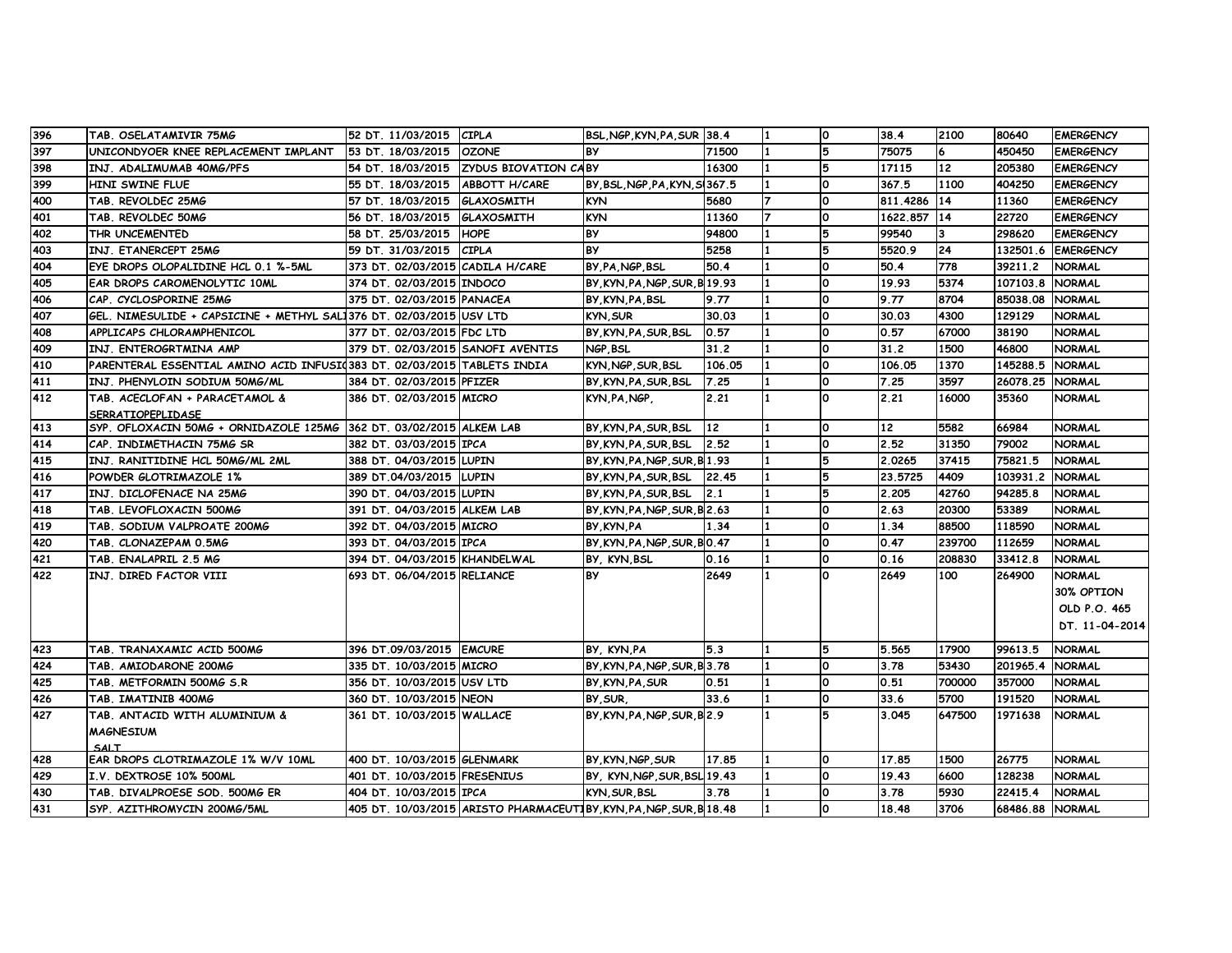| 432        | CRÉME MICONAZOLE 2% 15GM & 20GM                                           | 406 DT. 11/03/2015 BAL PHARMA      |                                                       | BY, KYN, PA, SUR              | 7.65         | O        | 7.65         | 3810           | 29146.5 NORMAL    |                                |
|------------|---------------------------------------------------------------------------|------------------------------------|-------------------------------------------------------|-------------------------------|--------------|----------|--------------|----------------|-------------------|--------------------------------|
| 433        | SYP. PARACETAMOL 125MG/5ML 60ML                                           | 408 DT. 11/03/2015 ALKEM LAB       |                                                       | BY, KYN, PA, NGP, SUR, B9.23  |              | <b>O</b> | 9.23         | 13330          | 123035.9 NORMAL   |                                |
| 434        | INJ. CLINDAMYCIN 600MG                                                    | 409 DT. 11/03/2015 UNITED BIOTECH  |                                                       | BY                            | 59.01        | ٥        | 59.01        | 500            | 29505             | <b>NORMAL</b>                  |
| 435        | <b>TAB PANCREATIN</b>                                                     | 414 DT. 12/03/2015 ANGLO - FRENCH  |                                                       | BY, KYN, PA, NGP, SUR, B 2.99 |              | O        | 2.99         | 22770          | 68082.3           | <b>NORMAL</b>                  |
| 436        | INJ. OCTREOTIDE LYOPHILIZED 20MG                                          | 348 DT. 16/03/2015 SUN PHARMA      |                                                       | <b>BY</b>                     | 14240        | <b>O</b> | 14240        | 30             | 427200            | <b>NORMAL</b>                  |
| 437        | IV NORMAL SALINE 1000ML                                                   | 378 DT. 16/03/2015 FRESENIUS       |                                                       | BY PA                         | 29.93        | <b>O</b> | 29.93        | 5650           | 169104.5          | <b>NORMAL</b>                  |
| 438        | TAB. GLIPIZIDE 5MG                                                        | 395 DT. 16/03/2015 ALKEM LAB       |                                                       | BY KYN PA NGP SUR BO.19       |              | <b>O</b> | 0.19         | 898200         | 170658            | <b>NORMAL</b>                  |
| 439        | IV NORMAL SALINE 500ML                                                    | 381 DT. 16/03/2015 FRESENIUS       |                                                       | BY, KYN, NGP, SUR, BSL 16.8   |              | <b>O</b> | 16.8         | 28800          | 483840            | <b>NORMAL</b>                  |
| 440        | TAB. CLOPIDOGREL BISULFATE 75MG                                           | 397 DT. 17/03/2015 BAL PHARMA      |                                                       | BY, KYN, NGP, SUR, BSL, 0.72  |              | <b>O</b> | 0.72         | 203450         | 146484            | <b>NORMAL</b>                  |
|            |                                                                           |                                    |                                                       |                               |              |          |              |                |                   | 30% OPTION                     |
|            |                                                                           |                                    |                                                       |                               |              |          |              |                |                   | OLD P.O. 419                   |
| 441        | TAB. NORETHISTERONE 5MG                                                   | 416 DT. 20/03/2015 MICRO           |                                                       | BY, KYN, NGP, SUR, BSL, 1.47  |              | <b>O</b> | 1.47         | 62000          | 91140             | NT 24/03/2014<br><b>NORMAL</b> |
| 442        | INJ. CITICOLINE 2ML                                                       | 419 DT. 20/03/2015 IPCA            |                                                       | BY NGP SUR                    | 43.89        | <b>O</b> | 43.89        | 840            | 36867.6           | <b>NORMAL</b>                  |
| 443        | LIQ. DRIED ALUM. HYD + MAG. HYD + ACTIVA1421 DT. 20/03/2015 CONCEPT       |                                    |                                                       | BY NGP BSL                    | 24.57        | <b>O</b> | 24.57        | 1370           | 33660.9           | <b>NORMAL</b>                  |
| 444        |                                                                           |                                    |                                                       |                               |              | <b>O</b> | 2.73         | 43700          | 119301            |                                |
|            | TAB. PIRACETAM 800MG                                                      | 428 DT. 20/03/2015 IPCA            |                                                       | BY KYN NGP SUR BSL 2.73       |              | O        |              |                |                   | <b>NORMAL</b>                  |
| 445        | TAB TRANAXAMIC ACID + MFENAMIC ACID 500429 DT. 20/03/2015 CONCEPT         |                                    |                                                       | BY KYN PA NGP BSL             | 7.14<br>0.35 | O        | 7.14<br>0.35 | 14220<br>44840 | 101530.8<br>15694 | <b>NORMAL</b><br><b>NORMAL</b> |
| 446<br>447 | TAB FLUNARIZINE HCL 5MG                                                   | 430 DT. 20/03/2015 MOREPEN         |                                                       | BY, KYN, PA, NGP, BSL         | 11           | ٥        | 11           | 9500           |                   |                                |
|            | CAP. NATURAL MICRONIZED PROGESTERINE 20 431 DT. 20/03/2015 CADILA H/CARE  |                                    |                                                       | BY, KYN, NGP, SUR             |              | <b>O</b> |              |                | 104500            | <b>NORMAL</b>                  |
| 448        | TAB WARFERIN SOD 5MG                                                      | 432 DT. 20/03/2015 CIPLA           |                                                       | BY, KYN, NGP, SUR, BSL, 1.12  |              |          | 1.12         | 42795          | 47930.4           | <b>NORMAL</b>                  |
| 449        | TAB. VERAPAMIL HCL 40MG                                                   | 434 DT. 24/03/2015 ABBOTT H/CARE   |                                                       | BY KYN NGP SUR BSL 0.43       |              | O        | 0.43         | 133000         | 57190             | <b>NORMAL</b>                  |
| 450        | TAB. FEBUXOSTAT 40MG                                                      | 435 DT. 24/03/2015 IPCA            |                                                       | BY KYN                        | 2.26         | O        | 2.26         | 32000          | 72320             | <b>NORMAL</b>                  |
| 451        | INJ. CEFTAZIDINE 1GM                                                      | 436 DT. 24/03/2015 SANJIVANI       |                                                       | BY SUSR BSL                   | 42.53        | O        | 42.53        | 2200           | 93566             | <b>NORMAL</b>                  |
| 452        | TAB. ROXITHROMYCIN 150MG                                                  | 437 DT. 24/03/2015 IPCA            |                                                       | BY, KYN, NGP, SUR, BSL 1.68   |              | 0        | 1.68         | 82920          | 139305.6          | <b>NORMAL</b>                  |
| 453        | TAB. ETIOPHYLLINE 77MG + THROPHYLLINE 23 380 DT. 25/03/2015 CADILA H/CARE |                                    |                                                       | BY, KYN, PA, NGP, BSL         | 0.25         | 0        | 0.25         | 752390         | 188097.5          | <b>NORMAL</b>                  |
| 454        | GEL DICLOFENAC SOD.30MG                                                   | 403 DT. 25/03/2015 CADILA H/CARE   |                                                       | BY KYN NGP SUR BSL 7.65       |              | <b>O</b> | 7.65         | 41380          | 316557            | <b>NORMAL</b>                  |
| 455        | TAB. ATENOLOL 50MG                                                        | 410 DT. 25/03/2015 THEMIS MEDICARE |                                                       | BY KYN NGP SUR BSL 10.21      |              | O        | 0.21         | 1612250        | 338572.5 NORMAL   |                                |
| 456        | CAP. INOSITOL + VIT B6 + CHROMIUM                                         | 412 DT. 25/03/2015 TABLETS INDIA   |                                                       | BY, KYN, BSL                  | 12.5         | n.       | 12.5         | 13500          | 168750            | <b>NORMAL</b>                  |
|            | POLYNICOTINATE + ZINNC SULPH. + ALPHA                                     |                                    |                                                       |                               |              |          |              |                |                   |                                |
| 457        | I.V. PARACETAMOL 100ML                                                    | 385 DT. 01/04/2015 TABLETS INDIA   |                                                       | BY KYN NGP BSL                | 72.19        | O        | 72.19        | 1155           | 83379.45 NORMAL   |                                |
| 458        | SYP. DEXTROMETHORPHAN HBR. + PHE                                          | 415 DT. 01/04/2015 ALKEM LAB       |                                                       | BY AP NGP SUR                 | 18.35        | <b>O</b> | 18.35        | 8550           | 156892.5 NORMAL   |                                |
| 459        | TAB. CARBAMEZEPIN 200MG                                                   | 423 DT. 01/04/2015 ABBOTT H/CARE   |                                                       | BY KYN PA NGP BSL             | 0.89         | O        | 0.89         | 199680         | 177715.2 NORMAL   |                                |
| 460        | TAB. ETORICOXIB 120MG                                                     | 121 DT. 06/04/2015 MICRO           |                                                       | BY KYN NGP SUR BSL 3.15       |              | $\Omega$ | 3.15         | 70000          | 220500            | <b>NORMAL</b>                  |
| 461        | TAB. DABIGATRAN 110MG                                                     | 387 DT. 06/04/2015 BOERHIRINGER    |                                                       | BY SUR                        | 60.31        | 0        | 60.31        | 5500           | 331705            | <b>NORMAL</b>                  |
| 462        | CAP LACTOBACILUS + L REUTER (PACK OF 30) 420 DT. 06/04/2015 TABLETS INDIA |                                    |                                                       | BY, KYN, PA, SUR, BSL 38.14   |              | <b>O</b> | 38.14        | 8230           | 313892.2          | <b>NORMAL</b>                  |
| 463        | TAB. NIFEDIPINE 20MG RETARD 20MG                                          |                                    | 424 DT. 06/04/2015 CADILA PHARMACEUTIBY, KYN NGP, SUR |                               | 0.28         | ١o       | 0.28         | 614700         | 172116            | <b>NORMAL</b>                  |
| 464        | TAB RANITIDINE HCL 300MG                                                  | 425 DT. 06/04/2015 LUPIN           |                                                       | <b>KYN NGP</b>                | 0.76         | O        | 0.76         | 255000         | 193800            | <b>NORMAL</b>                  |
| 465        | TAB TENOFOCVIR DISPOREXI FUMORATE 300M 426 DT. 06/04/2015 CADILA H/CARE   |                                    |                                                       | BY, KYN, NGP, SUR, BS13.86    |              | O        | 13.86        | 21070          | 292030.2 NORMAL   |                                |
| 466        | LIQ ANTACID CONTAINING ALUM. + MAG.                                       | 433 DT. 06/04/2015 CONCEPT         |                                                       | BY, KYN, PA, NGP, SUF 15.54   |              | $\Omega$ | 15.54        | 25333          | 393674.8 NORMAL   |                                |
|            | SALT 170ML                                                                |                                    |                                                       |                               |              |          |              |                |                   |                                |
|            |                                                                           |                                    |                                                       |                               |              |          |              |                |                   |                                |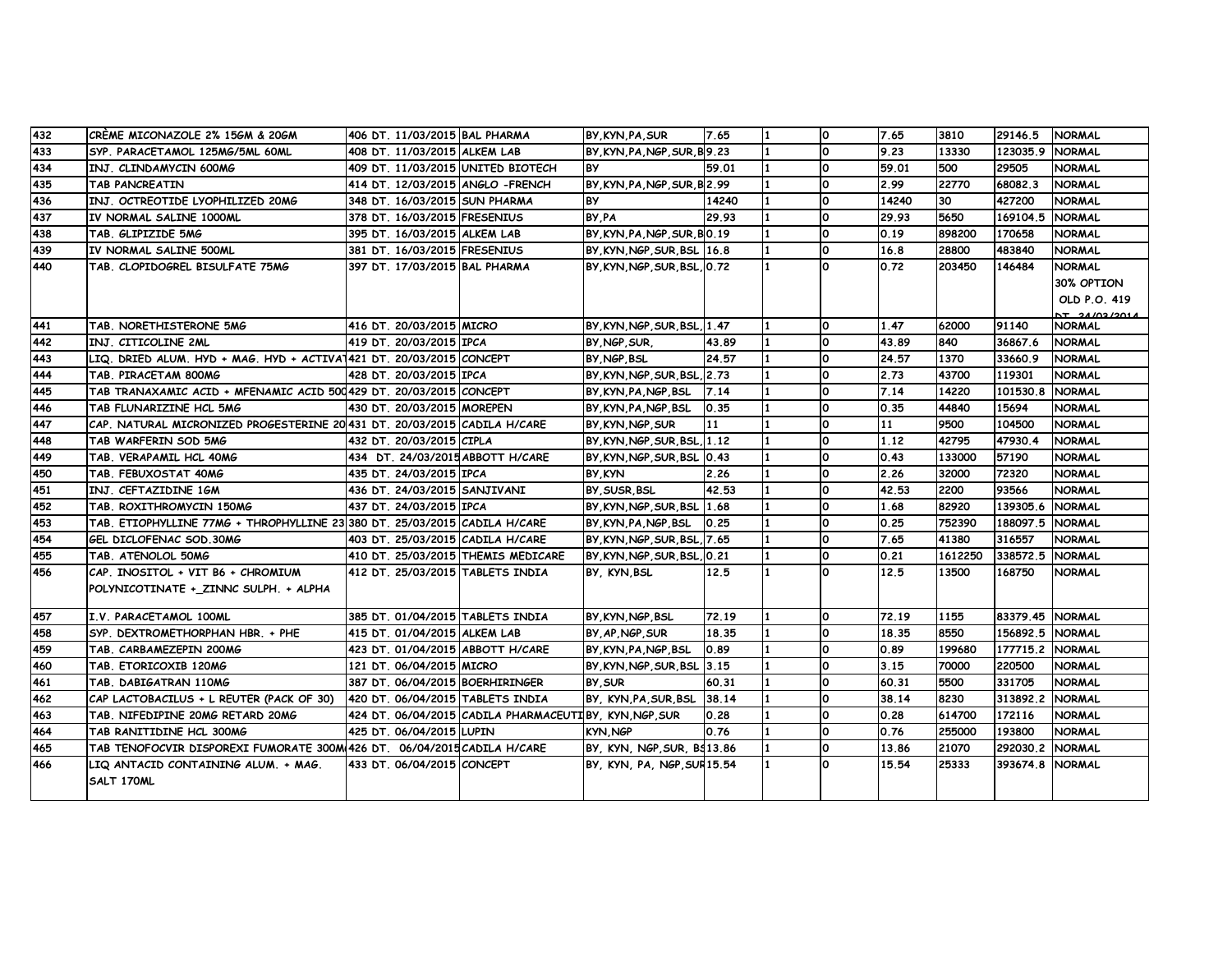| 467 | CAP. GAMMA LINOLENIC ACID 120MG +                                       | 422 DT. 07/04/2015 DR.REDDY LAB   | BY SUR                        | 5.46   |                | 0        | 5.46    | 60000  | 327600          | <b>NORMAL</b> |
|-----|-------------------------------------------------------------------------|-----------------------------------|-------------------------------|--------|----------------|----------|---------|--------|-----------------|---------------|
|     | METHYLCOBALAMINE 500MCG                                                 |                                   |                               |        |                |          |         |        |                 |               |
| 468 | TAB. ENALAPRIL 10MG                                                     | 438 DT. 07/04/2015 KHANDELWAL     | KYN PA BSL                    | 0.2    |                | ١o       | 0.2     | 118280 | 23656           | <b>NORMAL</b> |
| 469 | ENCICARB-100MG(INJ. FERRIC                                              | 440 DT. 07/04/2015 EMCURE         | <b>BY</b>                     | 268.57 |                | $\Omega$ | 268.57  | 500    | 134285          | <b>NORMAL</b> |
|     | <b>CARBOXYMALTOSE</b>                                                   |                                   |                               |        |                |          |         |        |                 |               |
| 470 | 100 <sub>M</sub> G<br>TAB. PROCHLORPRAZINE 5MG                          | 441 DT. 07/04/2015 SHREYA         | KYN PA. NGP SUR               | 0.9    |                | 5        | 0.945   | 36400  | 34398           | <b>NORMAL</b> |
|     |                                                                         |                                   |                               |        |                |          |         |        |                 |               |
| 471 | TAB MEFLOQUIN 250MG                                                     | 442 DT. 07/04/2015 IPCA           | SUR BSL                       | 20.5   |                | 5        | 21.525  | 1188   | 25571.7         | <b>NORMAL</b> |
| 472 | INJ. OXALIPLATIN 100MG                                                  | 444 DT. 07/04/2015 NEON           | <b>BY</b>                     | 657.96 |                | O        | 657.96  | 50     | 32898           | <b>NORMAL</b> |
| 473 | INJ. GEMCITABINE 200MG                                                  | 445 DT. 07/05/2015 NEON           | <b>BY</b>                     | 170    |                |          | 178.5   | 200    | 35700           | <b>NORMAL</b> |
| 474 | INJ. GEMCITABINE 1000MG                                                 | 448 DT. 07/04/2015 NEON           | <b>BY</b>                     | 400    |                | 5        | 420     | 150    | 63000           | <b>NORMAL</b> |
| 475 | TAB ISOBARBIDE DINITRATE 10MG                                           | 449 DT. 07/04/2015 IPCA           | BY, KYN, NGP, SUR             | 0.24   |                | O        | 0.24    | 446200 | 107088          | <b>NORMAL</b> |
| 476 | CAP. CYCLOSPORINE 100MG                                                 | 450 DT. 07/04/2015 PANACEA        | <b>BBY</b>                    | 25.5   |                | 5        | 26.775  | 1398   | 37431.45        | <b>NORMAL</b> |
| 477 | TAB. HALOPERIDOL 5MG                                                    | 451 DT. 07/04/2015 TORREENT       | BY NGP BSL                    | 1.7    |                | 5        | 1.785   | 17100  | 30523.5         | <b>NORMAL</b> |
| 478 | CAP. CALCITRIOL 0.25MG                                                  | 452 DT. 07/04/2015   MACLEODS     | <b>BY</b>                     | 8.21   |                | O        | 8.21    | 6000   | 49260           | <b>NORMAL</b> |
| 479 | TAB. DIVALPROEX SODIUM 500MG                                            | 404 A DT. 08/04/201IPCA           | <b>BY</b>                     | 3.78   | $\blacksquare$ | O        | 3.78    | 1770   | 6690.6          | <b>NORMAL</b> |
|     |                                                                         |                                   |                               |        |                |          |         |        |                 | (30% OTION    |
|     |                                                                         |                                   |                               |        |                |          |         |        |                 | CLAUSE)       |
| 480 | TAB. CINNARIZNE 25MG                                                    | 455 DT. 09/04/2015 MOREPEN        | KYN, PA, SUR. BSL             | 0.3    |                | 5        | 0.315   | 86110  | 27124.65        | <b>NORMAL</b> |
| 481 | TAB MYCOPHENOLATE MOFETIL 500MG                                         | 456 DT. 09/04/2015 ROCHE          | <b>NGP</b>                    | 25     |                | 5        | 26.25   | 700    | 18375           | <b>NORMAL</b> |
| 482 | SYP. ALBENDAZOLE 200MG/5ML                                              | 459 DT. 09/04/2015 SANDOZ         | BY KYN PA NGP SUR B 5.63      |        |                | 5        | 5.9115  | 3648   | 21565.15        | <b>NORMAL</b> |
| 483 | TAB. ENZYME                                                             | 461 DT. 09/04/2015 LUPIN          | BY, KYN, PA, NGP, BSL         | 0.86   |                | O        | 0.86    | 101650 | 87419           | <b>NORMAL</b> |
| 484 | TAB. LEVEDOPA 250MG + CARBIDAPA 25                                      | 463 DT. 09/04/2015 SUN PHARMA     | BY, KYN, PA, NGP, SUR, B 3.23 |        |                | O        | 3.23    | 30970  | 100033.1        | <b>NORMAL</b> |
| 485 | INJ. GENTAMYCIN SULPHATE 40MG                                           | 465 DT. 09/04/2015 ABBOTT H/CARE  | BY KYN PA NGP SUR B4          |        |                | 5        | 4.2     | 14539  | 61063.8         | <b>NORMAL</b> |
| 486 | INJ. BUPIVACAINE HCL 0.50% 20ML                                         | 469 DT. 10/04/2015 TROIKAA        | BY, PA, NGP, SUR, BSL         | 32.8   |                | 5        | 34.44   | 770    | 26518.8         | <b>NORMAL</b> |
| 487 | CAP. DOXYCYCLINE HCL 100MG                                              | 353 DT. 13/04/2015 SHREYA         | BY KYN PA NGP SUR BO.85       |        |                | O        | 0.85    | 219210 | 186328.5        | <b>NORMAL</b> |
| 488 | TAB. TRIAMETERENE 50MG + BENZTHIAZIDE 21407 DT. 13/04/2015 GLAXOSMITH   |                                   | BY KYN NGP SUR                | 3.5    |                | O        | 3.5     | 49500  | 173250          | <b>NORMAL</b> |
| 489 | INJ. HUMAN NORMAL IMMUNOGLOBULIN 5GM/446 DT. 13/04/2015 RELIANCE        |                                   | <b>BY</b>                     | 8145   |                | <b>O</b> | 8145    | 50     | 407250          | <b>NORMAL</b> |
| 490 | TAB. GLICLAZIDE 80MG                                                    | 447 DT. 13/04/2015 BAL PHARMA     | BY, KYN, PA, NGP, SUR, BO.85  |        |                | O        | 0.85    | 289500 | 246075          | <b>NORMAL</b> |
| 491 | TAB OLMESTRAN MEDOXOMIL 40MG                                            | 466 DT. 10/04/2015 GLENMARK       | BY KYN SUR                    | 3.17   |                | 5        | 3.3285  | 27990  | 93164.72        | <b>NORMAL</b> |
| 492 | TAB. FRUSEMIDE 40MG                                                     | 471 DT. 16/04/2015 SANOFI AVENTIS | BY, KYN, PA, NGP, SUR, BO. 29 |        |                | O        | 0.29    | 295790 | 85779.1         | <b>NORMAL</b> |
| 493 | TAB MYCOPHENOLATE MOFETIL 360MG                                         | 472 DT. 17/04/2015 PANACEA        | BY SUR BSL                    | 10.48  |                | 5        | 11.004  | 6100   | 67124.4         | <b>NORMAL</b> |
| 494 | TAB ATORVASTATIN 10MG + EZETIMIBE 10MG                                  | 402 DT. 20/04/2015 IPCA           | BY, KYN, PA, SUR              | 2.42   |                | l0.      | 2.42    | 42700  | 103334          | <b>NORMAL</b> |
| 495 | CAP ESSENTIAL AMINO ACIDS WITH MINERAL 418 DT. 20/04/2015 TABLETS INDIA |                                   | BY KYN PA SUR                 | 3.48   |                | O        | 3.48    | 48000  | 167040          | <b>NORMAL</b> |
| 496 | TAB. DIGOXCIN 0.25MG                                                    | 473 DT. 21/04/2015 GLAXOSMITH     | BY KYN NGP SUR BSL 1.12       |        |                | 5        | 1.176   | 126760 | 149069.8        | <b>NORMAL</b> |
| 497 | CREAM BETAMETHASONE VALERATE                                            | 474 DT. 21/04/2015 GLAXOSMITH     | KYN PA SUR BSL                | 15.4   |                | 5        | 16.17   | 6855   | 110845.4        | <b>NORMAL</b> |
| 498 | EYE DROPS CMC 0.5% + GLYCERINE 0.9%                                     | 475 DT. 21/04/2015 SUN PHARMA     | <b>BY</b>                     | 128.8  |                | O        | 128.8   | 1150   | 148120          | <b>NORMAL</b> |
| 499 | CAP.CONTAINING PRE/PRO BIOTICS-STREPTOC 439 DT. 22/04/2015 UNICHEM LALB |                                   | BY, KYN, PA, NGP, SUR         | 4.15   |                | 5        | 4.3575  | 48500  | 211338.8        | <b>NORMAL</b> |
| 500 | TAB. EFAVIRENZ 600MG                                                    | 477 DT. 22/04/2015 EMCURE         | <b>BY</b>                     | 13.33  |                | 5        | 13.9965 | 1680   | 23514.12        | <b>NORMAL</b> |
| 501 | TAB. GABAPENTIN 300MG                                                   | 479 DT. 27/04/2015 ANGLO - FRENCH | BY KYN PA NGP SUR B 1.87      |        |                | 5        | 1.9635  | 68100  | 133714.4        | <b>NORMAL</b> |
| 502 | EYE DROPS HPM 0.3% PARBORATE/                                           | 481 DT. 28/04/2015 FDC LTD        | <b>BSL BY</b>                 | 81     |                | 5        | 85.05   | 1063   | 90408.15        | <b>NORMAL</b> |
|     | <b>OXYCHLOROCOMPLEX</b>                                                 |                                   |                               |        |                |          |         |        |                 |               |
| 503 | INJ. FRUSEMIDE 2ML                                                      | 453 DT. 07/04/2015 SANOFI AVENTIS | BY NGP SUR BSL                | 1.95   |                | 5        | 2.0475  | 12761  | 26128.15 NORMAL |               |
|     |                                                                         |                                   |                               |        |                |          |         |        |                 |               |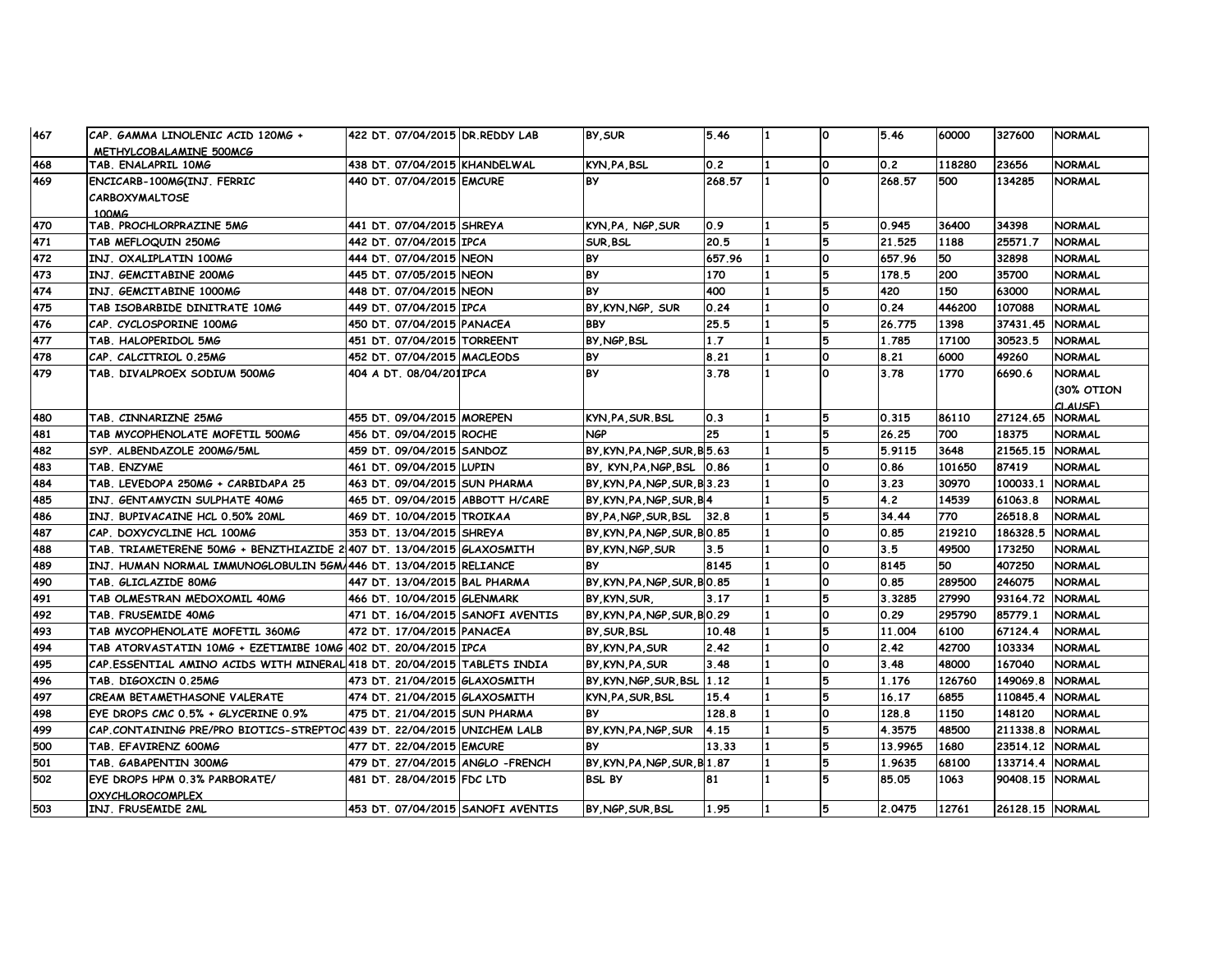| 504 | INJ. PREGNATER ALFA 2A 135 MCG/PFS                                   | 60 NGP. 02/04/2015 ROCHE         |                                                                   | <b>NGP</b>                    | 3150    | 11 | ١o           | 3150         | 60        | 189000   | <b>EMERGENCY</b>   |
|-----|----------------------------------------------------------------------|----------------------------------|-------------------------------------------------------------------|-------------------------------|---------|----|--------------|--------------|-----------|----------|--------------------|
| 505 | INJ. TRANSTUZUMAB 440MG                                              | 61 BY 07/04/2015                 | <b>EMCURE</b>                                                     | <b>BY</b>                     | 41999   | 11 | 5            | 44098.95 11  |           | 485088.5 | <b>EMERGENCY</b>   |
| 506 | INJ BEVACIZUMAB 100MG                                                | 62 BY 07/04/2015                 | <b>ROCHE</b>                                                      | <b>BY</b>                     | 18100   | 11 | 5            | 19005        | 18        | 342090   | <b>EMERGENCY</b>   |
| 507 | TAB EVEROLIMUS 10MG                                                  | 63 BY 07/04/2015                 | <b>NOVARTIS</b>                                                   | <b>BY</b>                     | 1069    |    | 5            | 1122.45      | 180       | 202041   | <b>EMERGENCY</b>   |
| 508 | TAB LAPATINIB 250MG                                                  | 64 BY 29/04/2015                 | <b>GLAXOSMITH</b>                                                 | <b>BY</b>                     | 355.99  |    | O            | 355.99       | 450       | 160195.5 | <b>EMERGENCY</b>   |
| 509 | <b>REVISION THR</b>                                                  | 65 DT. 05/05/2015 OZONE INDIA    |                                                                   | <b>BY</b>                     | 141319  |    |              | 148385       |           | 148385   | <b>EMERGENCY</b>   |
| 510 | TAB NILOTINIL 150MG                                                  | 66 DT. 07/05/2015                | <b>NOVARTIS</b>                                                   | <b>BY</b>                     | 1397.75 |    | 5            | 1467.638 240 |           | 352233   | <b>EMERGENCY</b>   |
| 511 | TAB AXITINIB 5MG                                                     | 67 DT. 07/05/2015                | <b>PFIZER</b>                                                     | <b>BY</b>                     | 2271.4  |    | 5            | 2384.97      | 112       |          | 267116.6 EMERGENCY |
| 512 | TAB REVOLDEC 25 MG                                                   | 68 DT. 20/05/2015 GLAXOSMITH     |                                                                   | <b>KYN</b>                    | 772.79  |    |              | 811.4295 84  |           | 68160.08 | <b>EMERGENCY</b>   |
| 513 | INJ. EQUINE ANTITHYMOCYTE 250MG                                      | 69 DT, 27/05/2015 BHARAT SERUMS  |                                                                   | <b>BY</b>                     | 6614    |    | 5            | 6944.7       | <b>41</b> | 284732.7 | <b>EMERGENCY</b>   |
| 514 | INJ. ETANERCEPT 25MG                                                 | 70 DT. 25/05/2015 INTAS          |                                                                   | <b>BY</b>                     | 3547.83 |    | 5            | 3725.222 24  |           |          | 89405.32 EMERGENCY |
| 515 | <b>LATRAL MASS SCREW</b>                                             | 322 DT. 29/05/2015 OZONE INDIA   |                                                                   | <b>BY</b>                     | 89900   |    | 5            | 94395        | 11.       | 94395    | <b>EMERGENCY</b>   |
| 516 | TAB IBANDDRONATE 150MG                                               | 487 DT. 07/05/2015 NATCO         |                                                                   | BY BSL PA                     | 85      |    |              | 89.25        | 250       | 22312.5  | <b>NORMAL</b>      |
| 517 | TAB BETHATISTIN HCL 16MG                                             | 486 DT. 07/05/2015 LUPIN         |                                                                   | BY KYN NGP SUR                | 0.93    |    | O            | 0.93         | 33600     | 31248    | <b>NORMAL</b>      |
| 518 | OINT BETAMETHASONE + NEAMYCIN 0.5%                                   | 489 DT. 07/05/2015 GLAXOSMITH    |                                                                   | KYN, PA, NGP, SUR, BSL 16.89  |         |    | <b>O</b>     | 16.89        | 3044      | 51413.16 | <b>NORMAL</b>      |
| 519 | TAB EZETIMIBE 10MG                                                   | 443 DT. 12/05/2015 LUPIN         |                                                                   | BY PA BSL                     | 7.16    |    | $\Omega$     | 7.16         | 26100     | 186876   | <b>NORMAL</b>      |
| 520 | TAB AMLODIPINE 5MG                                                   | 457 DT. 12/05/2015 ALKEM LAB     |                                                                   | BY KYN PA NGP SUR BO.13       |         |    |              | 0.1365       | 2999760   | 409467.2 | <b>NORMAL</b>      |
| 521 | TAB PARACETAMOL 500MG                                                |                                  | 458 DT. 12/05/2015 CADILAL HEALTH CAREBY, KYN, PA, NGP, SUR, BO.3 |                               |         |    | O            | 0.3          | 1645000   | 493500   | <b>NORMAL</b>      |
| 522 | TAB. ISOSORBIDE 5 MONONITRATE 10MG CR                                | 460 DT. 12/05/2015 MICRO         |                                                                   | SUR, BSL, KYN, PA BY          | 0.34    |    | 5            | 0.357        | 1299840   | 464042.9 | <b>NORMAL</b>      |
| 523 | INHALER LEVOSALBUTAMOL 50MCG +                                       | 470 DT. 12/05/2015 CIPLA         |                                                                   | BY, KYN, PA, NGP, BSL         | 85.58   |    | <b>O</b>     | 85.58        | 5642      | 482842.4 | <b>NORMAL</b>      |
|     | <b>BECLOMETHASONE 50 MCG</b>                                         |                                  |                                                                   |                               |         |    |              |              |           |          |                    |
| 524 | PFS RECOMB. ALPHA. ERYTHYROPOIETIN 4000 1476 DT. 12/05/2015 RELIANCE |                                  |                                                                   | BY KYN NGP SUR BSL 126        |         |    | 5            | 132.3        | 5600      | 740880   | <b>NORMAL</b>      |
| 525 | IINJ. HYALCURONATE                                                   | 480 DT. 12/05/2015 RELIANCE      |                                                                   | BY BSL                        | 6600    |    | 5            | 6930         | 35        | 242550   | <b>NORMAL</b>      |
| 526 | TAB. DILTIAZEM 90MG SR                                               | 492 DT. 14/05/2015 TORREENT      |                                                                   | BY KYN PA SUR BSL             | 5.51    |    | <b>O</b>     | 5.51         | 26000     | 143260   | <b>NORMAL</b>      |
| 527 | TAB. DAFLON 500MG                                                    | 482 DT. 15/05/2015 SERDIA        |                                                                   | BY KYN PA NGP SUR B 8.03      |         |    | O            | 8.03         | 54800     | 440044   | <b>NORMAL</b>      |
| 528 | TAB. IBUPROFEN 400MG + PARACETAMOL 35 Md365 DT. 19/05/2015 ALKEM LAB |                                  |                                                                   | BY, KYN, PA, NGP, SUR, BO. 59 |         |    | <sup>o</sup> | 0.59         | 820865    | 484310.4 | <b>NORMAL</b>      |
| 529 | TAB DEFERAZIROX 100MG                                                | 495 DT. 19/05/2015 NOVARTIS      |                                                                   | <b>BY</b>                     | 19.25   |    | O            | 19.25        | 1000      | 19250    | <b>NORMAL</b>      |
| 530 | TAB CLOMIFENE CITRATE 100MG                                          | 494 DT. 19/05/2015 ABBOTT INDIA  |                                                                   | <b>SUR</b>                    | 8.19    |    | O            | 8.19         | 2100      | 17199    | <b>NORMAL</b>      |
| 531 | INJ. STREPTOKINASE 1.5MG                                             | 497 DT. 19/05/2015 ABBOTT H/CARE |                                                                   | BY, KYN, PA, NGP, SUR, B623.7 |         |    | <b>O</b>     | 623.7        | 140       | 87318    | <b>NORMAL</b>      |
| 532 | INJ. THIOPENTONE SOD. 1GM                                            | 498 DT. 22/05/2015 NEON          |                                                                   | BY SUR                        | 37.8    |    | O            | 37.8         | 1030      | 38934    | <b>NORMAL</b>      |
| 533 | TAB. PAROXETINE 25MG                                                 | 500 DT. 22/05/2015 CADILA H/CARE |                                                                   | BY NGP SUR                    | 4.14    |    | $\Omega$     | 4.14         | 13200     | 54648    | <b>NORMAL</b>      |
| 534 | TAB AMPOXYCILLIN 500MG + SOD.                                        | 490 DT. 22/05/2015 SANDOZ        |                                                                   | BY KYN PA NGP SUR B5.12       |         |    | <sup>o</sup> | 5.12         | 205400    | 1051648  | <b>NORMAL</b>      |
|     | <b>CLAVULANATE</b>                                                   |                                  |                                                                   |                               |         |    |              |              |           |          | $(TC 2015-16)$     |
|     | <b>125MG</b>                                                         |                                  |                                                                   |                               |         |    |              |              |           |          |                    |
| 535 | TAB S-AMLODIPINE 2.5 MG                                              |                                  | 499 DT. 22/05/2015 ARISTO PHARMACEUTIBY KYN PA                    |                               | 0.5     |    | O            | 0.5          | 80000     | 40000    | <b>NORMAL</b>      |
| 536 | TAB PROPRANLOL HCL                                                   | 491 DT. 25/05/2015 ABBOTT H/CARE |                                                                   | BY PA SUR BSL                 | 6.67    |    | 5            | 7.0035       | 241740    | 1693026  | <b>NORMAL</b>      |
| 537 | TAB METOPROLOL 50MG                                                  | 454 DT. 25/05/2015 MICRO         |                                                                   | BY, KYN, PA, NGP, SUR, BO. 59 |         | 11 | 5            | 0.6195       | 756520    | 468664.1 | <b>NORMAL</b>      |
| 538 | INJ. MEROPENEM 1GM                                                   | 493 DT. 25/05/2015 SANJIVANI     |                                                                   | BY KYN BSL                    | 221.4   |    | 5            | 232.47       | 3200      | 743904   | <b>NORMAL</b>      |
|     |                                                                      |                                  |                                                                   |                               |         |    |              |              |           |          | (TC 2015-16)       |
| 539 | TAB. AMLODIPINE 5MG + LOSARTAN 50MG                                  | 503 DT. 29/05/2015 MICRO         |                                                                   | <b>KYN, SUR</b>               | 2.43    |    | 5            | 2.5515       | 20000     | 51030    | <b>NORMAL</b>      |
| 540 | TAB TRIVASTAL L.A.                                                   | 502 DT. 27/05/2015 SERDIA        |                                                                   | BY NGP                        | 16.95   |    | O            | 16.95        | 5300      | 89835    | <b>NORMAL</b>      |
|     | SPRAY MUSCLE RELAXANT                                                | 504 DT. 29/05/2015 MEHTA         |                                                                   | BY, KYN, NGP, SUR, BSL 45.15  |         |    | ٥            | 45.15        | 1370      | 61855.5  | <b>NORMAL</b>      |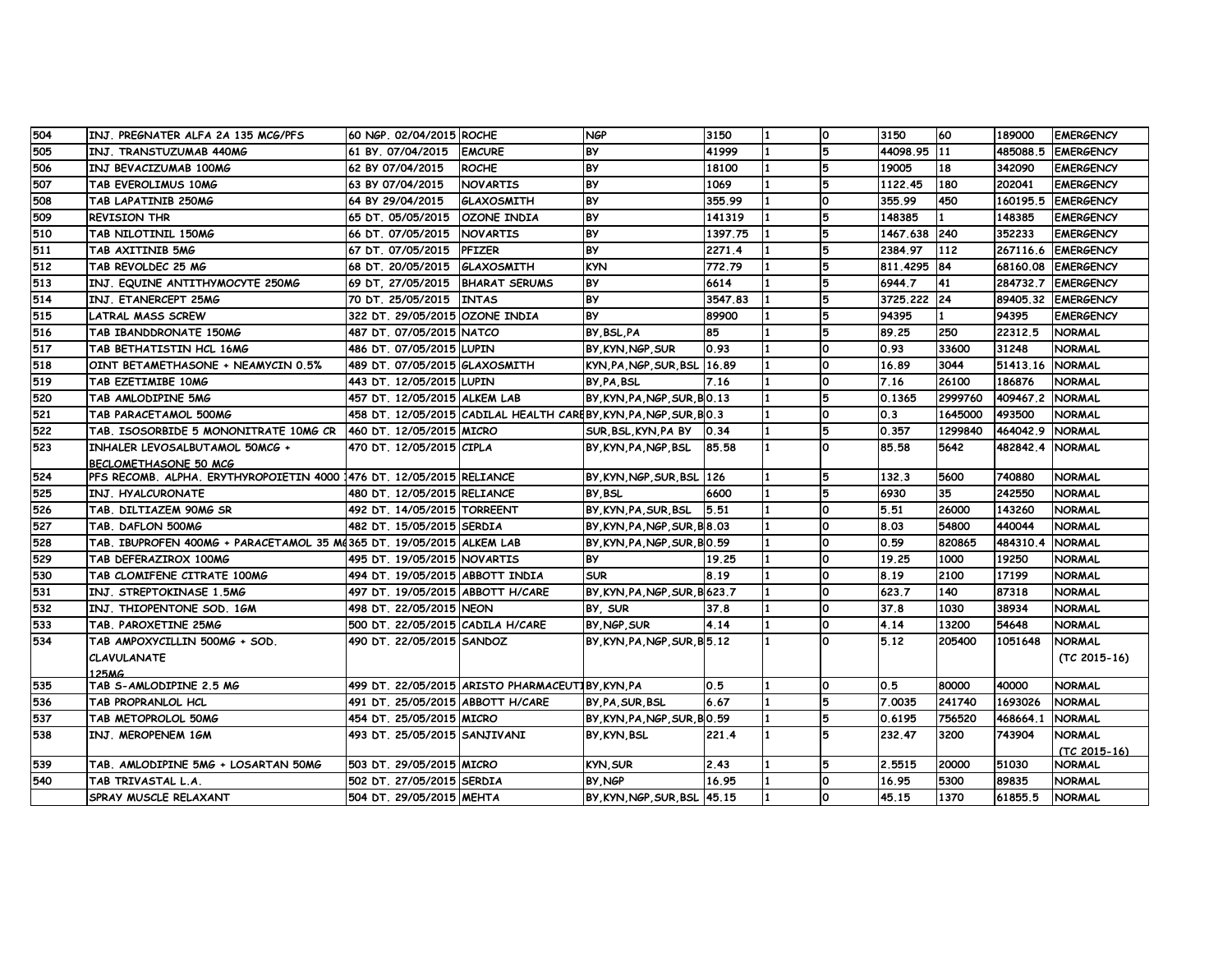| 548 | TAB. VILDAGLIPTIN 50MG + METFORMIN 500M(496 DT. 27/05/2015 ABOTT H/CARE    |                                   | BY KYN PA NGP SUR B 16.3        |        |     | 5             | 17.115      | 22310  | 381835.7 NORMAL |                                 |
|-----|----------------------------------------------------------------------------|-----------------------------------|---------------------------------|--------|-----|---------------|-------------|--------|-----------------|---------------------------------|
|     |                                                                            |                                   |                                 |        |     |               |             |        |                 | (TC 2015-16)                    |
| 549 | TAB. VILDAGLIPTIN 50MG + METFORMIN 500M(496/A DT. 27/05/201NOVARTIS        |                                   | BY KYN PA NGP SUR B 16.3        |        |     | 5             | 17.115      | 22320  | 382006.8        | <b>NORMAL</b>                   |
|     |                                                                            |                                   |                                 |        |     |               |             |        |                 | (TC 2015-16)                    |
| 550 | TAB. VILDAGLIPTIN 50MG + METFORMIN 500M(496 DT. 27/05/2015 USV             |                                   | BY KYN PA NGP SUR B 16.3        |        |     | 5             | 17.115      | 22330  | 382178          | <b>NORMAL</b>                   |
| 551 | EYES DROPS BORIC ACID 1.25% CPM 0.01 +                                     | 508 DT. 02/06/2015 SUN PHARMA     | BY KYN PA BSL                   | 41     |     | <b>O</b>      | 41          | 2785   | 114185          | $(TC 2015-16)$<br><b>NORMAL</b> |
|     | <b>ZIN SULPHATE</b>                                                        |                                   |                                 |        |     |               |             |        |                 |                                 |
|     |                                                                            |                                   |                                 |        |     |               |             |        |                 |                                 |
| 552 | SYP. NEUTROSEC 200ML                                                       | 509 DT. 03/06/2015 TABLETS INDIA  | BY, KYN, PA, NGP                | 75.08  |     | n.            | 75.08       | 1924   | 144453.9        | <b>NORMAL</b>                   |
| 553 | INJ. ARTESUNATE 60MG                                                       | 511 DT. 03/06/2015 BLISS GVS      | KYN PA NGP BSL                  | 26.67  | 11  | O             | 26.67       | 1180   | 31470.6         | <b>NORMAL</b>                   |
| 554 | TAB. PARACETAMOL +CPM+PHENYLEPHRINE                                        | 462 DT. 04/06/2015 BLISS GVS      | BY KYN PA NGP SUR BO.54         |        |     | 5             | 0.567       | 455000 | 257985          | <b>NORMAL</b>                   |
| 555 | TAB. PERINDOPRIL 2MG                                                       | 483 DT. 04-06-2015 SERDIA         | <b>BY KYN PA</b>                | 7.6    |     | O             | 7.6         | 21580  | 164008          | <b>NORMAL</b>                   |
| 556 | CAP. TASULOSIN 0.4MG + DUTASTERIDE 0.58M515 DT. 08-06-2015 IPCA            |                                   | BY, BSL, KYN, SUR               | 6.33   |     | 5             | 6.6465      | 14190  | 94313.84        | <b>NORMAL</b>                   |
| 557 | TAB. TENOFOVIR 300MG + ENATRICITGABINE 1516 DT. 12-06-2015 EMCURE          |                                   | <b>SUR</b>                      | 22.75  |     | O             | 22.75       | 900    | 20475           | <b>NORMAL</b>                   |
| 558 | TAB FLUVOXAMINE MALEATE 100MG                                              | 517 DT. 12-06-2015 ABBOTT INDIA   | BY, PA, KYN                     | 15.2   |     | 5             | 15.96       | 3700   | 59052           | <b>NORMAL</b>                   |
| 559 | TAB. CHLORTHALIDONE 12.5MG                                                 | 518 DT. 12-06-2015 IPCA           | BY NGP                          | 1.17   |     | 5             | 1.2285      | 10000  | 12285           | <b>NORMAL</b>                   |
| 560 | INJ. ETOPHYLLINE 46.5 + THEOPHYLLINE 35.8 519 DT. 12-06-2015 CADILA H/CARE |                                   | BY BSL NGP PA KYN S13.24        |        |     | l0.           | 3.24        | 21463  | 69540.12        | <b>NORMAL</b>                   |
| 561 | CAP. DIACERIN 50MG                                                         | 522 DT. 12-06-2015 LUPIN          | <b>BSL</b>                      | 2.5    |     | 5             | 2.625       | 10000  | 26250           | <b>NORMAL</b>                   |
| 562 | TAB. FEXOFENADINE HCL 180MG                                                | 523 DT. 12-06-2015 IPCA           | BY NGP SUR                      | 3.2    |     | 5             | 3.36        | 16000  | 53760           | <b>NORMAL</b>                   |
| 563 | ROTOCAP SALBUTAMOL SULPHATE 200MG +                                        | 1530 DT. 17-06-2015 CADILA H/CARE | BY BSL SUR                      | 14.72  |     | <sup>o</sup>  | 14.72       | 6883   | 101317.8        | <b>NORMAL</b>                   |
|     | BECLOMETHASONE DIPROPINATE                                                 |                                   |                                 |        |     |               |             |        |                 |                                 |
|     |                                                                            |                                   |                                 |        |     |               |             |        |                 |                                 |
| 564 | INJ. OXALIPLATIN 50MG                                                      | 1531 DT. 17-06-2015 KHANDELWAL    | <b>BY</b>                       | 360    |     | 5             | 378         | 50     | 18900           | <b>NORMAL</b>                   |
| 565 | EYE DROPS MOXIFLOXACIN 5MG PRESERVATIVE533 DT. 17-06-2015 AJANTA           |                                   | BY, BSL, NGP, PA, KYN, SI 13.53 |        |     | ٥             | 13.53       | 4700   | 63591           | <b>NORMAL</b>                   |
| 566 | TAB. SEBIVO 600MG                                                          | 537 DT. 22-06-2015 NOVARTIS       | PA, KYN                         | 138.12 |     | 5             | 145.026     | 590    | 85565.34        | <b>NORMAL</b>                   |
| 567 | SYP. DRIED IVY EXTRACT 0.7GM                                               | 536 DT. 22-06-2015 USV            | <b>BY</b>                       | 46.4   |     | 5             | 48.72       | 600    | 29232           | <b>NORMAL</b>                   |
|     | <b>ANTISTISSUE</b>                                                         |                                   |                                 |        |     |               |             |        |                 |                                 |
|     | <b>NONSEDATIVE</b>                                                         |                                   |                                 |        |     |               |             |        |                 |                                 |
| 568 | TAB. VALGANCYCLOVIR 450 MG                                                 | 538 DT. 22-06-2015 CIPLA          | <b>BY</b>                       | 182.5  |     | 5             | 191.625     | 500    | 95812.5         | <b>NORMAL</b>                   |
| 569 | CAP. NIFEDIPINE 10MG                                                       | 540 DT. 22-06-2015 CADILA H/CARE  | BY NGP KYN                      | 0.68   | 11  | O             | 0.68        | 185000 | 125800          | <b>NORMAL</b>                   |
| 570 | TAB SEVELAMER 400MG                                                        | 270 DT. 25-06-2015 SUN PHARMA     | IBY BSL NGP PA SUR              | 4.74   | 11. | 5             | 4.977       | 33250  | 165485.3        | <b>NORMAL</b>                   |
| 571 | ROTOCAP FORMETROL FUMARATE 6MCG +                                          | 544 DT. 25-6-2015 CADILA H/CARE   | <b>BSL, SUR</b>                 | 3.19   |     | O             | 3.19        | 14490  | 46223.1         | <b>NORMAL</b>                   |
|     | <b>BUDESONIDE 400MG</b>                                                    |                                   |                                 |        |     |               |             |        |                 |                                 |
| 572 | TAB. XANTHINOL NICOTINATE 150MG                                            | 546 DT. 26-05-2015 CADILA H/CARE  | BY BSL KYN SUR                  | 15.39  | 10  | 5<br><b>O</b> | 1.61595     | 36650  | 59224.57        | <b>NORMAL</b>                   |
| 573 | TAB TRANAXAMIC ACID 500MG+ MFENAMIC                                        | 547 DT. 30-06-2015 CONCEPT        | <b>SUR</b>                      | 7.14   | 11. |               | 7.14        | 1500   | 10710           | <b>NORMAL</b>                   |
|     | ACID 250MG                                                                 |                                   |                                 |        |     |               |             |        |                 |                                 |
| 574 | TAB. DICLOFENAC SOD. SR                                                    | 510 DT. 29-06-2015 ZIM            | BY, BSL, PA, KYN, SUR           | 0.31   |     | 5             | 0.3255      | 565780 | 184161.4        | <b>NORMAL</b>                   |
| 575 | INJ. TRANSTUZUMAB 440MG                                                    | 694 DT. 19-05-2015 EMCURE         | <b>BY</b>                       | 41999  |     | 5             | 44098.95 61 |        | 2690036         | <b>NORMAL</b>                   |
|     |                                                                            |                                   |                                 |        |     |               |             |        |                 | (TC 2014-15)                    |
| 576 | INJ. CEFTROAXONE SOD. 1GM                                                  | 506 DT. 16-06-2015 SANJIVANI      | BY, KYN, PA, NGP, SUR, B16.64   |        | 1   | O             | 16.64       | 31800  | 529152          | <b>NORMAL</b>                   |
|     |                                                                            |                                   |                                 |        |     |               |             |        |                 | $(TC 2015-16)$                  |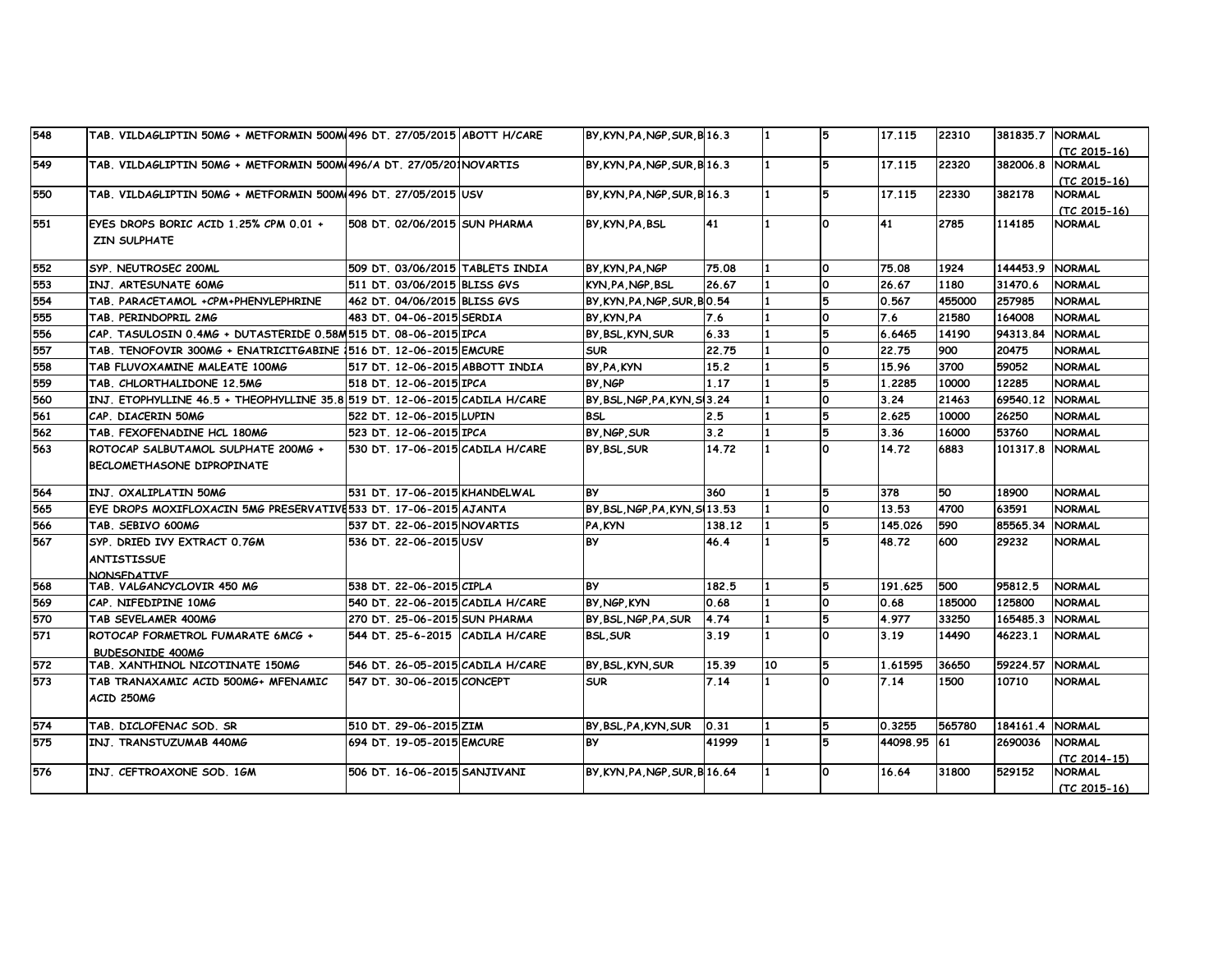| 577 | TAB ADEMETIONINE 1, 4 BUTANE SULFONATE 512 DT, 24-06-2015 ABBOTT INDIA |                                   |                                                               | KYN, PA, NGP, SUR,              | 56.7    |    | ١o       | 56.7       | 6350     | 360045   | <b>NORMAL</b>      |
|-----|------------------------------------------------------------------------|-----------------------------------|---------------------------------------------------------------|---------------------------------|---------|----|----------|------------|----------|----------|--------------------|
|     | (SD-4) 400MG                                                           |                                   |                                                               |                                 |         |    |          |            |          |          |                    |
| 578 | TAB DABIGATRAN 150MG                                                   | 525 DT. 24-06-2015 BOERHIRINGER   |                                                               | BY BSL NGP KYN SUR 60.31        |         |    | ١o       | 60.31      | 7900     | 476449   | <b>NORMAL</b>      |
| 579 | TAB ATORVASTATIN 10MG                                                  | 529 DT. 24-06-2015 BAL PHARMA     |                                                               | BY BSL NGP KYN SUR 0.38         |         |    | 5        | 0.399      | 99870    | 39848.13 | <b>NORMAL</b>      |
| 580 | CAP AMOXYCILLIN 500MG                                                  | 532 DT. 24-06-2015 SANDOZ         |                                                               | BY BSL NGP KYN SUR              | 1.97    |    | ١o       | 1.97       | 249800   | 492106   | <b>NORMAL</b>      |
| 581 | TAB. LINAGLIPTIN 5MG                                                   |                                   | <b>BOERHIRINGER</b>                                           | BY, BSL, PA, KYN, SUR           | 33.2    |    | 15       | 34.86      | 24000    | 836640   | <b>NORMAL</b>      |
|     |                                                                        |                                   |                                                               |                                 |         |    |          |            |          |          | (TC 2015-16)       |
| 582 | TAB GLICLAZIDE 60MG XR                                                 | 535 DT. 24-06-2015 DR.REDDY LAB   |                                                               | BY KYN SUR                      | 6       |    | 5        | 6.3        | 224950   | 1417185  | <b>NORMAL</b>      |
|     |                                                                        |                                   |                                                               |                                 |         |    |          |            |          |          | (TC 2015-16)       |
| 583 | <b>INJCARTRAGE HUMALOG MIX25</b>                                       | 539DT29.6.2015                    | <b>ELI LILLY</b>                                              | BY SUR                          | 346     |    | 5        | 363.3      | 472290   | 472290   | <b>NORMAL</b>      |
| 584 | <b>TABALFUSOSIN10 MG</b>                                               | 550DT1.7.2015                     | <b>CIPLA</b>                                                  | <b>NGP</b>                      | 6.58    |    | ١o       | 6.58       | 4995     | 32867.1  | <b>NORMAL</b>      |
| 585 | <b>SPRAY OLOPATIDINE HCL</b>                                           | 549DT1.7.2015                     | <b>SUN PHARMA</b>                                             | <b>BY</b>                       | 209.36  |    | 5        | 219,828    | 100      | 21982.8  | <b>NORMAL</b>      |
| 586 | INJ ANTIRABBIES VACCINE                                                | 526DT2.7.2015                     | CADILA                                                        | BY BSL NGP PA KYN S 138.1       |         |    |          | 145,005    | 2110     | 305960.6 | <b>NORMAL</b>      |
| 587 | TAB MYCOPHOLATE                                                        | 551 DT6.7.2015                    | <b>PANACEA</b>                                                | <b>BY</b>                       | 11.6    |    | 5        | 12.18      | 6000     | 73080    | <b>NORMAL</b>      |
| 588 | INJ CEFOTAXAIME 1 GM                                                   | 552DT14.7.2015                    | <b>BROOKS LAB</b>                                             | <b>BSL.SUR.PA</b>               | 17.5    |    | 5        | 18.375     | 10080    | 185220   | <b>NORMAL</b>      |
| 589 | TAB SITAGLIPTIN 100MG                                                  | 561DT28.7.2015                    | <b>GLENMARK</b>                                               | BY, BSL, NGP, PA, KYN, SI 21.72 |         |    | 15       | 22,806     | 82997    | 1892830  | <b>NORMAL</b>      |
| 590 | CAPD FLUIDE1.5-2.5 % 2.5 LIT BAGS                                      | 695DT28.7.2015                    | <b>MITRA</b>                                                  | BY BSL NGP PA                   | 137.6   |    | 5        | 144.48     | 12760    | 1843565  | <b>NORMAL</b>      |
| 591 | INJ ALBUMIN BONDPACLITAXAL 100MG                                       | 563DT29.7.2015                    | PANACEA                                                       | <b>BY</b>                       | 4999    |    |          | 5248.95    | 25       | 131223.8 | <b>NORMAL</b>      |
| 592 | TAB SILDENFIL 25MG                                                     | 564DT29.7.2015                    | <b>AKUM</b>                                                   | BY BSK NGP PA KYN S 3.1         |         |    | 5        | 3.255      | 22300    | 72586.5  | <b>NORMAL</b>      |
| 593 | TAB NIMODIPINE 30MG                                                    | 568 DT. 03.08.2015 USV            |                                                               | BY, KYN                         | 93.03   | 10 | 5        | 9.76815    | 4600     | 44933.49 | <b>NORMAL</b>      |
| 594 | INJ.INSULIN HUMAN MIXTARD 30/70 100IU/M548 DT. 04.08.2015 WOCKHARDT    |                                   |                                                               | BY BSL                          | 137.43  |    | ١o       | 137.43     | 1440     | 197899.2 | <b>NORMAL</b>      |
| 595 | TAB. TINIDAZOLE 600MG + CIPLOX 500MG                                   | 1559 DT. 04.08.2015  MICRO        |                                                               | BY BSL NGP PA KYN S 2.14        |         |    | $\Omega$ | 2.14       | 120070   | 256949.8 | <b>NORMAL</b>      |
| 596 | TAB XARELTO 10MG                                                       | 562 DT. 04.08.2015 BAYER          |                                                               | <b>BY</b>                       | 116     |    | $\Omega$ | 116        | 1995     | 231420   | <b>NORMAL</b>      |
| 597 | INJ. CIPROFLOXACIN 2MG/ 100ML VIAL                                     | 528 DT. 05.08.2015 LUPIN          |                                                               | NBSL, SUR, NGP                  | 11.2    | 1  | 5        | 11.76      | 17600    | 206976   | <b>NORMAL</b>      |
| 598 | TAB. CEFUROXINE SOD. 500MG                                             | 527 DT. 05.08.2015 MICRO          |                                                               | BY BSL PA KYN SUR               | 9.3     |    | 15       | 9.765      | 18310    | 178797.2 | <b>NORMAL</b>      |
| 599 | INHALER SALMETEROL ALUMINIUM AEROSOL 1565 DT. 05.08.2015 CIPLA         |                                   |                                                               | BY, BSL, NGP, KYN, SUR 57.75    |         |    | 15       | 60.6375    | 6028     | 365522.9 | <b>NORMAL</b>      |
| 600 | I.V. DEXTROSE 5% 500ML                                                 | 571 DT. 10.08.2015 FRESENIUS      |                                                               | <b>BSL, SUR</b>                 | 19.8    |    |          | 20.79      | 2150     | 44698.5  | <b>NORMAL</b>      |
| 601 | CAP. PIROXICAM 20M                                                     | 569 DT. 06.08.2015                | <b>CIPLA</b>                                                  | BY, BSL, NGP.PA, KTYN, 1.1      |         |    | $\Omega$ | 1.1        | 61570    | 67727    | <b>NORMAL</b>      |
| 602 | TAB AMOXYCILLIN 125 DT                                                 | 570 DT. 06.08.2015 ALKEM LAB      |                                                               | BY BSL KYN SUR                  | 0.71    |    | 5        | 0.7455     | 72140    | 53780.37 | <b>NORMAL</b>      |
| 603 | TAB CIPROFLOXACIN 500MG                                                |                                   | 567 DT. 12.08.2015  CADILA PHARMACEUTIBY BSL,NGP,PA,KYN,SI1.1 |                                 |         | 1  | 5        | 1.155      | 498900   | 576229.5 | NORMAL TC          |
| 604 | TAB CLOPIDOGREL BISUFLATE 75MG                                         | 572. DT. 17.08.2015 B AL          |                                                               | BY, BSL, NGP, PA, KYN, SIO. 85  |         |    | $\Omega$ | 0.85       | 513850   | 436772.5 | <b>NORMAL</b>      |
| 605 | CAP/TAB HAEMATENIC IRON (FOLIC ACID)                                   | 573 DT. 17.08.2015 ANGLO - FRENCH |                                                               | BY, BSL, NGP, PA, KYN, SIO. 45  |         |    | $\Omega$ | 0.45       | 1161500  | 522675   | <b>NORMAL</b>      |
| 606 | TAB RALTAGAVIR 400MG                                                   | 1576 DT. 21.08.2015 IMSD          |                                                               | <b>BY</b>                       | 127.4   |    | 5        | 133.77     | 540      | 72235.8  | <b>NORMAL</b>      |
| 607 | TAB. NILOTINIL 150MG                                                   | 078 DT. 17.07.2015 NOVARTIS       |                                                               | <b>BY</b>                       | 1467.74 |    | ١o       | 1467.74    | 240      | 352257.6 | <b>EMERGENCY</b>   |
| 608 | TAB NILOTINIL 200MG                                                    | 079 DT, 20.07.2015 NOVARTIS       |                                                               | <b>BY</b>                       | 1467.74 |    | ١o       | 1467.74    | 300      | 440322   | <b>EMERGENCY</b>   |
| 609 | <b>TAB LAPATINIB 250MG</b>                                             | 080 DT. 20.07.2015 GLAXOSMITH     |                                                               | <b>BY</b>                       | 356     |    | ١o       | 356        | 450      | 160200   | <b>EMERGENCY</b>   |
| 610 | <b>TOTAL KNEE REPLACEMENT</b>                                          |                                   | 082.DT. 29.07.2015 OZONE (JOHNSON)                            | <b>BY</b>                       | 55900   |    | 5        | 58695      | 6        | 352170   | <b>EMERGENCY</b>   |
| 611 | INJ/ RECOMBINANT TISSUE                                                | 083 DT. 31.07.2015 EMCURE         |                                                               | <b>KYN</b>                      | 25998   |    | 5        | 27297.9    | 6        | 163787.4 | <b>EMERGENCY</b>   |
| 612 | TAB AXITINIB 5MG                                                       | 084. DT. 31.07.2015 PFIZER        |                                                               | <b>BY</b>                       | 2271.4  |    | 15       | 2384.97    | 196      | 467454.1 | <b>EMERGENCY</b>   |
| 613 | INJ. GOLIMUMAB 50MG                                                    |                                   | 081 DT. 28.07.2015 JOHNSON & JOHNSONBY                        |                                 | 44944.5 |    |          | 47191.73   | <b>2</b> | 94383.45 | <b>EMERGENCY</b>   |
| 614 | INJ. GOLIMUMAB 50MG                                                    |                                   | 087. DT, 18.08.2015 JOHNSON & JOHNSONBY                       |                                 | 44944.5 |    |          | 47191.73 2 |          |          | 94383.45 EMERGENCY |
|     |                                                                        |                                   |                                                               |                                 |         |    |          |            |          |          |                    |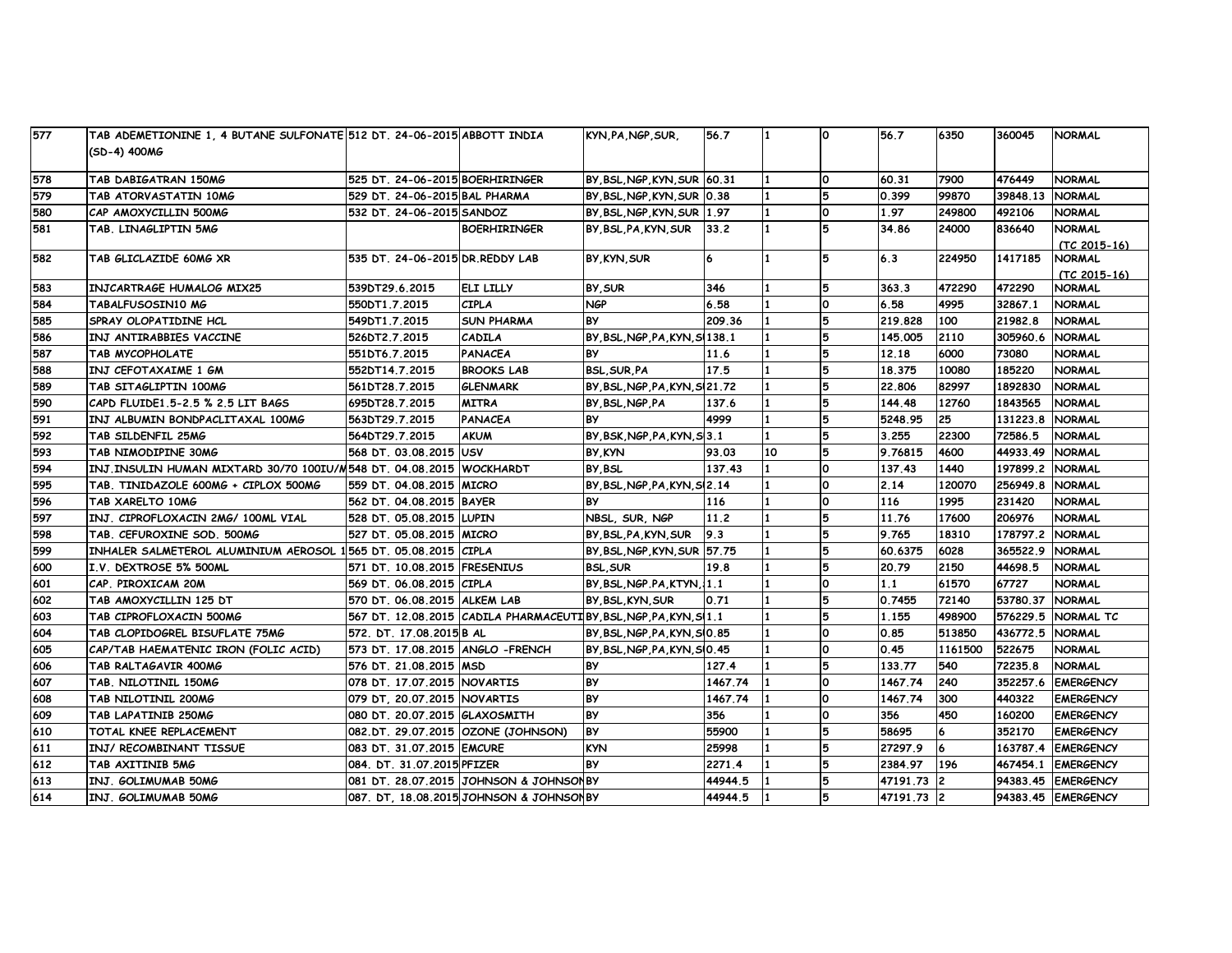| 615 | TAB REVOLDEC 25 MG                                                       | 085 DT. 10.08.2015 GLAXOSMITH      |                  | <b>KYN</b>                    | 772.79  |     |   | 811.4295 35  |         |          | 28400.03 EMERGENCY |
|-----|--------------------------------------------------------------------------|------------------------------------|------------------|-------------------------------|---------|-----|---|--------------|---------|----------|--------------------|
| 616 | TAB REVOLDEC 50 MG                                                       | 086 DT. 10.08.2015 GLAXOSMITH      |                  | <b>KYN</b>                    | 1545.57 |     | 5 | 1622.849     | 35      | 56799.7  | <b>EMERGENCY</b>   |
| 617 | TAB ORCIPRENALINE SULPHATE 10MG                                          | 583 DT. 24.08.2015 GERMAN REMEDIES |                  | BY BSL KYN                    | 4.78    |     | 5 | 5.019        | 7000    | 35133    | <b>NORMAL</b>      |
| 618 | INJ. DOCETAXEL 20MG                                                      | 581 DT. 24.08.2015 FRESENIUS       |                  | <b>BY</b>                     | 410     |     | 5 | 430.5        | 100     | 43050    | <b>NORMAL</b>      |
| 619 | INJ. BORTEZOMIB 2MG                                                      | 579. DT. 24.08.2015 KHANDELWAL     |                  | <b>BY</b>                     | 1850    |     | 5 | 1942.5       | 50      | 97125    | <b>NORMAL</b>      |
| 620 | INJ. PEGINTERFERON ALFA-2A                                               | 585. DT. 27.08.2015 EMCURE         |                  | <b>BY</b>                     | 3200    |     | 5 | 3360         | 140     | 470400   | <b>NORMAL</b>      |
| 621 | CAP. CYCLOSPORINE 50MG                                                   | 578.DT. 03.09.2015 NOVARTIS        |                  | BY PA SUR                     | 48.34   |     | 5 | 50.757       | 5000    | 253785   | <b>NORMAL</b>      |
| 622 | INJ. DIRED FACTOR VIII                                                   | 586 DT. 01.09.2015 RELIANCE        |                  | BY BSL                        | 2949    |     | O | 2949         | 350     | 1032150  | NORMAL (TC)        |
| 623 | CAP AMOXYCILLIN 250MG                                                    | 587. DT.01.09.2015 CADILA H/CARE   |                  | BY., BSL, NGP, PA, KYN 1.07   |         |     | O | 1.07         | 450000  | 481500   | <b>NORMAL</b>      |
| 624 | INJ. TENECTEPLASE                                                        | 588. DT. 01.09.2015 EMCURE         |                  | BY BSL SUR                    | 25998   |     | 5 | 27297.9      | 40      | 1091916  | NORMAL (tc)        |
| 625 | TAB. LAMIVIDINE 150MG + ZIDOVUDINE                                       | 589. DT. 01.09.2015 AUROBINDO      |                  | BY BSL NGP YN SUR             | 10.1    |     | 5 | 10.605       | 52590   | 557717   | NORMAL(TC)         |
|     | 300MG +                                                                  |                                    |                  |                               |         |     |   |              |         |          |                    |
|     | NEVIRPINE 200MG                                                          |                                    |                  |                               |         |     |   |              |         |          |                    |
| 626 | EYE DROPS, KETOROLAC PROMETNAMINE                                        | 590 DT. 01.09.2015 SUN PHARMA      |                  | <b>BSL, NGP, KYN,</b>         | 47.54   | 1   | ٥ | 47.54        | 802     | 38127.08 | <b>NORMAL</b>      |
|     | $0.5%B +$                                                                |                                    |                  |                               |         |     |   |              |         |          |                    |
| 627 | <b>HPMC</b><br>INJ. ABATACEPT 200MG                                      | 591 DT. 10.09.2015 BRISTOL         |                  | <b>BY</b>                     | 21824   |     | 5 | 27297.9      | 34      | 779117   | NORMAL(TC)         |
| 628 | CAP/TAB B COMPLEX FORTE                                                  | 592. DT. 10.09.2015 ANGLO - FRENCH |                  | BY, BSL, NGP, PA, KYN, SIO.64 |         |     | 5 | 0.672        | 1015165 | 682190.9 | NORMAL(TC)         |
| 629 | INJ. DAREPOTEIN ALPHA 40 MCG PFS                                         | 593 DT. 10.09.2015 CIPLA           |                  | <b>BY</b>                     | 1094    |     | 5 | 1148.7       | 750     | 861525   | NORMAL(TC)         |
| 630 | CAP. CYCLOSPORINE 25MG                                                   | 593 (A) dt.22.09.15 NOVARTIS       |                  | BY, SUR                       | 24.78   |     | 5 | 26.019       | 3400    | 88464.6  | <b>NORMAL</b>      |
| 631 | TAB. NILOTINIL 150MG                                                     | 97 DT. 23.09.2015   NOVARTIS       |                  | <b>BY</b>                     | 1397.85 | 11  | 5 | 1467.743     | 300     | 440322.8 | <b>EMERGENCY</b>   |
| 632 | TAB NICORANDIL 5MG                                                       | 594. dt.01-10-15                   | <b>WOCKHARDT</b> | BY BSL NGP PA KYN SI 1.58     |         |     | 5 | 1.659        | 349980  | 580616.8 | NORMAL(TC)         |
| 633 | INJ. AMOXYCILLIN 1GM+SOD.CALVULONATE 2(595 DT.01-10-2015 SCOTT EDIL      |                                    |                  | BY, BSL, NGP, PA, KYN, SI35   |         |     | 5 | 36.75        | 13646   | 501490.5 | NORMAL(TC)         |
| 634 | EYE DROPS BIMATOPROST 0.013ML                                            | 597 DT. 01-10-2015 AJANTA          |                  | BY BSL PA KTYN                | 90.56   |     |   | 95.088       | 876     | 83297.09 | <b>NORMAL</b>      |
| 635 | INJ ENCICARB 500MG                                                       | 601 DT. 08-10-2015 EMCURE          |                  | <b>BY</b>                     | 1542    |     |   | 1619.1       | 300     | 485730   | <b>NORMAL</b>      |
| 636 | TAB ACETYL SALICYLIC ACID ENTERIC COATED 591 DT. 08-10-2015 UNICHEM LALB |                                    |                  | BSL, NGP, PA, KYN, SUR 0.39   |         |     | 5 | 0.4095       | 691040  | 282980.9 | <b>NORMAL</b>      |
| 637 | TAB CLOPIDOGREL 75MG + ASPIRIN 150MG                                     | 592 DT. 08-10-2015 MICRO           |                  | BY NGP PA KYN SUR             | 1.54    |     | 5 | 1.617        | 150860  | 243940.6 | <b>NORMAL</b>      |
| 638 | TAB METFORMIN HCL 1000MGSR                                               | 598 DT. 08-10-2015 CADILA H/CARE   |                  | BY, BSL, NGP, SUR, KYNO. 79   |         |     | 5 | 0.8295       | 689890  | 572263.8 | NORMAL (TC)        |
| 639 | TAB CILASTAZOLE 100MG                                                    | 602 DT. 12-10-15                   | <b>SANDOZ</b>    | BY, BSL, NGP, SUR             | 2.17    |     | O | 2.17         | 24200   | 52514    | <b>NORMAL</b>      |
| 640 | CAP CYCLOSPORINE 100MG                                                   | 577 DT. 12-10-15   NOVARTIS        |                  | BY PA, SUR                    | 111.8   |     | O | 111.8        | 2200    | 245960   | <b>NORMAL</b>      |
| 641 | TAB RANITIDINE HCL 150MG                                                 | 596 DT. 14-10-2015 CADILA H/CARE   |                  | BY BSL NGP PA KYN SI0.339     |         |     | O | 0.339        | 1829200 | 620098.8 | NORMAL (TC)        |
| 642 | TAB. ACARBOSE 50M G                                                      | 599 DT. 12-10-2015 SANDOZ          |                  | BY BSL PA KYN SUR             | 2.68    |     | 5 | 2.814        | 198800  | 559423.2 | NORMAL (TC)        |
| 643 | INJ. HUMAN GROWTH HORMONES IN IU                                         | 600 DT. 14-12-15 NOVO NORDISK      |                  | BY, KYN                       | 209     |     | 5 | 219.45       | 4350    | 954607.5 | NORMAL (TC)        |
| 644 | INJ. METHOXY POLYETHYLENE GLYCOL-                                        | 604 DT. 14-10-2015 ROCHE PRODUCTS  |                  | <b>BY</b>                     | 2375    |     | 5 | 2493.75      | 300     | 748125   | NORMAL (TC)        |
|     | <b>EPOTIN</b>                                                            |                                    |                  |                               |         |     |   |              |         |          |                    |
|     | RETA 50MCG PES                                                           |                                    |                  |                               |         |     |   |              |         |          |                    |
| 645 | TAB NICOUMALONE 1MG                                                      | 605 D. 14-10-2015 ABBOTT H/CARE    |                  | BY SUR KYN                    | 2.17    |     | O | 2.17         | 6780    | 14712.6  | <b>NORMAL</b>      |
| 646 | TAB NICOUMALONE 3MG                                                      | 610 D. 20-10-2015 ABBOTT H/CARE    |                  | BY, SUR, KYN                  | 5.1     |     | 5 | 5.355        | 10950   | 58637.25 | <b>NORMAL</b>      |
| 647 | INJ. ACTILYSE 50MG                                                       | 603 DT. 14-10-2015 BOERHIRINGER    |                  | BY SUR                        | 40303.2 | 11. | O | 40303.2      | 16      | 644851.2 | NORMAL (TC)        |
| 648 | INJ. INSULIN DETEMIR CARTRIDGE                                           | 607 DT. 23-10-2015 NOVO NORDISK    |                  | BY, BSL, NGP, PA, KYI 798.4   |         |     | 5 | 838.32       | 1025    | 859278   | NORMAL (TC)        |
| 649 | TAB ATROVASTATIN 20 MG                                                   | 608 DT. 23-10-2015 MICRO           |                  | BY, BSL, NGP, PA, KYNO.65     |         |     | O | 0.65         | 549980  | 357487   | NORMAL (TC)        |
| 650 | TAB. ATROVASTATIN 20 MG                                                  | 608 - A DT. 23-10-20MOREPEN        |                  | BY, BSL, NGP, PA, KYNO.65     |         |     | O | 0.65         | 549980  | 357487   | NORMAL (TC)        |
| 651 | INJ. LIRAGLUTIDE 6MG/ML 3L PFS                                           | 613 DT. 28-10-15   NOVO NORDISK    |                  | <b>BY</b>                     | 3687.62 | 11  | 5 | 3872.001 100 |         | 387200.1 | <b>NORMAL</b>      |